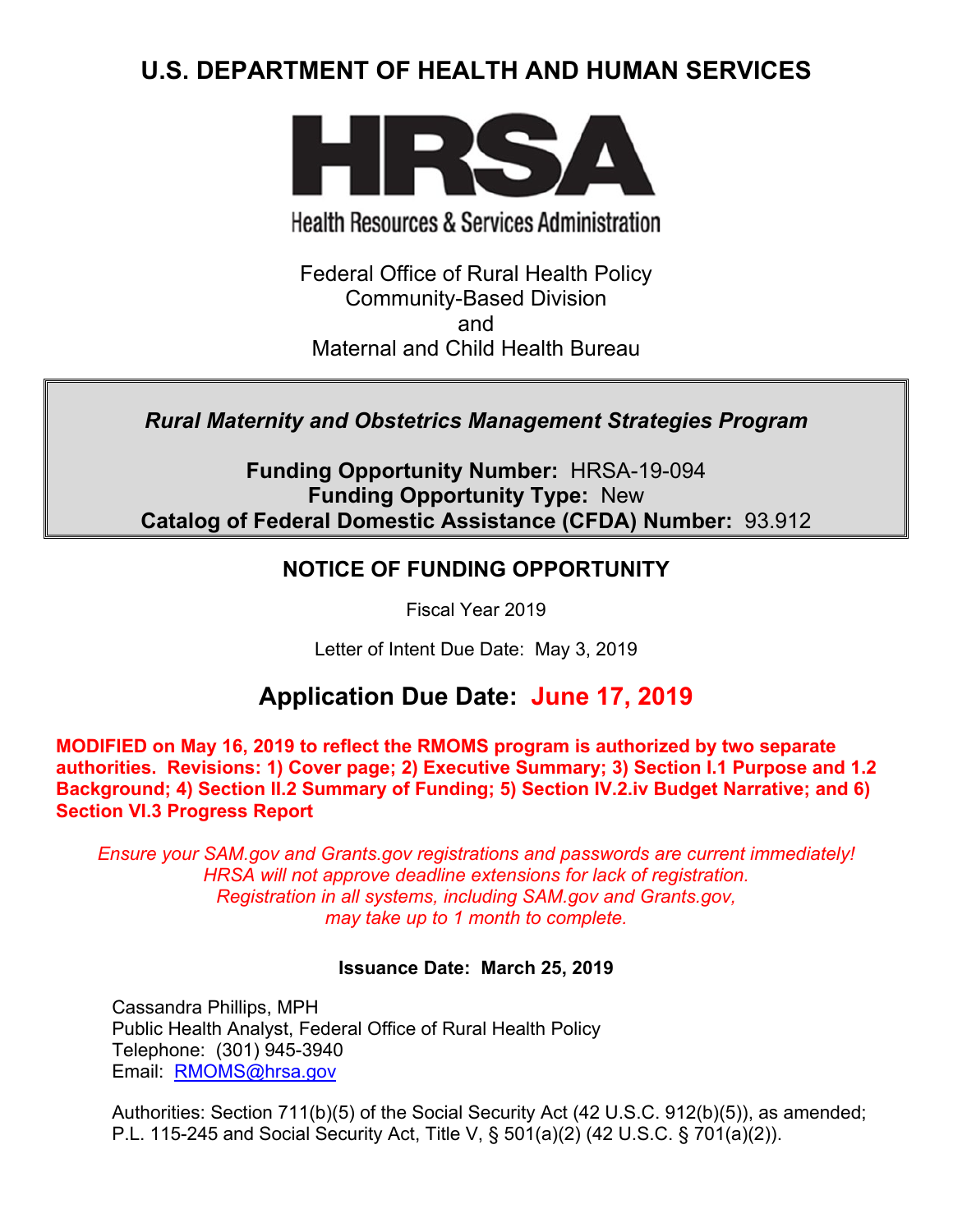# **EXECUTIVE SUMMARY**

The Health Resources and Services Administration (HRSA) is accepting applications for fiscal year (FY) 2019 Rural Maternity and Obstetrics Management Strategies (RMOMS) program. The purpose of this program is to improve access to and continuity of maternal and obstetrics care in rural communities.

| <b>Funding Opportunity Title:</b>                             | <b>Rural Maternity and Obstetrics</b>                                                                                                                                                                                                                                                                                                                                                                                             |
|---------------------------------------------------------------|-----------------------------------------------------------------------------------------------------------------------------------------------------------------------------------------------------------------------------------------------------------------------------------------------------------------------------------------------------------------------------------------------------------------------------------|
|                                                               | <b>Management Strategies Program</b>                                                                                                                                                                                                                                                                                                                                                                                              |
| <b>Funding Opportunity Number:</b>                            | <b>HRSA-19-094</b>                                                                                                                                                                                                                                                                                                                                                                                                                |
| Due Date for Applications:                                    | June 17, 2019                                                                                                                                                                                                                                                                                                                                                                                                                     |
| <b>Anticipated Total Annual Available</b><br>FY 2019 Funding: | \$1,800,000                                                                                                                                                                                                                                                                                                                                                                                                                       |
| <b>Estimated Number and Type of</b><br>Award(s):              | Up to three cooperative agreements                                                                                                                                                                                                                                                                                                                                                                                                |
| <b>Estimated Award Amount:</b>                                | Year 1 up to \$450,000 subject to the<br>availability of appropriated funds.<br>Year 1 up to \$150,000 for Leveraging<br>Telehealth and Specialty Care, subject to<br>the availability of funds (Title V of the<br>Social Security Act).<br>Years 2-4 up to \$650,000 each year<br>subject to the availability of appropriated<br>funds.<br>Years 2-4 up to \$150,000 for Leveraging<br>Telehealth and Specialty Care (Title V of |
|                                                               | the Social Security Act), subject to the<br>availability of appropriated funds.                                                                                                                                                                                                                                                                                                                                                   |
| <b>Cost Sharing/Match Required:</b>                           | No                                                                                                                                                                                                                                                                                                                                                                                                                                |
| Period of Performance:                                        | September 1, 2019 through<br>August 31, 2023 (4 years)                                                                                                                                                                                                                                                                                                                                                                            |
| Eligible Applicants:                                          | All domestic public and private entities,<br>nonprofit and for-profit, are eligible to<br>apply. Domestic faith-based and<br>community-based organizations, tribes,<br>and tribal organizations are also eligible<br>to apply.                                                                                                                                                                                                    |
|                                                               | See Section III-1 of this notice of funding<br>opportunity (NOFO) for complete<br>eligibility information.                                                                                                                                                                                                                                                                                                                        |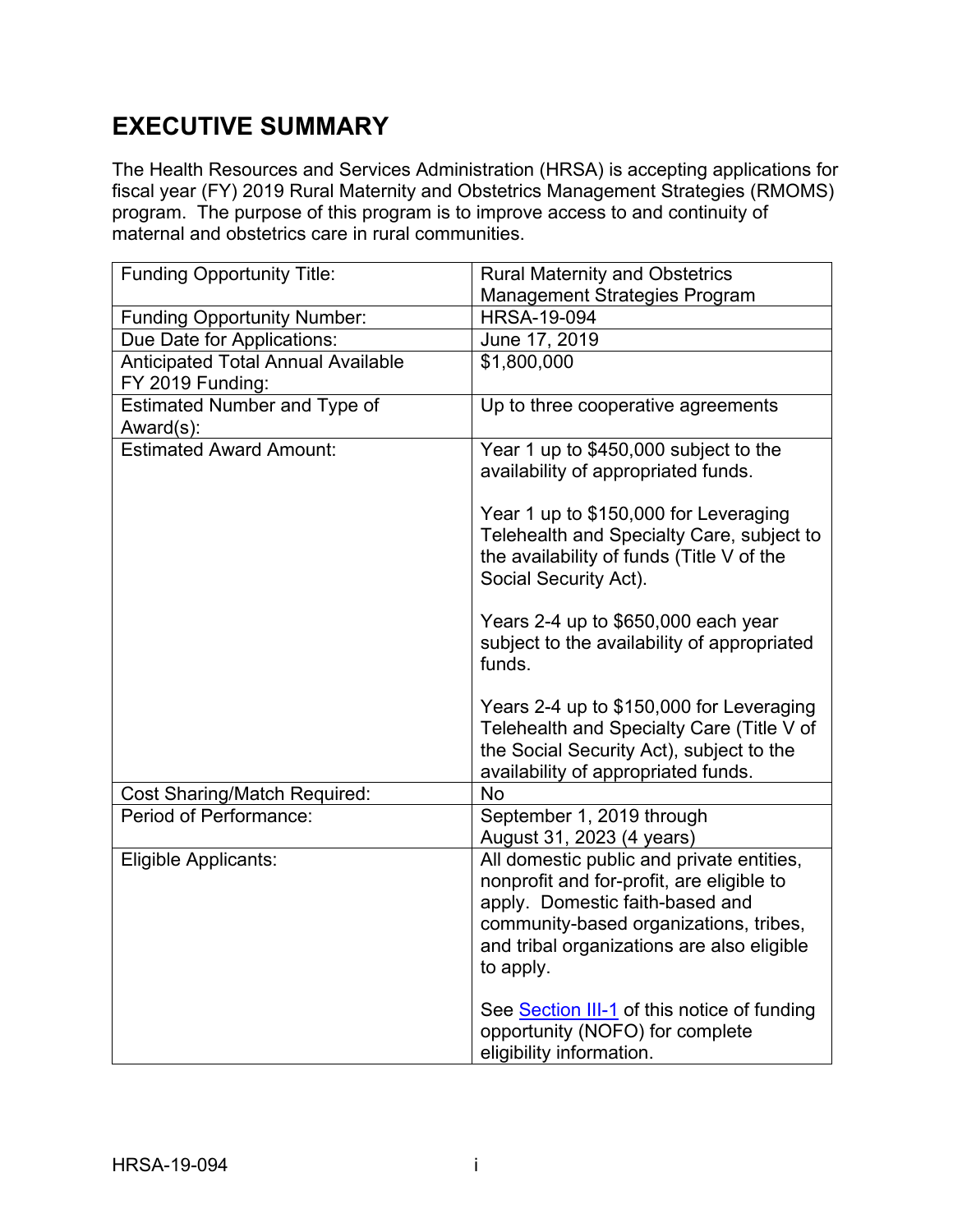#### **Application Guide**

You (the applicant organization/agency) are responsible for reading and complying with the instructions included in HRSA's *SF-424 Application Guide,* available online at [http://www.hrsa.gov/grants/apply/applicationguide/sf424guide.pdf,](http://www.hrsa.gov/grants/apply/applicationguide/sf424guide.pdf) except where instructed in this NOFO to do otherwise.

#### **Technical Assistance**

HRSA has scheduled the following technical assistance:

*Webinar 1*

Day and Date: Tuesday, April 30, 2019 Time: 2 - 3 p.m. ET Call-In Number: 1-888-603-9810 Participant Code: 9971486 Weblink: [https://hrsa.connectsolutions.com/rmoms\\_ta/](https://hrsa.connectsolutions.com/rmoms_ta/) Playback Number: 1-866-495-9344 Passcode: 67259

*Webinar 2*

Day and Date: Wednesday, May 29, 2019 Time: 3 - 4 p.m. ET Call-In Number: 1-877-779-7422 Participant Code: 1366806 Weblink: [https://hrsa.connectsolutions.com/rmoms\\_ta/](https://hrsa.connectsolutions.com/rmoms_ta/)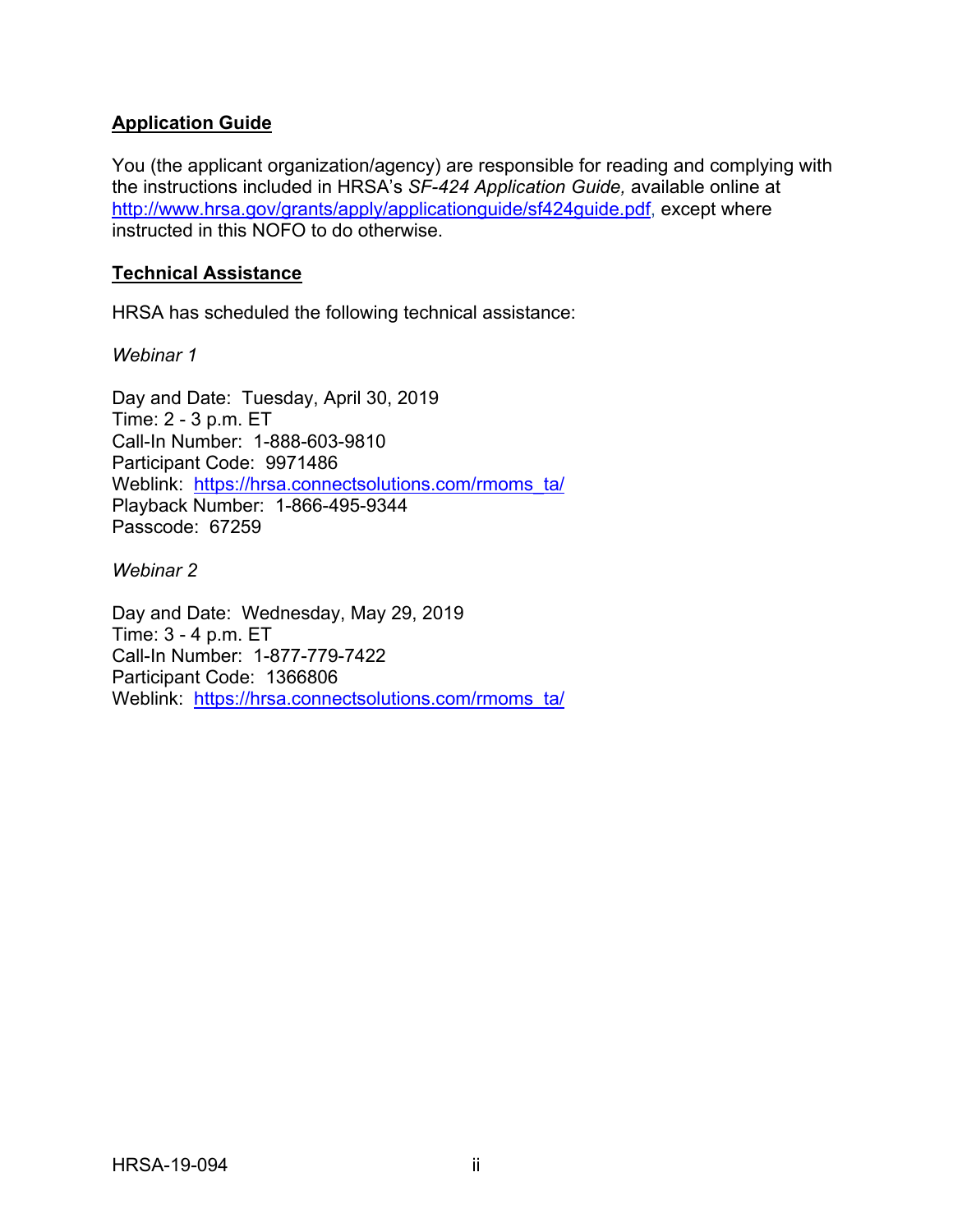## **Table of Contents**

| i.                                                                      |  |
|-------------------------------------------------------------------------|--|
| П.                                                                      |  |
|                                                                         |  |
| V.                                                                      |  |
| 3. DUN AND BRADSTREET DATA UNIVERSAL NUMBERING SYSTEM (DUNS) NUMBER AND |  |
|                                                                         |  |
|                                                                         |  |
|                                                                         |  |
|                                                                         |  |
|                                                                         |  |
|                                                                         |  |
|                                                                         |  |
|                                                                         |  |
|                                                                         |  |
|                                                                         |  |
|                                                                         |  |
|                                                                         |  |
|                                                                         |  |
|                                                                         |  |
|                                                                         |  |
|                                                                         |  |
|                                                                         |  |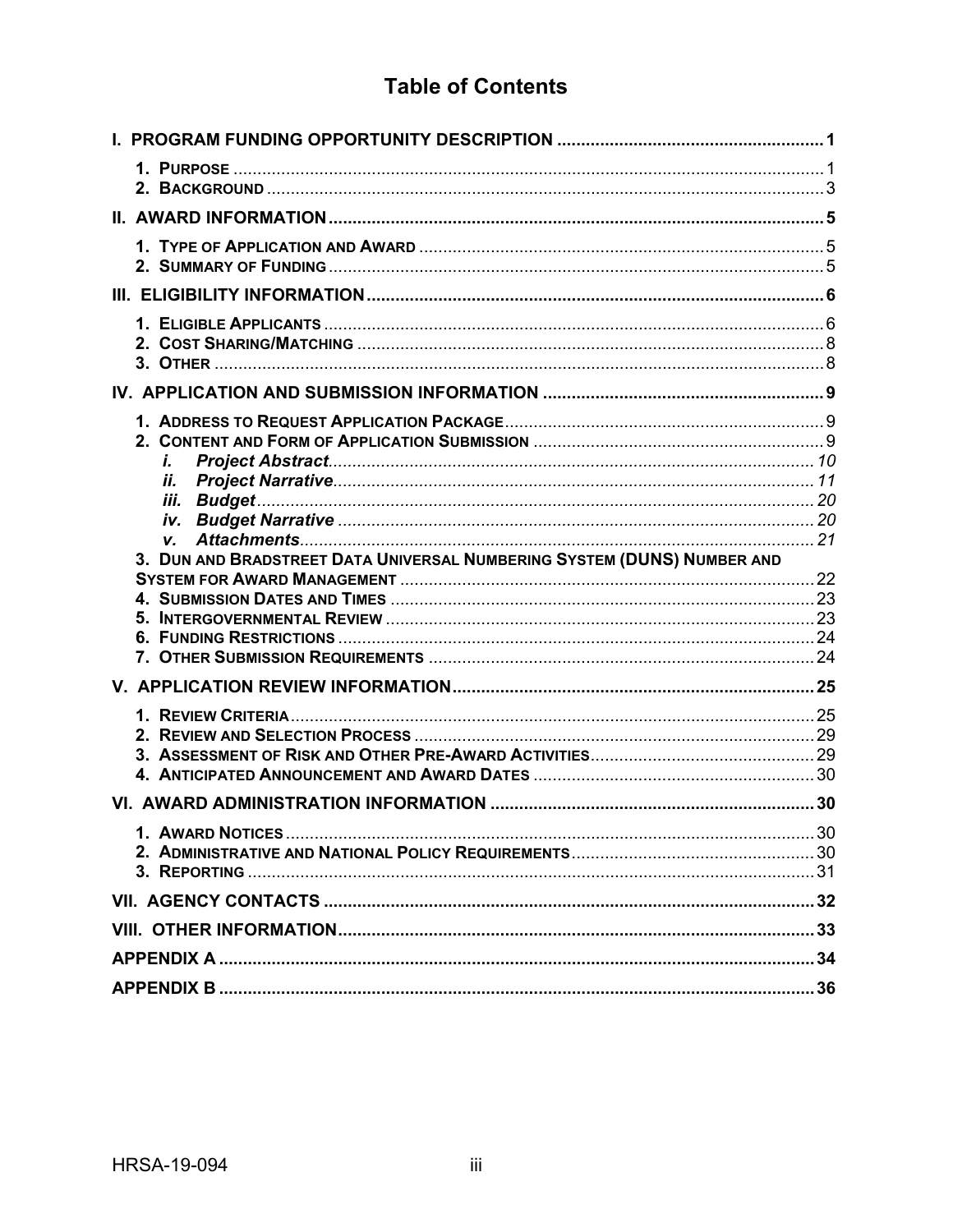## <span id="page-4-0"></span>**I. Program Funding Opportunity Description**

## <span id="page-4-1"></span>**1. Purpose**

This notice announces the opportunity to apply for funding under the Health Resources and Services Administration's (HRSA) Rural Maternity and Obstetrics Management Strategies (RMOMS) program. The purpose of the RMOMS program is to improve access to and continuity of maternal and obstetrics care in rural communities.

The goals of the RMOMS program are to: (i) develop a sustainable network approach to coordinate maternal and obstetrics care within a rural region; (ii) increase the delivery and access of preconception, pregnancy, labor and delivery, and postpartum services; (iii) develop sustainable financing models for the provision of maternal and obstetrics care; and (iv) improve maternal and neonatal outcomes. Applicants are encouraged to propose innovative ways to achieve these goals through an [established](#page-37-1) or formal regional network structure.

This pilot program intends to demonstrate the impact on access to and continuity of maternal and obstetrics care in rural communities through testing [models](#page-37-1) that address the following **RMOMS Focus Areas**:

- **1) Rural Hospital Obstetric Service Aggregation**
- **2) Network Approach to Coordinating a Continuum of Care**
- **3) Leveraging Telehealth and Specialty Care**
- **4) Financial Sustainability**

Applicants are required to incorporate all four of the RMOMS Focus Areas in their proposals. Additionally, applicants are required to address the focus-specific questions listed below as they prepare a response. Responses do not have to be limited to those questions and may include additional information related to the Focus Areas.

## **Rural Hospital Obstetric Service Aggregation**

• Could a regional network with several rural hospitals that are facing challenges in providing obstetric services aggregate obstetric services to one specific rural or critical access hospital (CAH) within the regional network to ensure enough patient volume to be financially viable and provide high-quality obstetric services?

## **Network Approach to Coordinating a Continuum of Care**

- If obstetrics services are aggregated in a regional network, could the other rural hospitals, community health centers, and other clinical network partners then focus on improving access to the continuum of care: preconception, pregnancy, labor and delivery, and postpartum services?
- Are there ways to improve maternal and neonatal outcomes by developing more formal case management that includes rural hospitals and clinics working closely with existing HRSA award recipients such as Community Health Centers, Home Visiting and Healthy Start programs?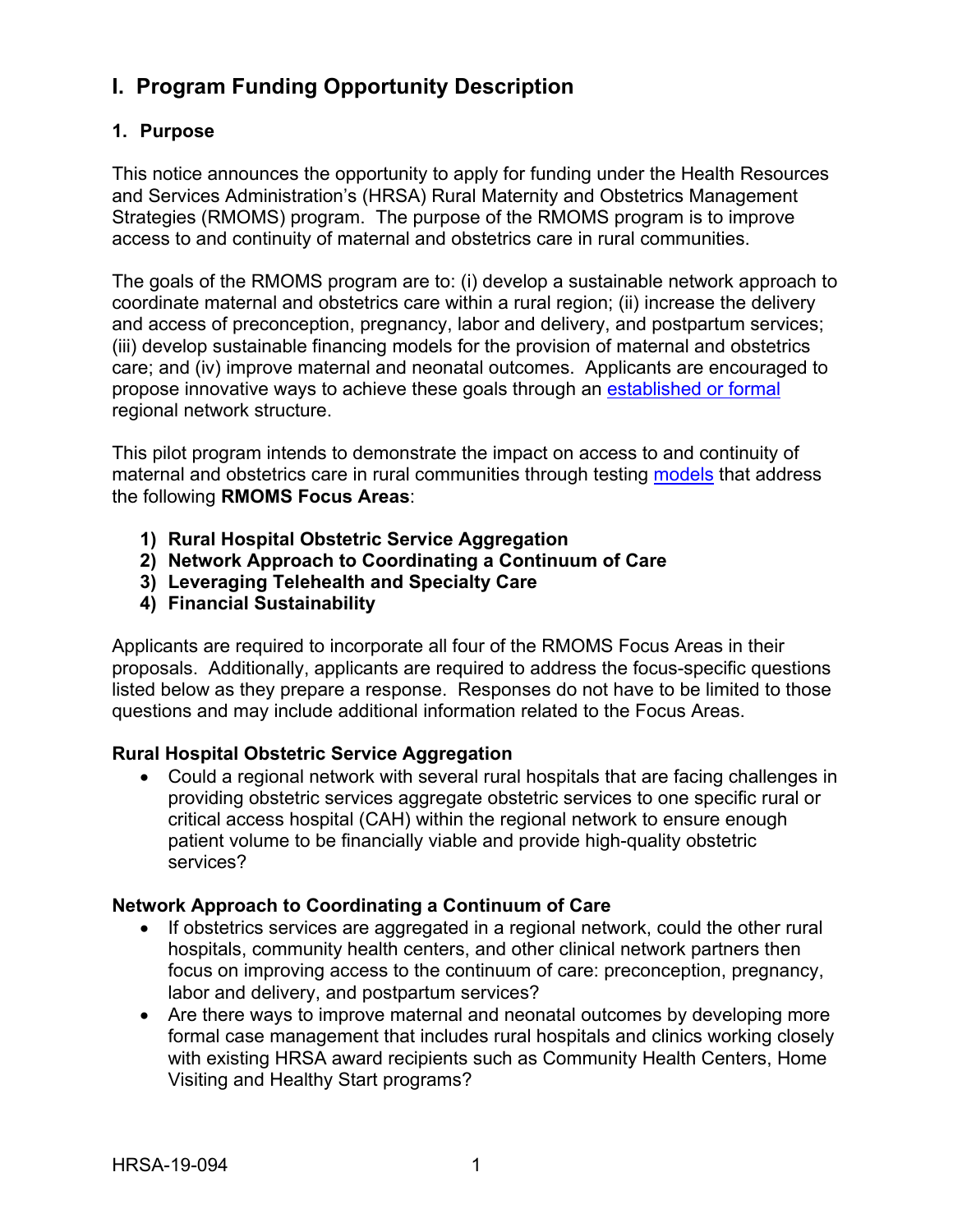#### **Leveraging Telehealth and Specialty Care**

- How can rural networks collaborate with upstream tertiary providers to enhance case management of higher-risk expectant mothers living in geographically isolated areas?
- What role can telehealth applications, such as fetal monitoring, play in supporting rural clinicians and the obstetric patients they serve?

### **Financial Sustainability**

• Can rural networks, in partnership with Medicaid and other payers, demonstrate improved outcomes and potential savings?

Applicants are required to develop their own strategies in response to all of the above Focus Areas. Funding for the RMOMS program is authorized by two separate authorities such that:

- \$150,000 per year is available for Leveraging Telehealth and Specialty Care (Title V).
- \$450,000 is available in year one and \$650,000 is available in years two through four for the focus areas of Rural Hospital Obstetric Service Aggregation, Network Approach to Coordinating a Continuum of Care, Leveraging Telehealth and Specialty Care, and Financial Sustainability.

Applicants are required to submit a single application to perform activities under both authorities (i.e., they may not apply to carry out only a portion of the activities described by this NOFO and they must incorporate all four of the RMOMS Focus Areas in their proposals). See [IV. 2. iv. Budget](#page-23-0) for instructions on how to delineate funds in Attachment 10.

This cooperative agreement program may be built into an existing statewide or regional health network that supports obstetrics services and primary care such that a woman's health care needs are addressed from the preconception period, through pregnancy, labor, delivery, and the postpartum period.

Award recipients will work in consultation with a HRSA-funded program evaluator to establish baseline data and analyze program outcomes throughout the course of the program.

Expected activities of award recipients include:

#### **Year One (Planning Year)**

- a. Develop a model in alignment with RMOMS Focus Areas that support the coordinated maternal care and delivery needs of a region and the necessary workforce training, services, equipment, and reimbursement needs to sustain the model.
- b. Coordinate with HRSA to establish baseline data during the planning period (year 1) and program data (years 2-4).
- c. Develop a work plan to implement the model in the target region during years 2, 3, and 4.
- d. Engage in network capacity building and infrastructure development.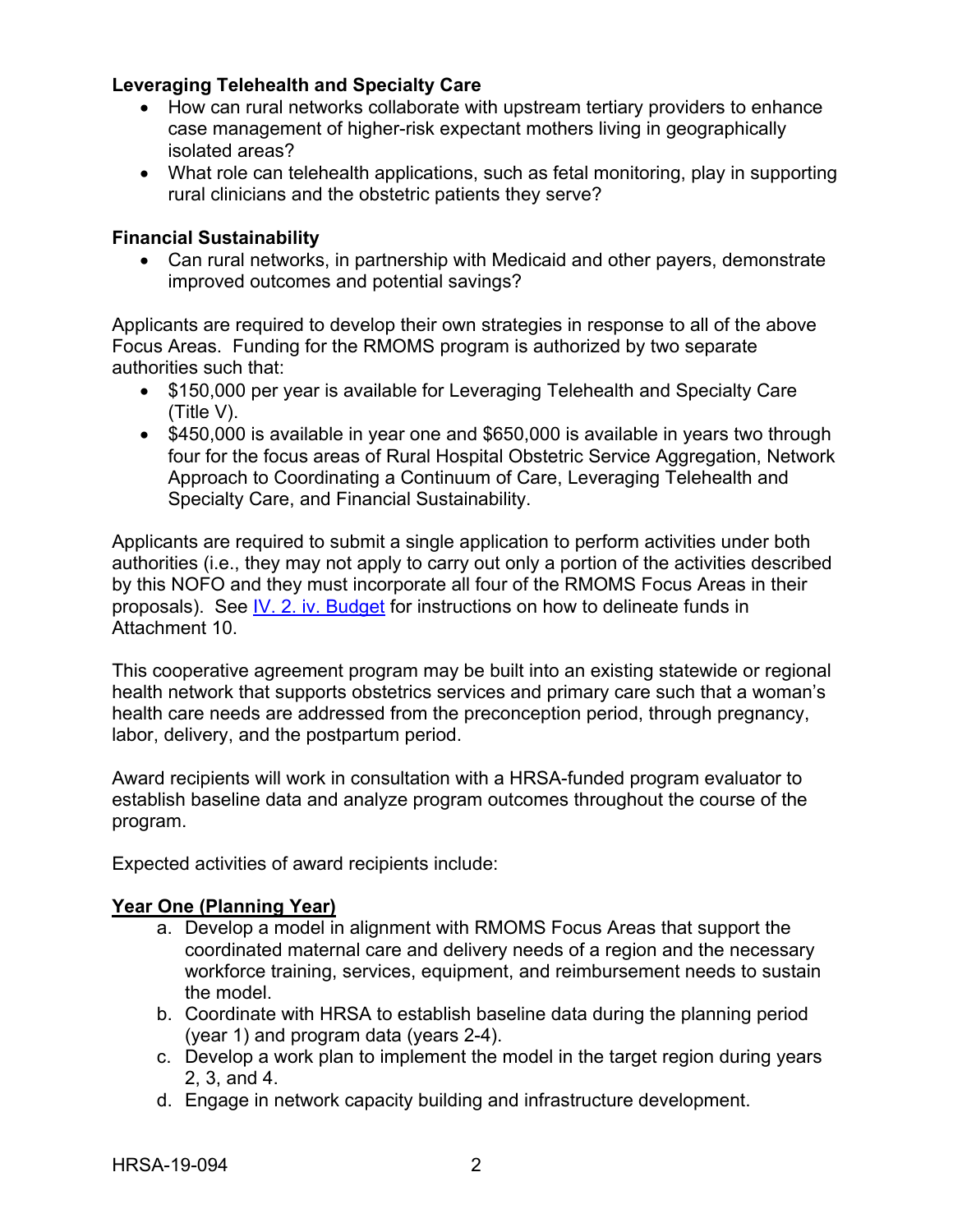## **Years Two, Three, and Four (Implementation Years)**

- a. Implement and test model using the reviewed work plan.
- b. Provide case management and coordinated care for pregnant women, mothers, and their infants across the continuum of care.
- c. Track data and adjust model based on evaluative measures.

Refer to the Project Narrative, Methodology section for more details on all activities in project years 1-4.

By the conclusion of the period of performance in 2023, award recipients should be able to report on the extent to which the project resulted in: (1) a safe delivery environment with the support and access to specialty care for perinatal women and infants in rural communities; (2) models of maternal and obstetrics care reinforced and sustained by a payment/reimbursement structure; and (3) improved clinical outcomes for maternal and neonatal health spanning the preconception, pregnancy, labor, and delivery, and postpartum periods.

## <span id="page-6-0"></span>**2. Background**

This program is authorized by Section 711(b)(5) of the Social Security Act (42 U.S.C. 912(b)(5)), as amended (administered by HRSA's Federal Office of Rural Health Policy), and by the Social Security Act, Title V, § 501(a)(2) (42 U.S.C. § 701(a)(2)) (administered by HRSA's Maternal and Child Health Bureau).

HRSA's Federal Office of Rural Health Policy (FORHP) is the focal point for rural health activities within the Department of Health and Human Services (HHS). FORHP is statutorily required to advise the HHS Secretary on the effects of current policies and proposed statutory, regulatory, administrative, and budgetary changes in Medicare and Medicaid programs on the financial viability of small rural hospitals, the ability of rural areas to attract and retain physicians and other health professions, and access to and the quality of health care in rural areas.

HRSA's Maternal and Child Health Bureau (MCHB) seeks to improve the health of all mothers, children, and their families. As part of the Maternal and Child Health Block Grant statute, Title V authorizes a set-aside for Special Projects of Regional and National significance (SPRANS), including the award of grants that address national or regional needs, priorities, or emerging issues (such as opioids, maternal mortality, and Zika) and demonstrate methods for improving care and outcomes for mothers and children.

National trends in maternal health have worsened over time and a key indicator is the pregnancy-related mortality ratio. The ratio is an estimate of the number of pregnancyrelated deaths for every 100,000 live births. The pregnancy-related mortality ratio increased from 7.2 deaths per 100,000 live births in 1987 to 18.0 deaths per 100,000 live births in 2014.<sup>1</sup> Similarly, Severe Maternal Morbidity (SMM) is steadily increasing

<span id="page-6-1"></span> $\overline{a}$ <sup>1</sup> Centers for Disease Control and Prevention. Pregnancy Mortality Surveillance System. [https://www.cdc.gov/reproductivehealth/maternalinfanthealth/pregnancy-mortality-surveillance-system.htm.](https://www.cdc.gov/reproductivehealth/maternalinfanthealth/pregnancy-mortality-surveillance-system.htm) Accessed on 9/26/2018.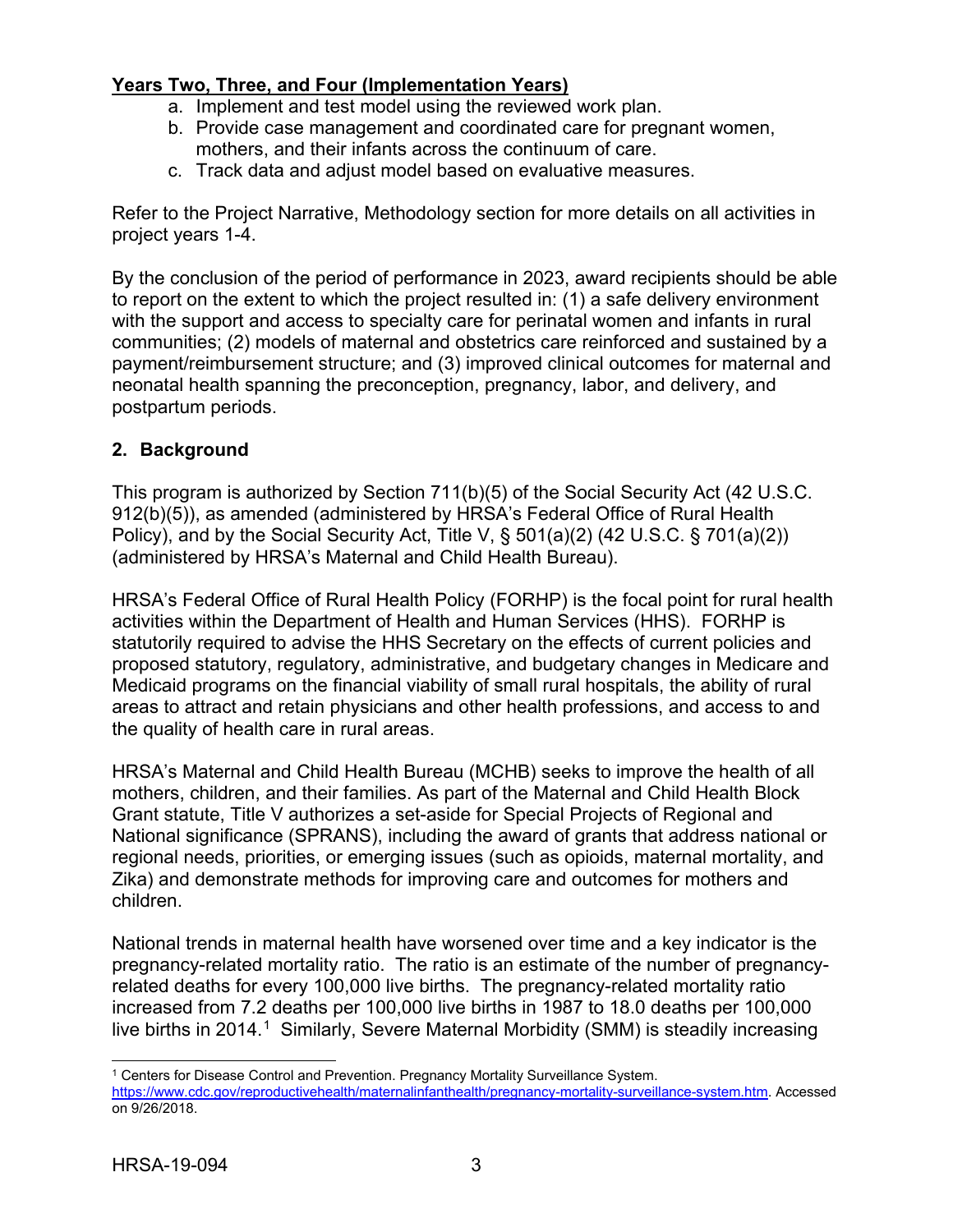and affected more than 50,000 women in the United States in [2](#page-7-0)014.<sup>2</sup> SMM includes unexpected outcomes of labor and delivery that result in significant short- or long-term consequences to a woman's health. $^2$  Reasons for the overall increase in pregnancyrelated mortality and morbidity rates are unclear, however it is known that risk from maternal mortality is unevenly distributed across populations of African American, lowincome and rural residents.

There is a lack of recent data at the national level describing the rural and urban differences for maternal morbidity and mortality rates. However, as of 2014, more than half of all rural U.S. counties were without hospital obstetric services.<sup>[3](#page-7-1)</sup> Furthermore, rural obstetric unit closures are more common in smaller hospitals and communities with a limited obstetric workforce. $^4\,$  These trends in the decreasing availability of obstetric units in rural areas indicate growing challenges in gaining access to care. For example, when comparing rural U.S. counties not adjacent to urban areas that had a loss of hospital-based obstetric services to counties with continuous services, there was an increase in out-of-hospital and preterm births and births in hospitals without obstetric units in the following year.<sup>[5](#page-7-3)</sup> Furthermore, rural counties had higher infant, neonatal, and post-neonatal mortality rates than large urban counties.[6](#page-7-4)

Rural communities face distinct and varied challenges in light of the current trends. Many factors affect the sustainability of rural obstetrics care, including obstetrics workforce recruitment and skill maintenance<sup>[7](#page-7-5)</sup>, birth volume, financial viability, resources, and infrastructure of prenatal and postnatal services, among others. 4

An important element of rural health care coordination is the distance traveled to receive services. Research findings show women who had to travel more than 30 miles to a labor and delivery location had fewer prenatal visits and infants with a lower birth weight and gestational age. $8$  Telehealth, such as remote fetal monitoring, can be an important tool for improving access to quality health care, especially for underserved and economically or medically vulnerable populations. Applicants who propose a telehealth component to their work plan are encouraged to reach out to one of the 12 HRSA-supported regional [Telehealth Resource Centers](http://www.telehealthresourcecenter.org/) that provide technical assistance to organizations and individuals who are actively providing or interested in providing telehealth services to rural and/or underserved communities.

 $\overline{a}$ 

<span id="page-7-0"></span><sup>2</sup> Centers for Disease Control and Prevention. Severe Maternal Morbidity in the United States. [https://www.cdc.gov/reproductivehealth/maternalinfanthealth/severematernalmorbidity.html.](https://www.cdc.gov/reproductivehealth/maternalinfanthealth/severematernalmorbidity.html) Accessed on 9/27/2018.

<span id="page-7-1"></span><sup>&</sup>lt;sup>3</sup> Hung P, Henning-Smith C, Casey M, Kozhimannil K. Access to Obstetric Services in Rural Counties Still Declining, with 9 Percent Losing Services, 2004-14. Health Affairs*.* 2017; 36 (9): 1663-1671. doi[: 10.1377/hlthaff.2017.0338](https://www.healthaffairs.org/doi/10.1377/hlthaff.2017.0338) <sup>4</sup> Hung P, Kozhimannil K, Casey M, Moscovice I. Why Are Obstetric Units in Rural Hospitals Closing Their Doors?

<span id="page-7-2"></span>Health Serv Res. 2016; 51: 1546-1560. doi: [10.1111/1475-6773.12441](https://dx.doi.org/10.1111%2F1475-6773.12441)

<span id="page-7-3"></span><sup>5</sup> Kozhimannil K, Hung P, Henning-Smith C, Casey M, Association Between Loss of Hospital-Based Obstetric Services and Birth Outcomes in Rural Counties in the United States. JAMA*.* 2018 online. doi[:10.1001/jama.2018.1830](https://jamanetwork.com/journals/jama/fullarticle/2674780)

<span id="page-7-4"></span><sup>&</sup>lt;sup>6</sup> Ely D, Hoyert D. Differences Between Rural and Urban Areas in Mortality Rates for the Leading Causes of Infant Death: United States, 2013-2015. NCHS Data Brief No. 300. 2018.<br>https://www.cdc.gov/nchs/data/databriefs/db300.pdf. Accessed on 12/6/2018.

<span id="page-7-5"></span> $\frac{7}{7}$  Hung P, Kozhimannil K, Casey M, Henning-Smith C, Prasad S. State Variations in the Rural Obstetric Workforce. Rural Health Research Center Policy Brief. 2016. [http://rhrc.umn.edu/wp-content/uploads/2016/05/State-Variations](http://rhrc.umn.edu/wp-content/uploads/2016/05/State-Variations-in-the-Rural-Obstetric-Workforce.pdf)[in-the-Rural-Obstetric-Workforce.pdf.](http://rhrc.umn.edu/wp-content/uploads/2016/05/State-Variations-in-the-Rural-Obstetric-Workforce.pdf) Accessed on 9/27/2018.

<span id="page-7-6"></span><sup>8</sup> Hamlin L. Obstetric Access and the Community Health Imperative for Rural Women. Fam Community Health. 2018; 41(2): 105-110. doi: 10.1097/FCH.0000000000000192.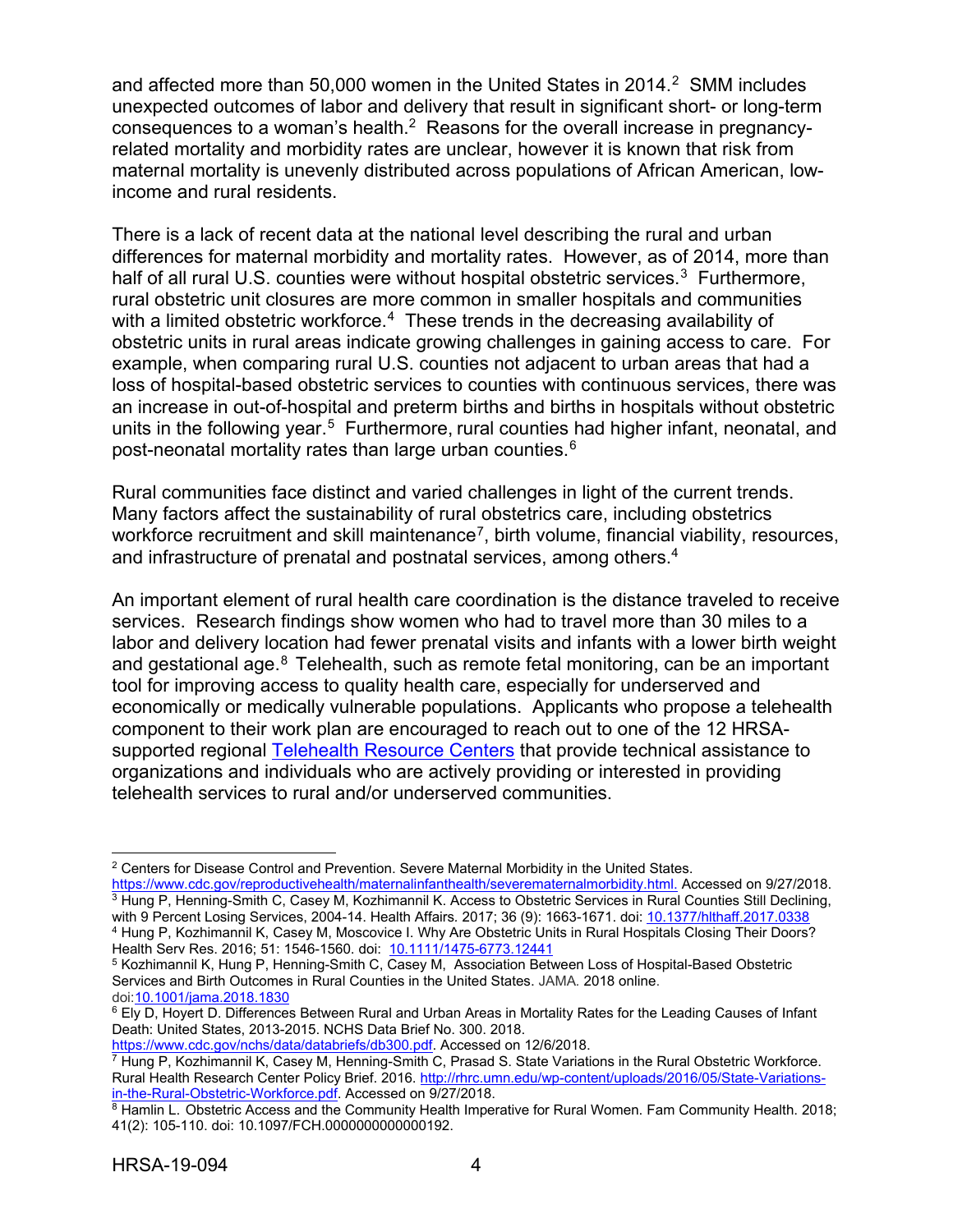## <span id="page-8-0"></span>**II. Award Information**

## <span id="page-8-1"></span>**1. Type of Application and Award**

Type of applications sought: New

HRSA will provide funding in the form of a cooperative agreement. A cooperative agreement is a financial assistance mechanism where substantial involvement is anticipated between HRSA and the recipient during performance of the contemplated project.

## **HRSA Program involvement will include:**

- a. Providing common measures that must be reported by all recipients;
- b. Participating in the planning and development of the baseline data and data collection methods;
- c. Reviewing and providing recommendations on the final work plan;
- d. Reviewing award activities on an ongoing basis and providing input on strategies or approach;
- e. Participating, as appropriate, in the planning and implementation of any meetings, training activities or workgroups conducted during the period of performance; and
- f. Providing consultation with the maternal rural health network, as appropriate, in outreach and dissemination activities.

## **The cooperative agreement recipient's responsibilities will include:**

- a. Adherence to HRSA guidelines pertaining to acknowledgement and disclaimer on all products produced by HRSA award funds;
- b. Completion of activities included in the final work plan, specifically data collection and active participation in HRSA-funded efforts to contribute to the rural maternal health evidence base;
- c. Cooperating with a HRSA-funded technical assistance provider and evaluator during the period of performance (and potentially share project updates and information with them after the period of performance ends). HRSA will provide additional guidance on the technical assistance and evaluation components of the project throughout the period of performance;
- d. Participation in conference calls or meetings with HRSA;
- e. Timely response to requests for information, including requests for data submissions from HRSA; and
- f. Establishment of relationships and collaborations with other federal and state supported Maternal and Child Health programs and state Medicaid agencies.

## <span id="page-8-2"></span>**2. Summary of Funding**

HRSA expects approximately \$1,800,000 to be available in FY 2019 to fund three recipients. You may apply for a ceiling amount of up to \$600,000 total costs. Of the total FY 2019 amount, you may apply for up to \$450,000, (includes both direct and indirect, facilities and administrative costs); and apply for up to \$150,000 for Focus Area 3: Leveraging Telehealth and Specialty Care (Title V) includes both direct and indirect, facilities and administrative costs). In FY 2020, FY 2021, and FY 2022, you may apply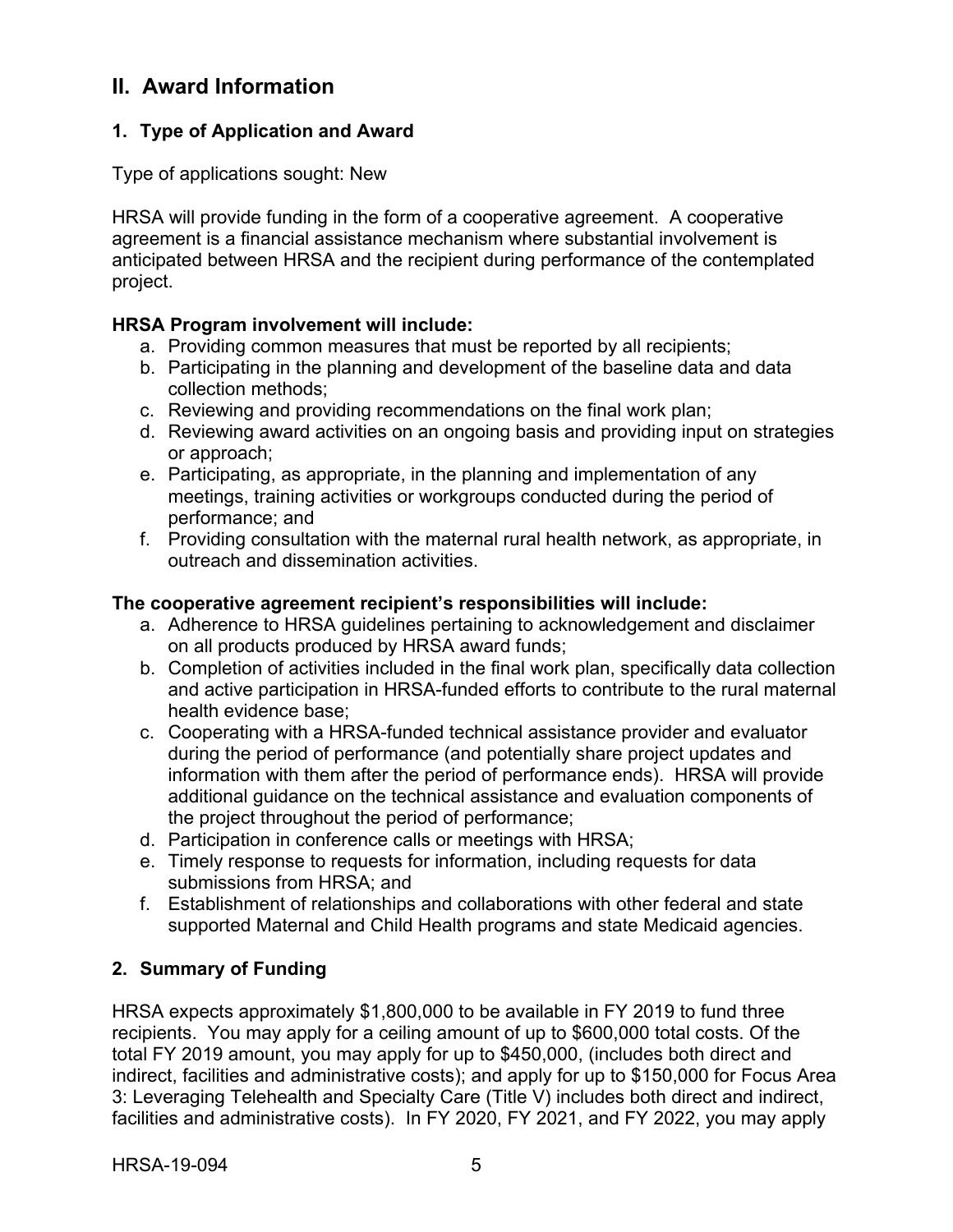for a total ceiling amount of up to \$800,000. Of that total amount, you may apply for up to \$650,000 total costs (includes both direct and indirect, facilities, and administrative costs) each year; and apply for up to \$150,000 for Focus Area 3: Leveraging Telehealth and Specialty Care ( Title V), includes both direct and indirect, facilities and administrative costs). See [IV. 2. iv. Budget](#page-23-0) for instructions on how to delineate funds in Attachment 10.

The period of performance is September 1, 2019 through August 31, 2023 (four years). Funding beyond the first year is subject to the availability of appropriated funds for the RMOMS program in subsequent fiscal years, satisfactory recipient performance, and a decision that continued funding is in the best interest of the Federal Government.

All HRSA awards are subject to the Uniform Administrative Requirements, Cost Principles and Audit Requirements at [45 CFR part 75.](http://www.ecfr.gov/cgi-bin/retrieveECFR?gp=1&SID=4d52364ec83fab994c665943dadf9cf7&ty=HTML&h=L&r=PART&n=pt45.1.75)

## <span id="page-9-1"></span>**III. Eligibility Information**

## <span id="page-9-0"></span>**1. Eligible Applicants**

#### *Applicant Organization Specifications:*

Eligible applicants include all domestic public or private, non-profit or for-profit, entities, including faith-based and community-based organizations, tribes, and tribal organizations. The applicant organization may be located in an urban or rural area. However, all activities supported by this program must exclusively target populations residing in HRSA-designated rural counties or rural census tracts in urban counties. To ascertain whether a particular county or census tract is rural, please refer to [https://data.hrsa.gov/tools/rural-health?tab=Address.](https://data.hrsa.gov/tools/rural-health?tab=Address)

The applicant organization should have the staffing and infrastructure necessary to oversee program activities, serve as the fiscal agent for the award, and ensure that local control for the award is vested in the target rural communities.

The applicant organization must:

- a. Exercise administrative and programmatic direction over award-funded activities;
- b. Be responsible for hiring and managing the award-funded staff;
- c. Demonstrate the administrative and accounting capabilities to manage the award funds;
- d. Have at least one permanent staff at the time an award is made; and
- e. Have an Employer Identification Number (EIN) from the Internal Revenue Service.

#### *Network Specifications:*

The applicant organization must be part of a group of entities that are either an established or a formal network, which may need to be expanded to meet this program's network definition. **A network is defined as an organizational arrangement among three or more separately owned domestic public and/or**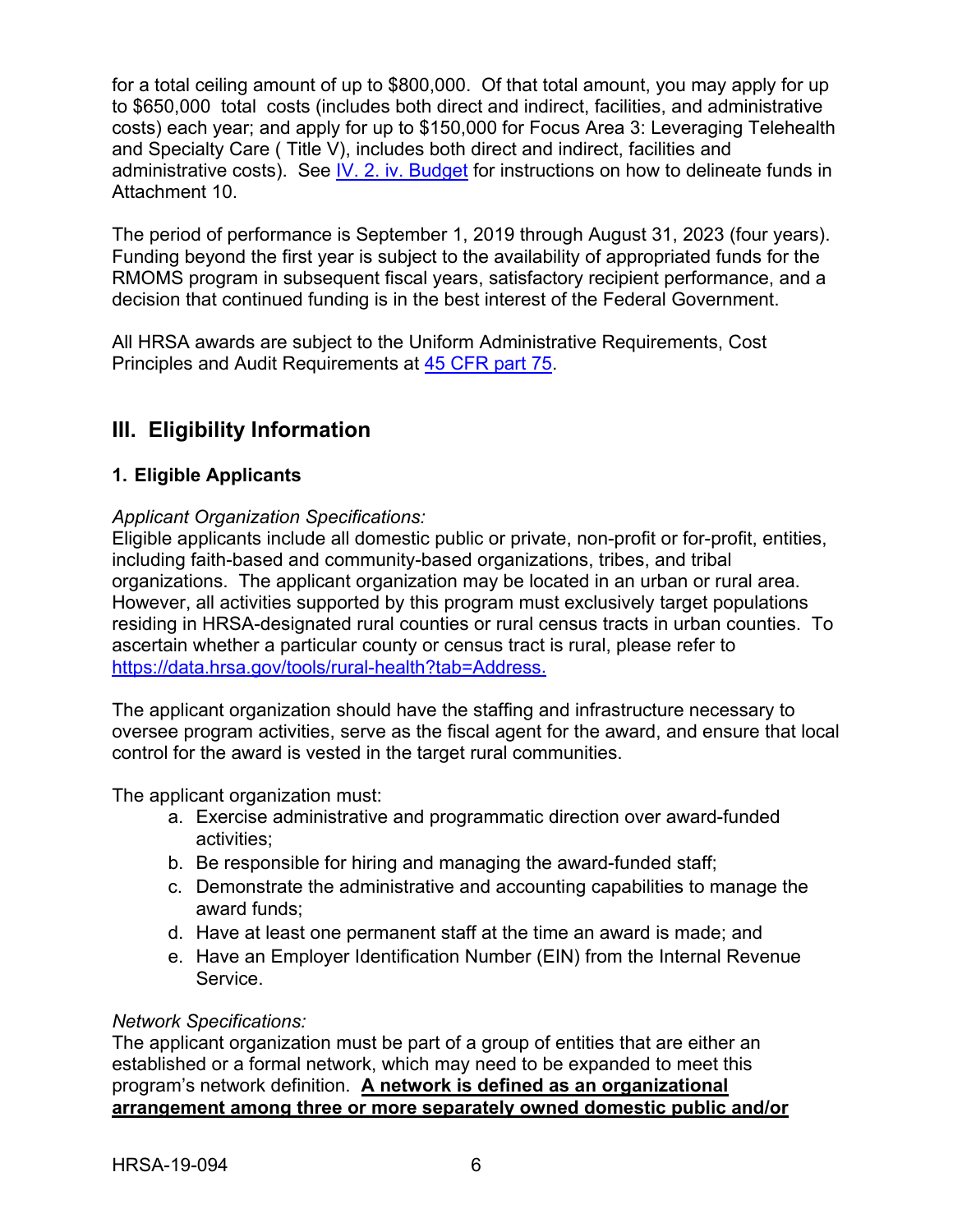**private entities, including the applicant organization. For the purposes of this program, the applicant must have a network composition that includes: 1) at least two rural hospitals or CAHs; 2) at least one health center under section 330 of the Public Health Service Act (Federally Qualified Health Center (FQHC) or FQHC look-alike); 3) state Home Visiting and Healthy Start Programs if regionally available; and 4) the state Medicaid agency.**

HRSA acknowledges that each state Medicaid agency varies in available resources and capacity to partner with community health care organizations. With that consideration, if the applicant is unable to obtain a signed MOA/U from the state Medicaid agency at the time of application submission, please explain in your application the extent of the anticipated partnership with the state Medicaid agency for the purposes of this program.

The applicant organization, along with each network member who will receive any of the awarded funds, must have separate and different Employer Identification Numbers (EINs). Note: If an organization has an affiliated satellite site in a rural area, but shares the same EIN as the parent site located in an urban location, then that entire organization is considered urban for the purposes of this award. If the rural satellite office has a unique EIN and acts autonomously from the urban parent organization, then the location will be considered rural.

At least one network member must be located in a HRSA-designated rural county or rural census tract in an urban county; however, the applicant organization may be located in an urban area. All individuals served and all activities supported by this program must exclusively target populations residing in HRSA-designated rural counties or rural census tracts in urban counties.

Given the specialized nature of maternal health, network members should be equipped to manage and coordinate care of the women's health throughout the preconception, pregnancy, labor, and delivery, and postpartum periods. Medicaid covers nearly 50 percent of all births nationally and the engagement, expertise, and support of state Medicaid agencies will be critical to the long-term success of the program and may also provide opportunities to achieve longer-term savings.[9](#page-10-0) Networks should include upstream tertiary partners for enhanced case management of high-risk deliveries while also providing specialist support including the leveraging of telehealth to support care delivery and clinician support in rural communities.

An example of a rural maternal health network:

- Rural Hospital 1: the obstetrics delivery site with telehealth and prenatal care
- Rural Hospital 2: maternal and obstetrical case management with telehealth, prenatal, and postnatal care
- CAH 3: maternal and obstetrical case management with telehealth, prenatal, and postnatal care
- FQHC 1: maternal and obstetrical case management with telehealth, prenatal, and postnatal care

 $\overline{a}$ 

<span id="page-10-0"></span><sup>9</sup> Rossier Markus A, Andres E, West K, Garro N, Pellegrini C. Medicaid Covered Births, 2008 Through 2010, in the Context of the Implementation of Health Reform. Women's Health Issues. 2013; 23 (5): e273-e280.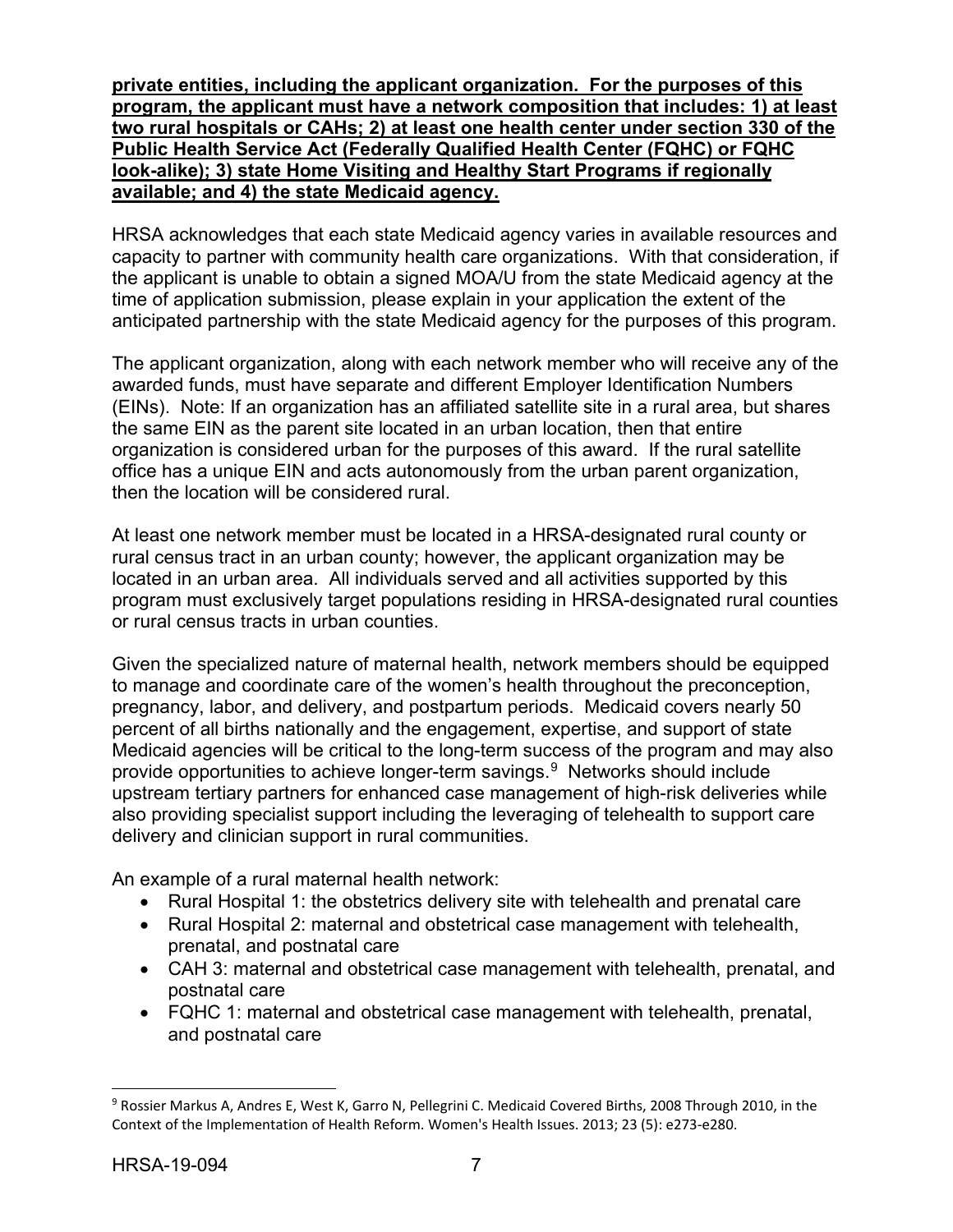- FQHC 2: maternal and obstetrical case management with telehealth, prenatal, and postnatal care
- Rural Health Clinic (RHC)
- Public Health: well baby care, screenings, etc.
- Healthy Start Award Recipient: connecting patients to services; providing clinical support
- Home Visiting Award Recipient: connecting with at-risk new mothers and babies
- Tertiary Center with Obstetrics Specialty Services linked by telehealth
- Other local providers (nurse midwives, private practice clinicians, social workers, case managers)
- State Medicaid Agency: commit to work with the providers for reimbursement

Other potential partners include, but are not limited to:

- Health Center Controlled Networks
- Primary care providers/offices
- Primary care associations
- State Offices of Rural Health
- Emergency Medical Services entities
- Community organizations

Include the signed Memorandum of Agreement or Understanding (MOA/U) that defines the roles and responsibilities for each network partner as **Attachment 1**. If you are an established network please include a summary no longer than one page detailing your network's history of working together; highlighting your network's products, services, and sources of sustainability as **Attachment 2**.

Note: Each network member must demonstrate involvement in the project and contribute to the project goals, including integrating data sharing capabilities. The roles and responsibilities of each network member must be clearly defined in the MOA/U. The MOA/U must be signed by all network members at the time of application.

## <span id="page-11-0"></span>**2. Cost Sharing/Matching**

Cost sharing/matching is not required for this program.

#### <span id="page-11-1"></span>**3. Other**

HRSA will consider any application that exceeds the ceiling amount non-responsive and will not consider it for funding under this notice.

HRSA will consider any application that fails to satisfy the deadline requirements referenced in *Section IV.4* non-responsive and will not consider it for funding under this notice.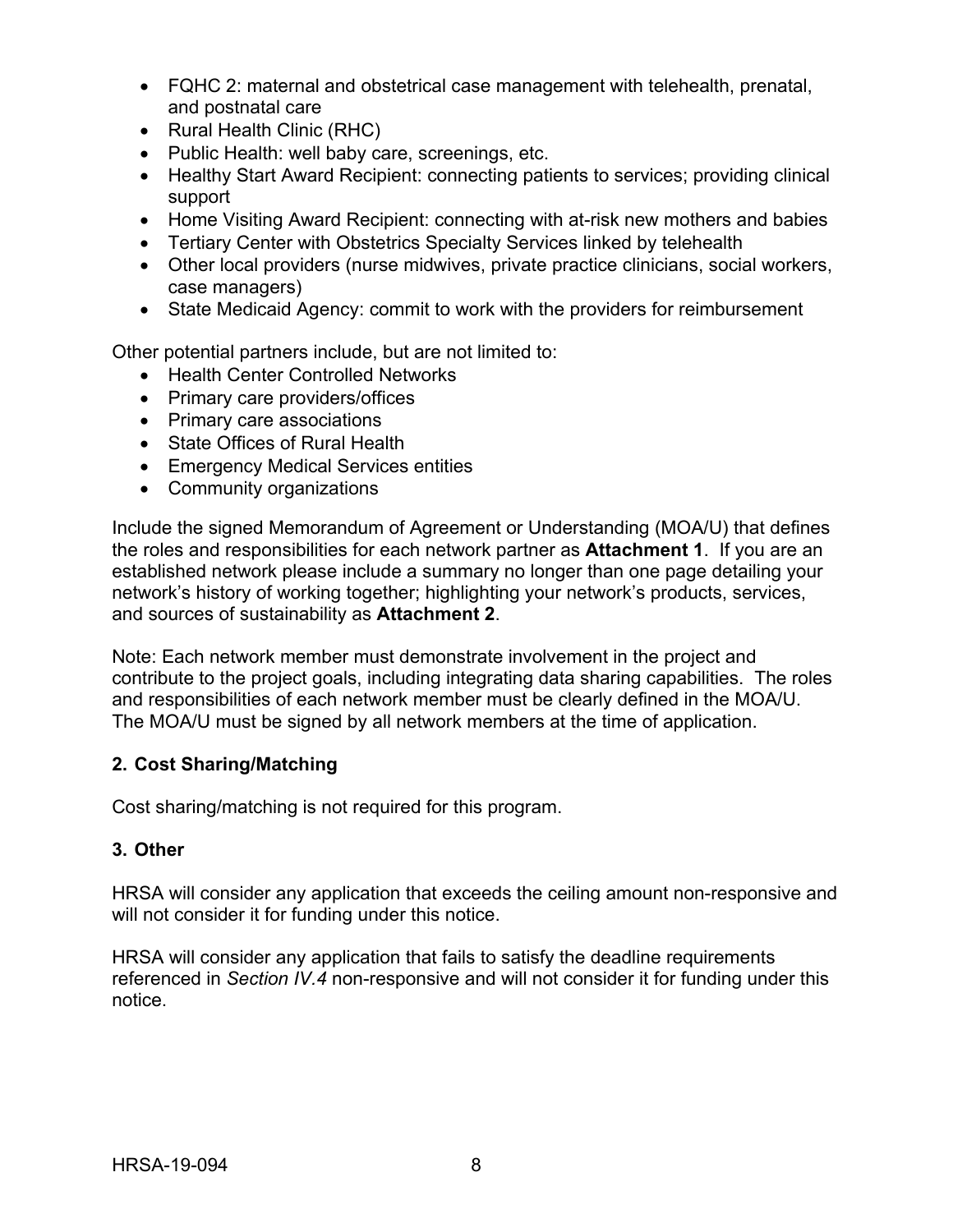NOTE: Multiple applications from an organization are not allowable.

If for any reason (including submitting to the wrong funding opportunity number or making corrections/updates) an application is submitted more than once prior to the application due date, HRSA will only accept your **last** validated electronic submission, under the correct funding opportunity number, prior to the Grants.gov application due date as the final and only acceptable application.

The applicant organization may only apply as the applicant organization once for this funding opportunity. However, an entity that has applied as the applicant organization may also apply to this funding opportunity as part of another network applying for this funding opportunity under a different applicant organization. If this is the case, the applicant organization should submit abstracts for each RMOMS application for which it is a network member in **Attachment 9**.

## <span id="page-12-0"></span>**IV. Application and Submission Information**

## <span id="page-12-1"></span>**1. Address to Request Application Package**

HRSA *requires* you to apply electronically. HRSA encourages you to apply through [Grants.gov](https://www.grants.gov/) using the SF-424 workspace application package associated with this NOFO following the directions provided at [http://www.grants.gov/applicants/apply-for](http://www.grants.gov/applicants/apply-for-grants.html)[grants.html.](http://www.grants.gov/applicants/apply-for-grants.html)

If you are reading this notice of funding opportunity (NOFO) (also known as "Instructions" on Grants.gov) and reviewing or preparing the workspace application package, you will automatically be notified in the event HRSA changes and/or republishes the NOFO on Grants.gov before its closing date. Responding to an earlier version of a modified notice may result in a less competitive or ineligible application. *Please note you are ultimately responsible for reviewing the [For Applicants](https://www.grants.gov/web/grants/applicants.html) page for all information relevant to desired opportunities.*

## <span id="page-12-2"></span>**2. Content and Form of Application Submission**

Section 4 of HRSA's *SF-424 [Application Guide](http://www.hrsa.gov/grants/apply/applicationguide/sf424guide.pdf)* provides instructions for the budget, budget narrative, staffing plan and personnel requirements, assurances, certifications, and abstract. You must submit the information outlined in the Application Guide in addition to the program-specific information below. You are responsible for reading and complying with the instructions included in HRSA's *SF-424 [Application Guide](http://www.hrsa.gov/grants/apply/applicationguide/sf424guide.pdf)* except where instructed in the NOFO to do otherwise. You must submit the application in the English language and in the terms of U.S. dollars (45 CFR § 75.111(a)).

See Section 8.5 of the *Application Guide* for the Application Completeness Checklist.

## **Application Page Limit**

The total size of all uploaded files may not exceed the equivalent of **90 pages** when printed by HRSA. The page limit includes the abstract, project and budget narratives, attachments, and letters of commitment and support required in the *Application Guide*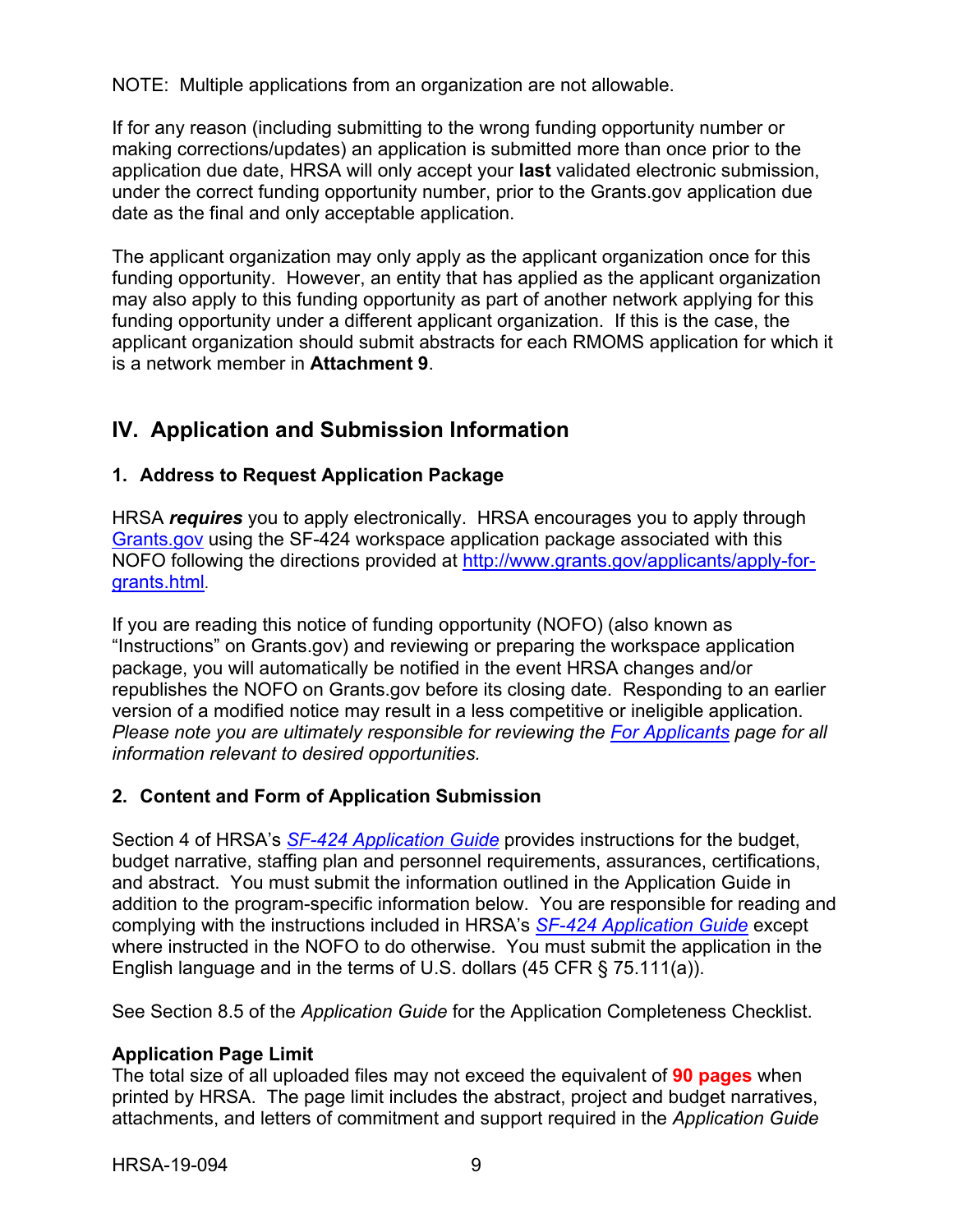and this NOFO. Standard OMB-approved forms that are included in the workspace application package do not count in the page limit. Indirect Cost Rate Agreement and proof of non-profit status (if applicable) do not count in the page limit. **We strongly urge you to take appropriate measures to ensure your application does not exceed the specified page limit.**

**Applications must be complete, within the specified page limit, and validated by Grants.gov under the correct funding opportunity number prior to the deadline to be considered under this notice.**

#### **Debarment, Suspension, Ineligibility, and Voluntary Exclusion Certification**

- 1) The prospective recipient certifies, by submission of this proposal, that neither it nor its principals is presently debarred, suspended, proposed for debarment, declared ineligible, or voluntarily excluded from participation in this transaction by any federal department or agency.
- 2) Failure to make required disclosures can result in any of the remedies described in 45 CFR § 75.371, including suspension or debarment. (See also 2 CFR parts 180 and 376, and 31 U.S.C. 3321).
- 3) Where the prospective recipient is unable to attest to the statements in this certification, an explanation shall be included in **Attachment 11**: Other Relevant Documents.

See Section 4.1 viii of HRSA's *SF-424 [Application Guide](http://www.hrsa.gov/grants/apply/applicationguide/sf424guide.pdf)* for additional information on all certifications.

The RMOMS program consists of two distinct phases over the period of performance. In the planning year (year 1), networks will develop their models, work plans, and establish baseline data. In the implementation years (years 2, 3, and 4), networks will test and refine their models through the execution of their work plans and continue to work with the HRSA-funded program evaluator on data collection efforts.

## <span id="page-13-0"></span>*i. Project Abstract*

Please use the following outline to complete the requested abstract content described below. The project abstract must be **single-spaced** and limited to **one page in length**. See Section 4.1.ix of HRSA's *SF-424 [Application Guide](http://www.hrsa.gov/grants/apply/applicationguide/sf424guide.pdf)* for further details.

## *ABSTRACT HEADER CONTENT*

#### **Applicant Organization Information**

Organization Name, Address (street, city, state, zip code), Facility/Entity Type (e.g., CAH, State Office of Rural Health, tribal organization, FQHC, RHC, public health department, etc.) and Website Address *(if applicable)*

#### **Designated Project Director Information**

Project Director Name & Title, Contact Phone Number *and* E-Mail Address

## **RMOMS Project:**

- Project Title and Goal
- Requested award amount for each project year (1-4)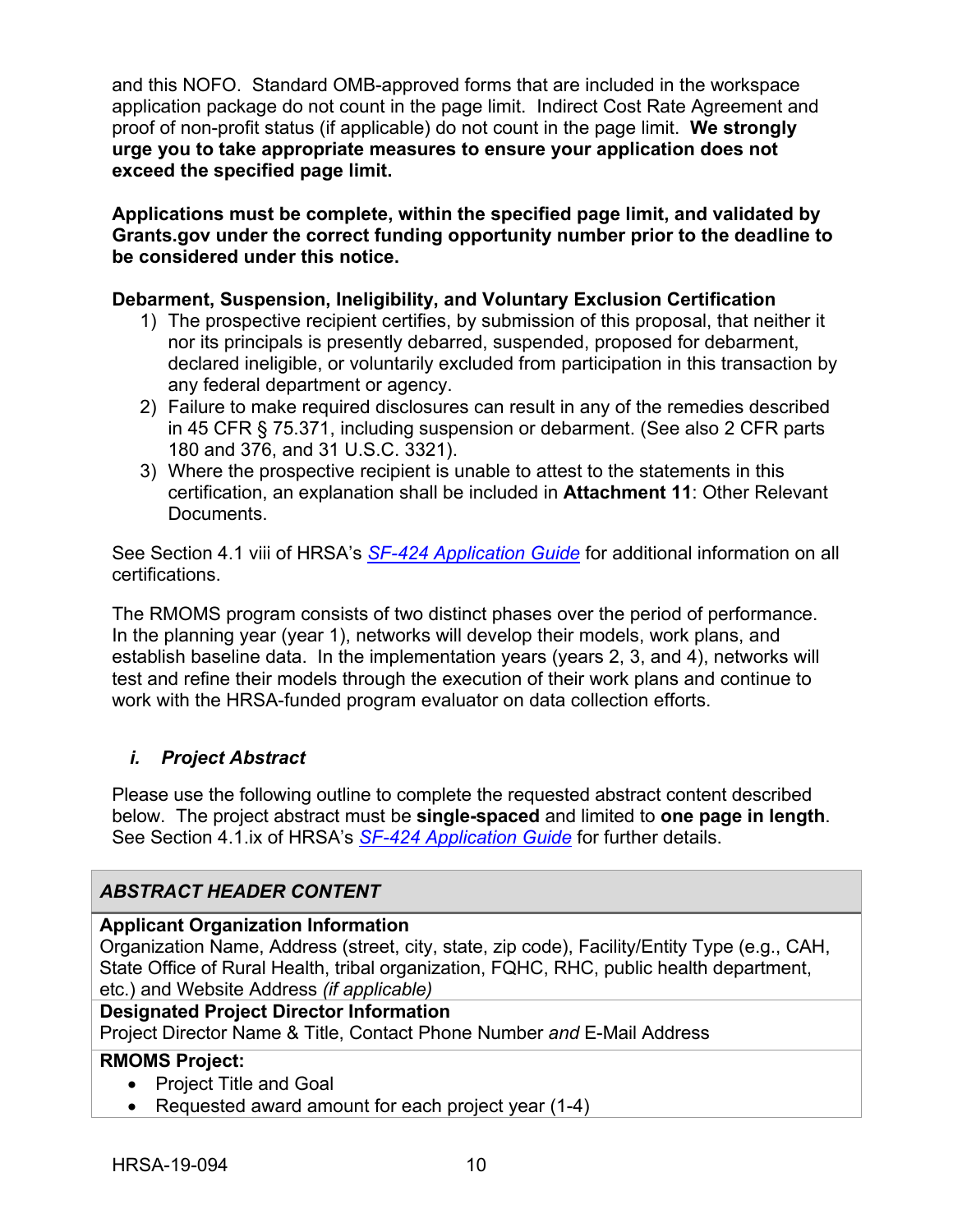## *ABSTRACT BODY CONTENT*

#### **Network Composition**

- $\circ$  Briefly describe the network, including name and vision. Indicate if you are a formal or established network, and if you expanded your network membership for this program detail which network members were added.
- $\circ$  The number of network members involved in the project who have signed a MOA/U; indicate organization facility type (e.g., CAH, State Office of Rural Health, tribal organization, health center, RHC, public health department, etc.)

#### **Target Service Area**

It is recommended that applicants provide this information in a table format.

- o Entirely Rural Counties (list county name(s))
- o Partially Rural Counties (list city, state, zip code, and census tract) Applicants should specify whether the area is in a HRSA-designated rural county or rural census tract in an urban county. To ascertain whether a particular county or census tract is rural, please refer to [http://datawarehouse.hrsa.gov/RuralAdvisor/.](http://datawarehouse.hrsa.gov/RuralAdvisor/)

#### **Target Population**

Brief description of the target population the project proposes to serve and track.

#### **Project Activities/Services**

Brief description of the proposed project activities and/or services.

#### **Expected Outcomes**

Brief description of the proposed project's expected outcomes.

#### <span id="page-14-0"></span>*ii. Project Narrative*

This section provides a comprehensive framework and description of all aspects of the proposed project. It should be succinct, self-explanatory, consistent with forms and attachments, and well organized so that reviewers can understand the proposed project.

Successful applications will contain the information below. Please use the following section headers for the narrative:

- *INTRODUCTION -- Corresponds to Section V's Review Criterion #1 Need* The introduction should provide a brief overview of the target population(s) and service area and the network members involved in the project. This section should clearly outline the purpose of the proposed project. It should summarize the project's goals, activities and expected outcomes as they relate to each of the RMOMS Focus Areas: rural hospital obstetric service aggregation, network approach to coordinating a continuum of care, leveraging telehealth and specialty care, and financial sustainability approaches.
- *NEEDS ASSESSMENT -- Corresponds to Section V's Review Criterion #1 Need* This section outlines the community's need for the proposed project, and how the region will be involved in the ongoing operations of the project. Describe how the target population was involved in determining the need and relevant barriers the project intends to overcome, and provide a geographical snapshot of the targeted service area(s). A list of resources is located in Appendix B.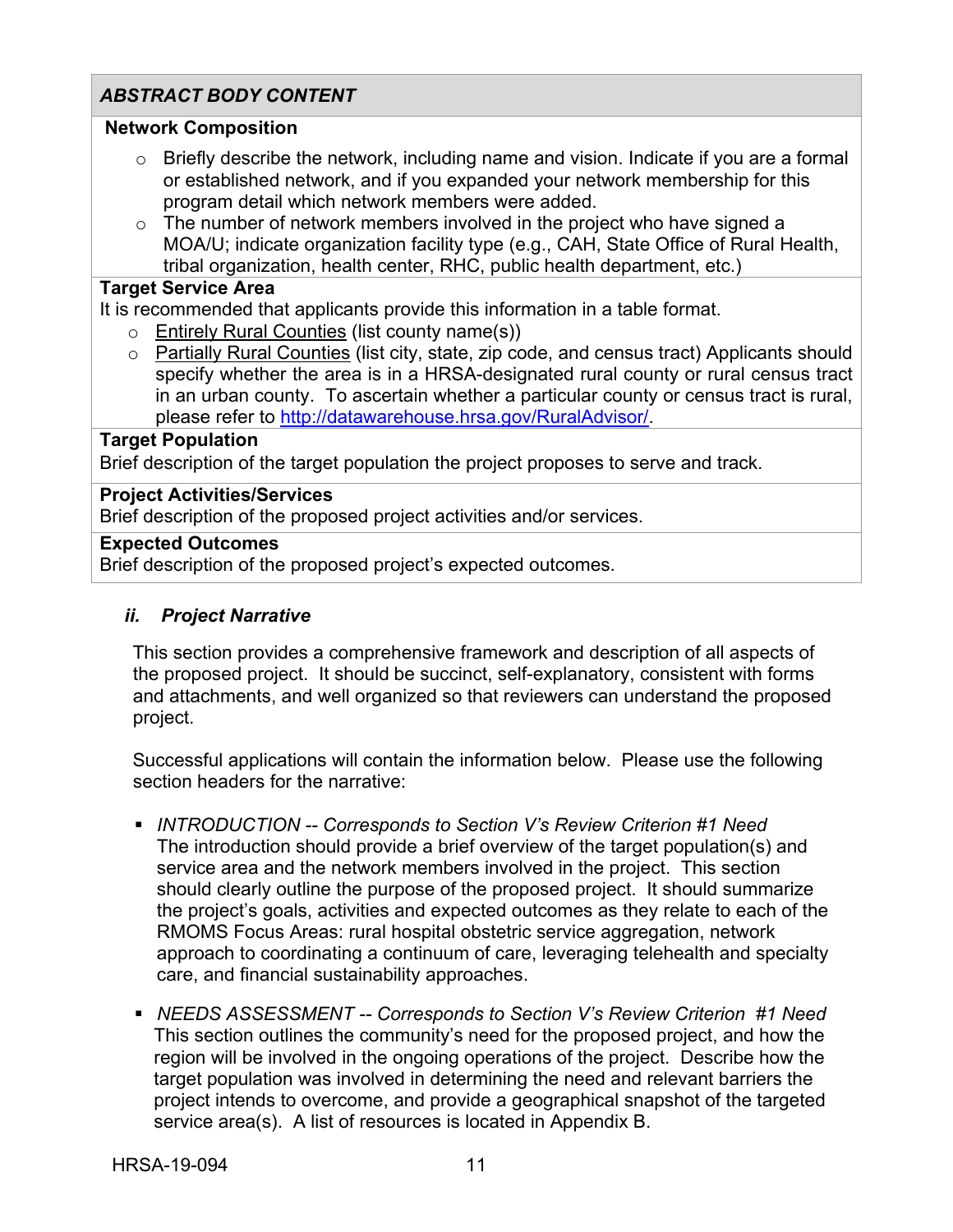Please use the following four sub-headings for this section: (1) Target Population Details, (2) Stakeholder Involvement, (3) Target Service Area Details, and (4) Maternal and Obstetric Health Care Availability in Service Area.

#### *(1) Target Population Details*

- a. Describe the target population. Consider disparities based on race, ethnicity, gender identity, sexual orientation, geography, socioeconomic status, disability status, primary language, religion, health literacy, and other populations that may otherwise be overlooked when identifying target populations.
- b. Describe the associated unmet health needs of the target population of the proposed project (if funded, this is the population that you will monitor and track). Describe the entire population of the service area and its demographics in relation to the population you will serve. When possible, incorporate any national and/or local rankings data to aid in illustrating the community's need. Cite data for factors that are relevant to the project, such as specific regional health status indicators and unmet health need, such as loss of rural hospital obstetrics services, maternal mortality, average travel time to delivery for the target population and provision of prenatal and postnatal care, lack of a coordinated and continuum of care at various stages of pregnancy, financial sustainability issues as it relates to obstetric care, etc. Also, include information regarding the social determinants of health and health disparities affecting the population or communities served.

#### *(2) Stakeholder Involvement*

- a. Describe how you identified the needs of the target region. Further, describe the involvement of the various stakeholder health care providers and payers in the project development and future plans to ensure the project is responding to the target population's needs.
- b. Discuss the manner and degree to which the region's stakeholders were included in planning the activities of the project. Provide details (frequency, number of participants, etc.) regarding the tools and methods (e.g., needs assessments, focus groups, questionnaires/surveys, etc.) that you utilized to identify the need of the target region. Also, describe the involvement of the target population in the program development.

## *(3) Target Service Area Details*

- a. Identify the target service area(s) for the proposed project. Describe any relevant geographical features of the service area that affect access to health care services.
- b. Provide a map that shows the location of network members, the geographic area that will be served by your network, and include any other information that will help reviewers visualize and understand the scope of the proposed activities. Please include the map as **Attachment 3**.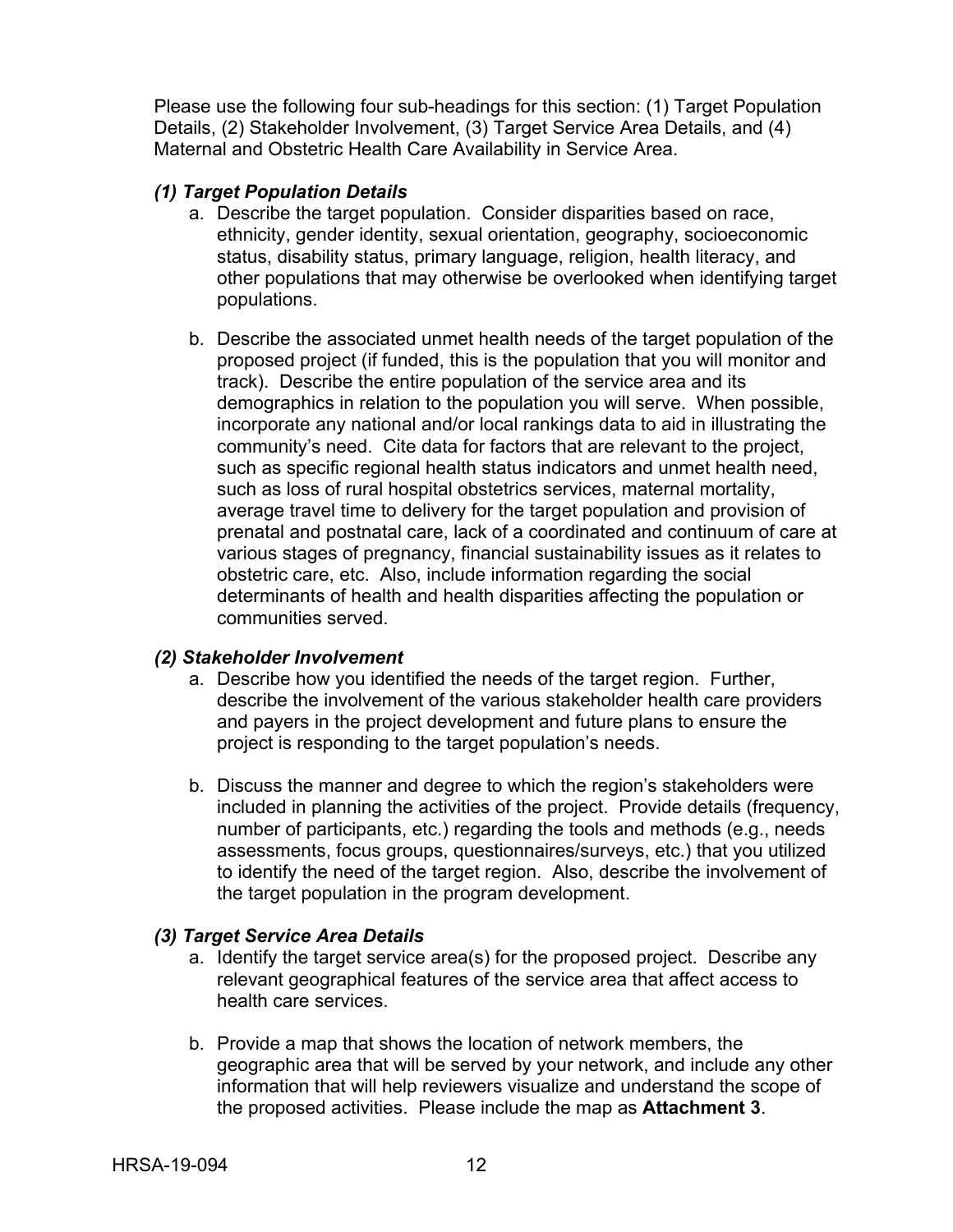*Note:* Maps should be legible and in black and white.

#### *(4) Maternal and Obstetric Health Care Availability in Service Area*

- a. Describe the health care services available in or near the target service area and any gaps in services. Keep in mind that it is important for reviewers to understand the number and types of relevant health and social service providers that are located in and near the service area of the project as well as their relation to the project. Specifically detail the current obstetrics services available in the region and recent or pending changes to those services (i.e., lost or at risk of closing) and if there are any FQHCs, existing Healthy Start or Home Visiting programs. How does the proposed project incorporate and leverage the current services in the community?
- b. Detail if there are other health care providers or health systems in the region that are not a part of your network that could be affected by the proposed project. Describe whether this project would enhance collaboration or competition with other regional health care service providers (e.g., changes in referral patterns, practice patterns, provider reimbursement impact, etc.).
- *METHODOLOGY -- Corresponds to Section V's Review Criterion #2 Response* This section outlines, in a narrative format, the methods that you will use to address and respond to the aforementioned needs and meet each of the program activities and expectations in this NOFO.

The following items must be addressed within the methodology sections. Please use the headings: (1) Methods for Fulfilling Planning Year 1 Activities, (2) Methods for Fulfilling Implementation Years 2-4 Activities, (3) Methods for Sustainability Planning, (4) Methods for Maintaining Network and Stakeholder Commitment.

#### *(1) Methods for Fulfilling Planning Year 1 Activities*

Detail the methods you will use to complete each first-year activity, which include:

- a. **Develop a [model](#page-37-1)** addressing the RMOMS Focus Areas that support the coordinated maternal care and delivery needs of a region and the necessary workforce training, services, equipment, and reimbursement needs to sustain the model. The model should address and improve upon the following elements:
	- o Access: Improve access to patient centered, comprehensive, coordinated care for women before, during and after pregnancy. The use of telehealth to support specialty services and to reduce the travel burden of patients is encouraged.
	- o Workforce: Enhance skills by utilizing a multidisciplinary team and improve the distribution of maternal health care providers needed to facilitate a continuous team-based approach committed to improving the birth experience through the inclusion of doctors, nurse midwives, nurses, doulas, and other health professionals.
	- o Reimbursement: collaborate and coordinate with state Medicaid agencies and other payers if applicable, to explore payment and reimbursement options to support the model, ensure access and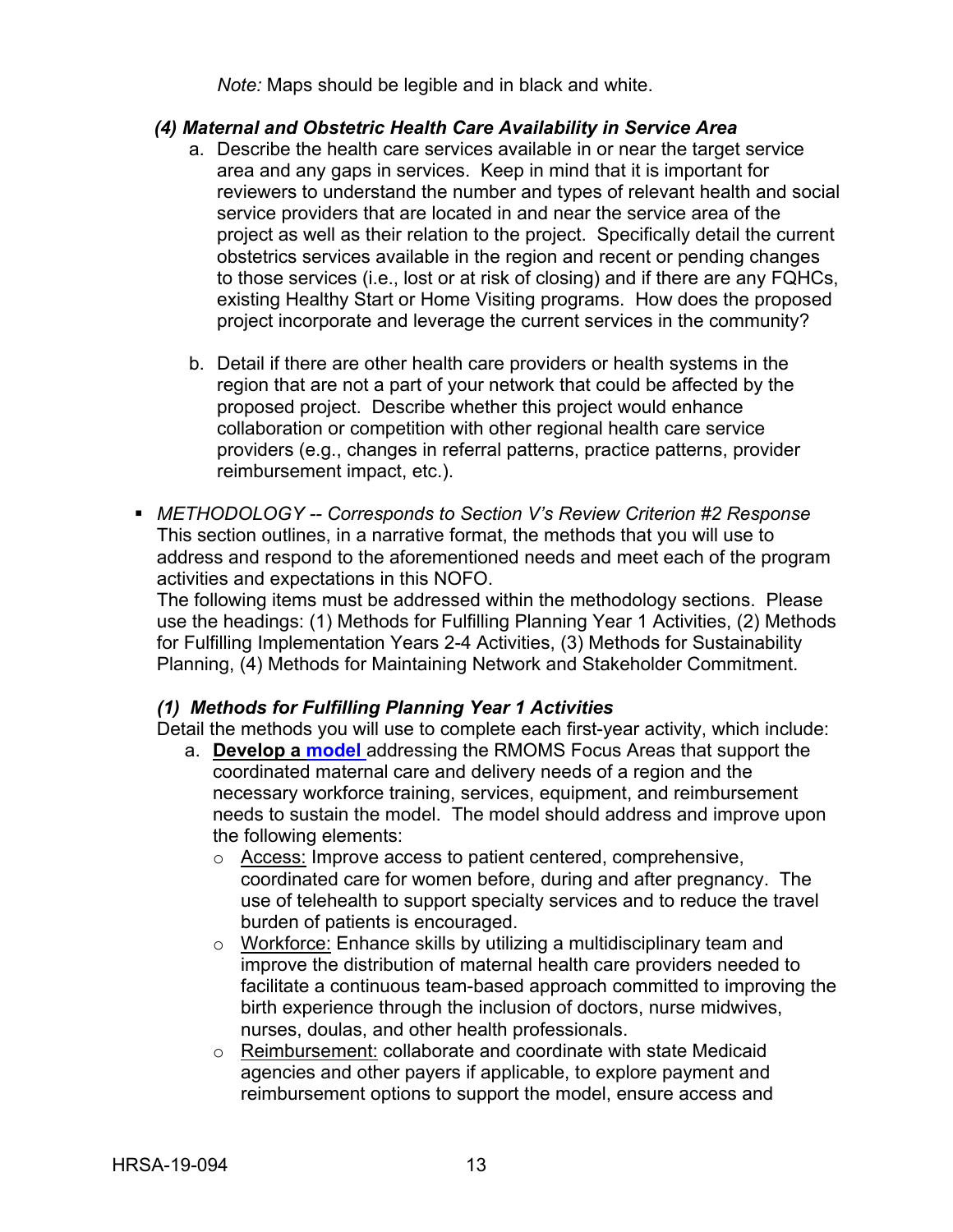improve outcomes including potential ways to reduce costs.

- b. **Establish and collect baseline data**, both quantitative and qualitative, to identify gaps in the continuity of obstetrics care, and/or workforce, services, and access to care within the target rural service area and existing federal, state, and local maternal health resources that could be leveraged within the rural community. Data points will be determined collaboratively by HRSA, the program evaluator, and program award recipients.
	- o Discuss how clinical sites will be evaluated and the decision making process for designating which obstetric services will be offered at which sites in relation to the RMOMS Focus Areas of aggregating rural hospital obstetric services and coordinating a continuum of care; detail the anticipated roles and focus of all network providers and hospitals.
- c. **Develop work plan** to implement the model in the target region during years 2, 3, and 4. The work plan must clearly align with the RMOMS Focus Areas and link the model's goals, strategies, activities, with correlating measurable process and outcome measures and be reviewed by HRSA and the HRSA-funded program evaluator.
- d. **Engage in network capacity building and infrastructure development**. This can include, but is not limited to:
	- o acquire appropriate staffing and equipment needs to support your model work plan;
	- o develop a network business model;
	- $\circ$  identify how network members can integrate their functions and share clinical and/or administrative resources;
	- o identify and establish ways to obtain regional and/or local community support/buy-in around the network model;
	- o identify a strategy to leverage broadband connectivity to support health information technology applications in rural regions.

## *(2) Methods for Fulfilling Implementation Years 2-4 Activities*

Detail the methods you will use to complete activities in years 2-4, which include:

- a. **Implement and test model** using the reviewed work plan in alignment with the RMOMS Focus Areas.
	- $\circ$  This might include testing and refining the model in a smaller catchment area and subsequently expanding to a larger region; or implementing and refining strategies within the model by period (preconception; pregnancy, labor, and delivery; and postpartum) across your region.
- b. **Provide case management and care coordination** for mothers and their infants across the continuum of care, leveraging existing services and programs. Programs to consider include, but are not limited to, the Healthy Start and the Home Visiting Programs.
- c. **Track data and adjust model based on evaluative measures**. You will work with HRSA and the HRSA-funded program evaluator to identify the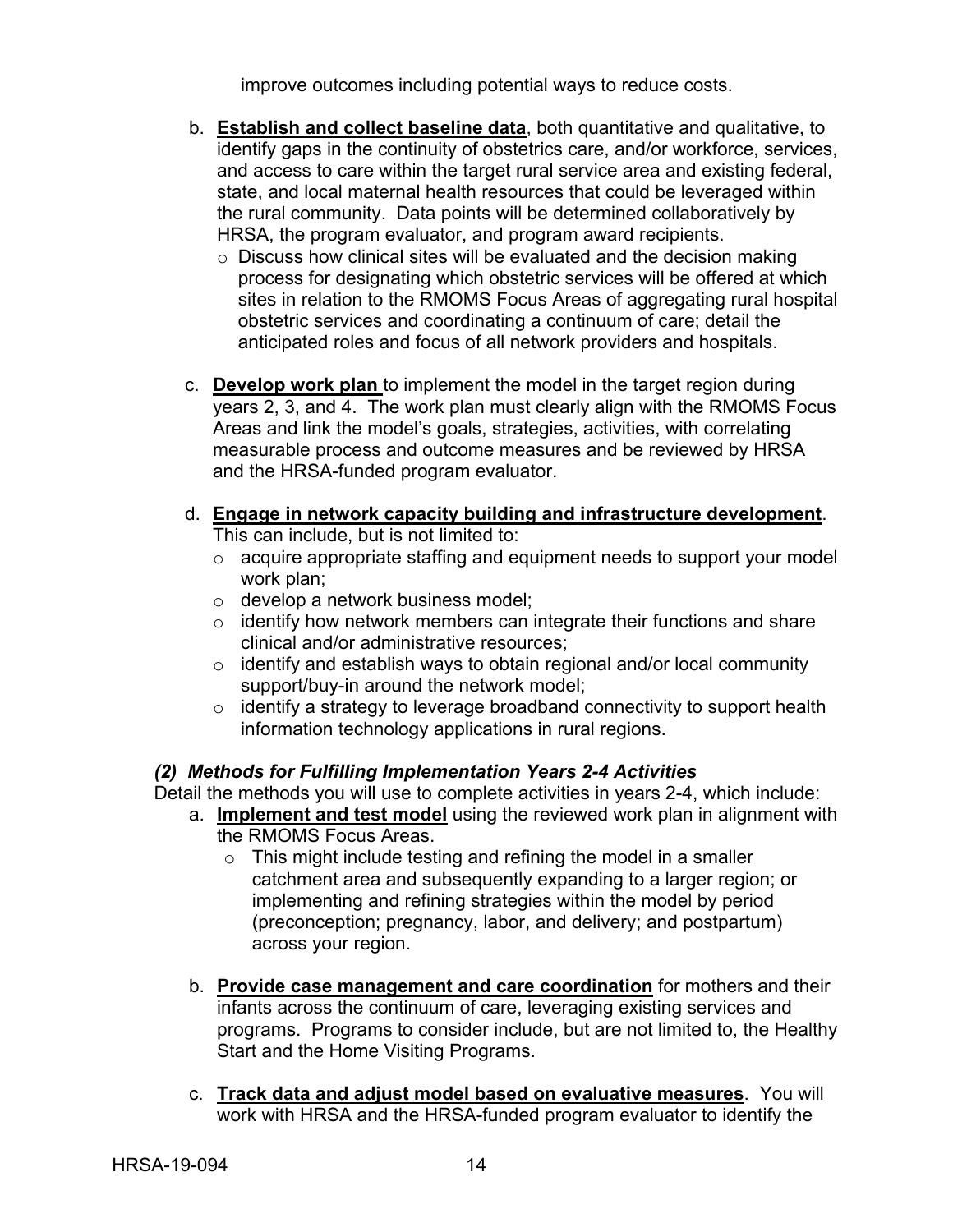data elements that will be tracked and reported throughout the course of the period of performance and use that information to adjust the model where appropriate.

### *(3) Methods for Sustainability Planning*

Describe a plan for sustaining the model funded by the RMOMS award and discuss the following:

- a. Describe the strategies that you will utilize to achieve the desired sustainability of the project as a result of the RMOMS funding. You must consider how to sustain your RMOMS funded programs beyond the 4-year period of performance.
- b. Describe some of the potential sources of support for achieving sustainability with a program emphasis on testing and innovating financial models to support maternal health. Most successful sustainability strategies include a variety of sources of support and do not depend on federal funding to maintain program activities.
- c. Describe how realistic and feasible the proposed sustainability plan is for your project. HRSA understands that the sustainability plan may evolve as you implement the project. The prospect of being financially prepared to continue the project increases if you identify strategies for sustainability during the planning stages of the project.

**Note**: As part of receiving the award, recipients are required to submit a final sustainability plan during the final year of their period of performance. Further information will be provided upon receipt of the award.

*(4) Methods for Maintaining Network and Stakeholder Commitment*

Describe how your network will maintain members' commitment throughout the period of performance to fulfill the proposed activities, engage members in efficient decision-making, impact evaluation, and sustainability planning, and ensure that local control for the award remains vested in the target rural communities. Describe how the network will build and maintain stakeholder involvement and commitment throughout the period of performance.

 *WORK PLAN -- Corresponds to Section V's Review Criteria #2 Response and #4 Impact*

Describe the activities or steps (including addressing the RMOMS Focus Areas) that you will use to achieve each of the activities proposed during the first year of the period of performance (Note: you will develop your work plan for years 2, 3, and 4 during year 1). Use a timeline that includes each year 1 activity and identifies the responsible staff. As appropriate, identify meaningful support and collaboration with key stakeholders in planning, designing and implementing all activities, including development of the model and, further the extent to which these contributors reflect the cultural, racial, linguistic, religious and geographic diversity of the populations and communities served. Please include the work plan as **Attachment 4**.

Describe the (1) Impact, (2) Replicability, and (3) Dissemination Plan for your project model.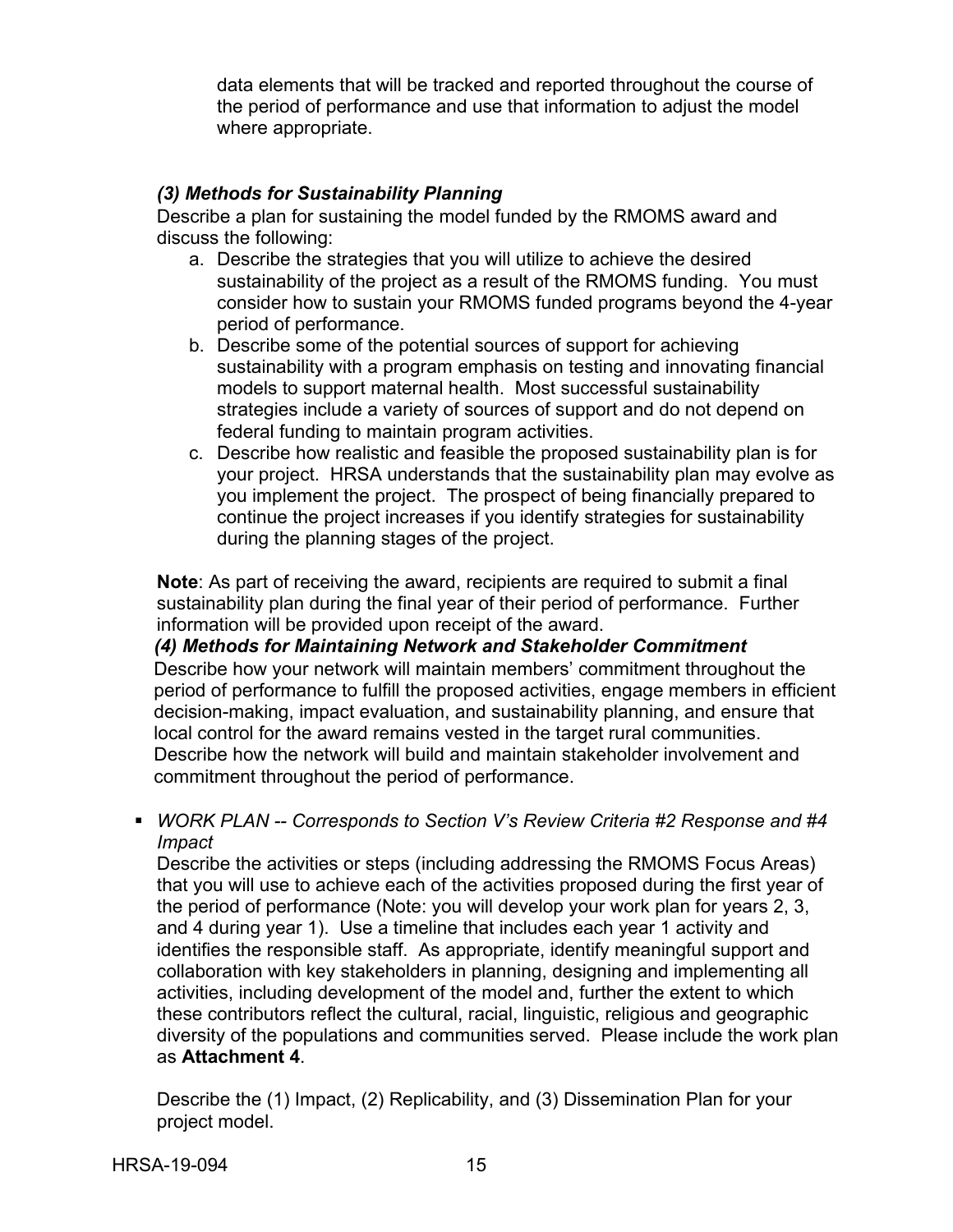## *(1) Impact*

Describe the expected impact on the target population and the regional health system. Although HRSA recognizes the influence of external factors when attributing the effects of an activity or program to the long-term health outcome of a community, you should still describe the expected or potential long-term changes and/or improvements in health status due to the model. Similarly, describe the impacts of the model on the regional health system stakeholders. Examples of potential long-term impact could include:

- $\circ$  changes in maternal morbidity and mortality
- o maintenance of desired behavior
- o policy implications
- o mitigation in access to care barriers
- o viability of obstetric services in the region
- o obstetrics workforce recruitment and retention

#### *(2) Replicability*

Describe the expected impact from the project on the target population and the extent of the project's value to similar regions with comparable needs. You must describe the degree to which the project activities are replicable to other rural regions with similar needs.

#### *(3) Dissemination Plan*

Describe the plans and methods for widely disseminating your project results. You must include a plan that describes how you will share the information collected throughout the project with varying stakeholders. A dissemination plan must be outlined describing strategies, platforms, and activities for informing respective target audiences and stakeholders (i.e., policymakers, research community, etc.).

 *RESOLUTION OF CHALLENGES -- Corresponds to Section V's Review Criteria #2 Response*

Discuss potential challenges and approaches to resolve those challenges. Include a discussion of:

- a. Designing and implementing the activities described in the work plan, including the data collection capacity at each clinical site and how data will be shared between network partners and with the HRSA-funded program evaluator;
- b. Keeping the network actively engaged throughout the period of performance;
- c. External challenges such as staff turnover, geographic limitations, health workforce shortages, insurance, provider reimbursement, telehealth, and/or others; and
- d. How to ensure the services provided address the cultural, linguistic, religious, and social differences of the target populations.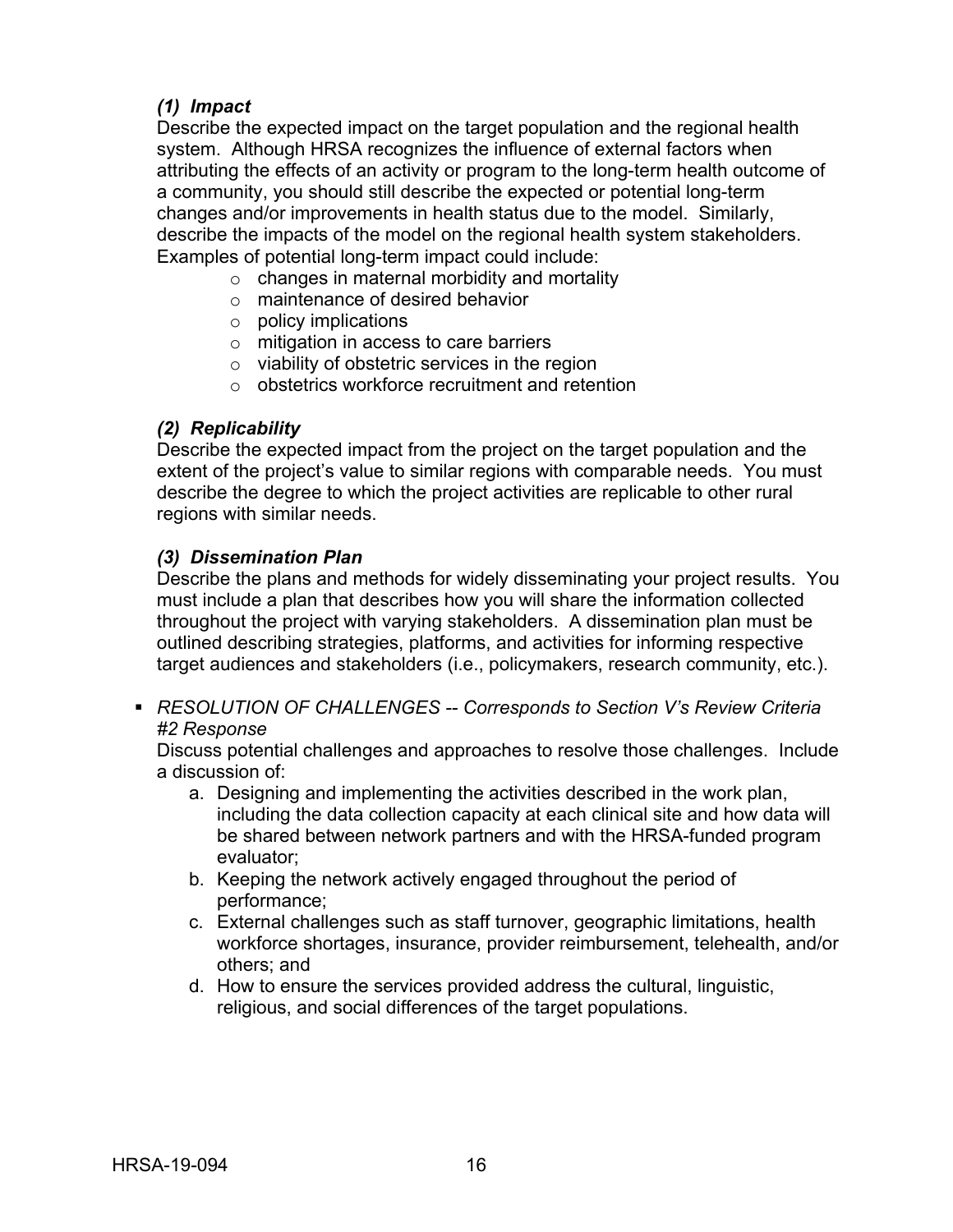*EVALUATION AND TECHNICAL SUPPORT CAPACITY -- Corresponds to Section V's Review Criterion(a) #3 Evaluative Measures and #5 Resources/Capabilities*

This section should demonstrate your network's capacity to collaborate (including integrating data sharing capabilities amongst network members) with the HRSAfunded program evaluator on individual and cross-award recipient program evaluation/analyses. Describe the process (including staffing and quality assurance safeguards) by which you will collect, store, and analyze quantitative and qualitative data/information.

Note that RMOMS award recipients will be expected to work with a HRSA-funded evaluator during the period of performance (and potentially share project updates and information with them after the period of performance ends). HRSA will provide additional guidance on the technical assistance and evaluation components of the project throughout the period of performance.

HRSA will provide award recipients with a full list of required measures/data elements during the first year of the period of performance. For the purposes of your application, you must demonstrate the ability and capacity to report data in the following domains:

- a. Access (e.g., reduced wait time to scheduled appointments and increased receipt of follow-up services; reduced travel time for patients; health insurance status)
- b. Workforce Proficiency (e.g., attainment of relevant maternal and child health leadership competencies<sup>10</sup>)
- c. Cost and Cost-Effectiveness
- d. Clinical Outcomes (e.g., low birth weight rates, rates of infant and maternal mortality)
- e. Quality of Care
- f. Healthy Behaviors (e.g., abstaining from tobacco, alcohol and illicit drug use, rates of breastfeeding)

You should also indicate how you would use process and outcome indicators to track/measure whether the individual activities outlined in your work plan are implemented effectively.

 *ORGANIZATIONAL INFORMATION -- Corresponds to Section V's Review Criterion(a) #5 Resources/Capabilities*

This section provides insight into the organizational structure of the network and the network's ability to implement the activities outlined in the work plan.

You should include staffing and network information using the following subheadings: (1) List of Network Members; (2) Organizational Chart; (3) Resources and Capabilities; and (4) Network Strength and Capacity.

<span id="page-20-0"></span> $\overline{a}$ <sup>10</sup> https://mchb.hrsa.gov/training/documents/MCH\_Leadership\_Competencies\_v4.pdf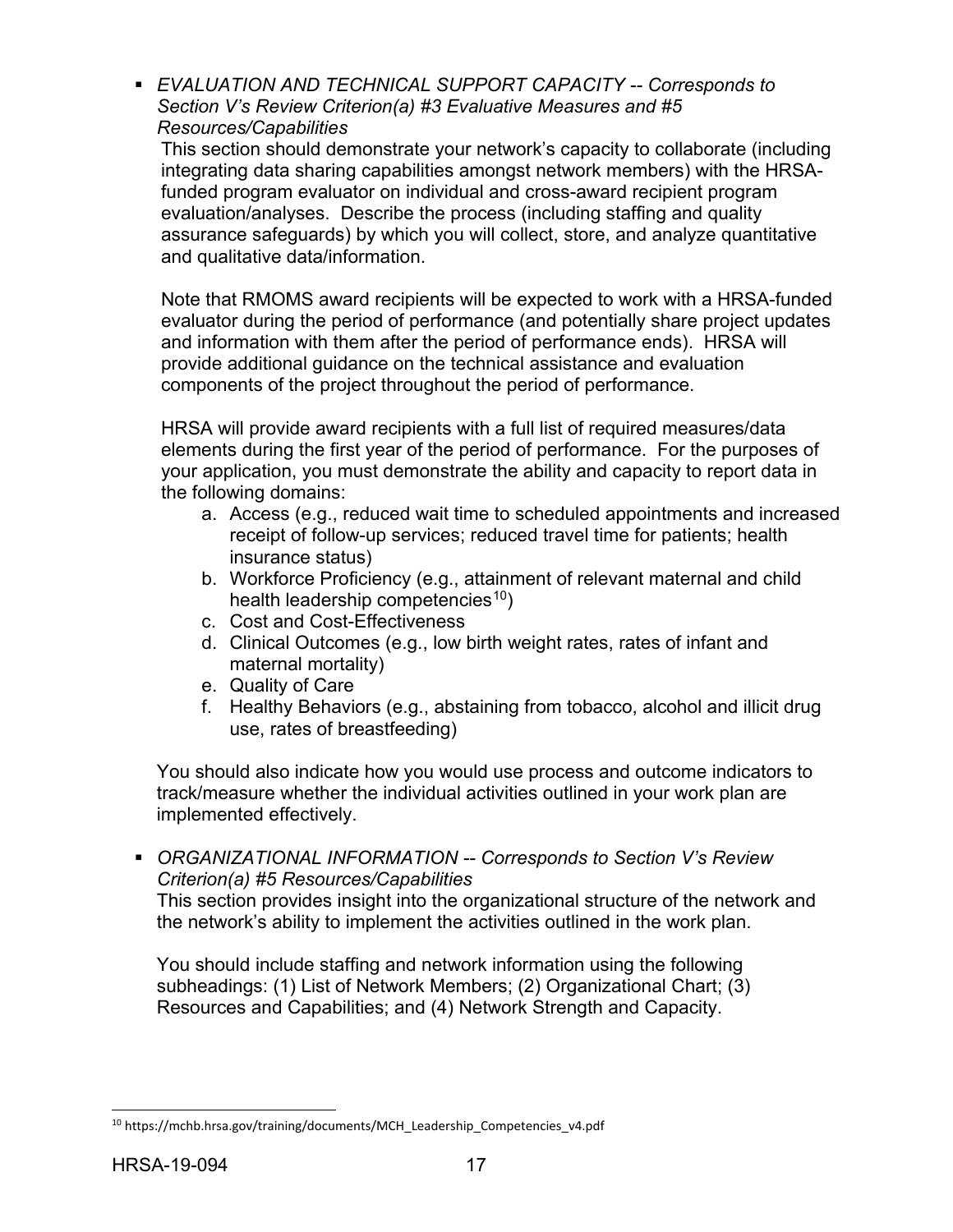- *(1) List of Network Members* **(Attachment 5)**: For each member of your network, include the following (**Must be provided in a table format**; list the applicant organization first):
	- a. Member name
	- b. Member street address (include city, county, state, zip code)
	- c. Primary point of contact at organization (name, title, contact information)
	- d. Member Employer Identification Number (EIN)
	- e. Facility type (e.g., hospital, RHC, FQHC, etc.)
	- f. Sector (e.g., healthcare, public health, education, law enforcement, etc.)
	- g. List which periods in the maternal health continuum of care ((1) preconception; (2) pregnancy, labor and delivery; (3) postpartum) that the member provides services
	- h. Specify (yes/no) whether member located in a HRSA-designated rural county or rural census tract of an urban county, as defined by: <https://data.hrsa.gov/tools/rural-health?tab=Address>
- *(2) Organizational Chart* **(Attachment 6):** Provide a one-page organizational chart of the network that clearly depicts the relationship between the network members.

#### *(3) Resources and Capabilities*

- a. Describe a clear and coherent plan detailing the staffing requirements and competencies necessary to run the project differentiating between year 1 and years 2-4.
- b. A staffing plan is required and should be included in **Attachment 7**. Specifically, the following should be addressed:
	- $\circ$  The job descriptions for key personnel listed in the application.
	- o The number and types of staff, qualification levels, and FTE equivalents.
	- $\circ$  The information necessary to illustrate the capabilities (current experience, skills, knowledge, and experience with previous work of a similar nature) of key staff already identified, competencies and the requirements that the applicant has established to fill other key positions if the award is received. Resumes/biographical sketches of key personnel should be included in **Attachment 8**.

*Project Director:* The Project Director is typically the point person on the award, and makes staffing, financial, or other adjustments to align project activities with the project outcomes. You should detail how the Project Director will facilitate collaborative input across network members to fulfill the proposed project activities in the work plan and HRSA-required reporting requirements. **If the Project Director serves as a Project Director for other federal awards, please list the federal awards as well as the percent FTE for that respective federal award.** Project staff cannot bill more than 1.0 FTE across federal awards. If there will not be a permanent Project Director at the time of the award, recipients should make every effort to hire a Project Director in a timely manner and applicants should discuss the process and timeline for hiring a Project Director (i.e.,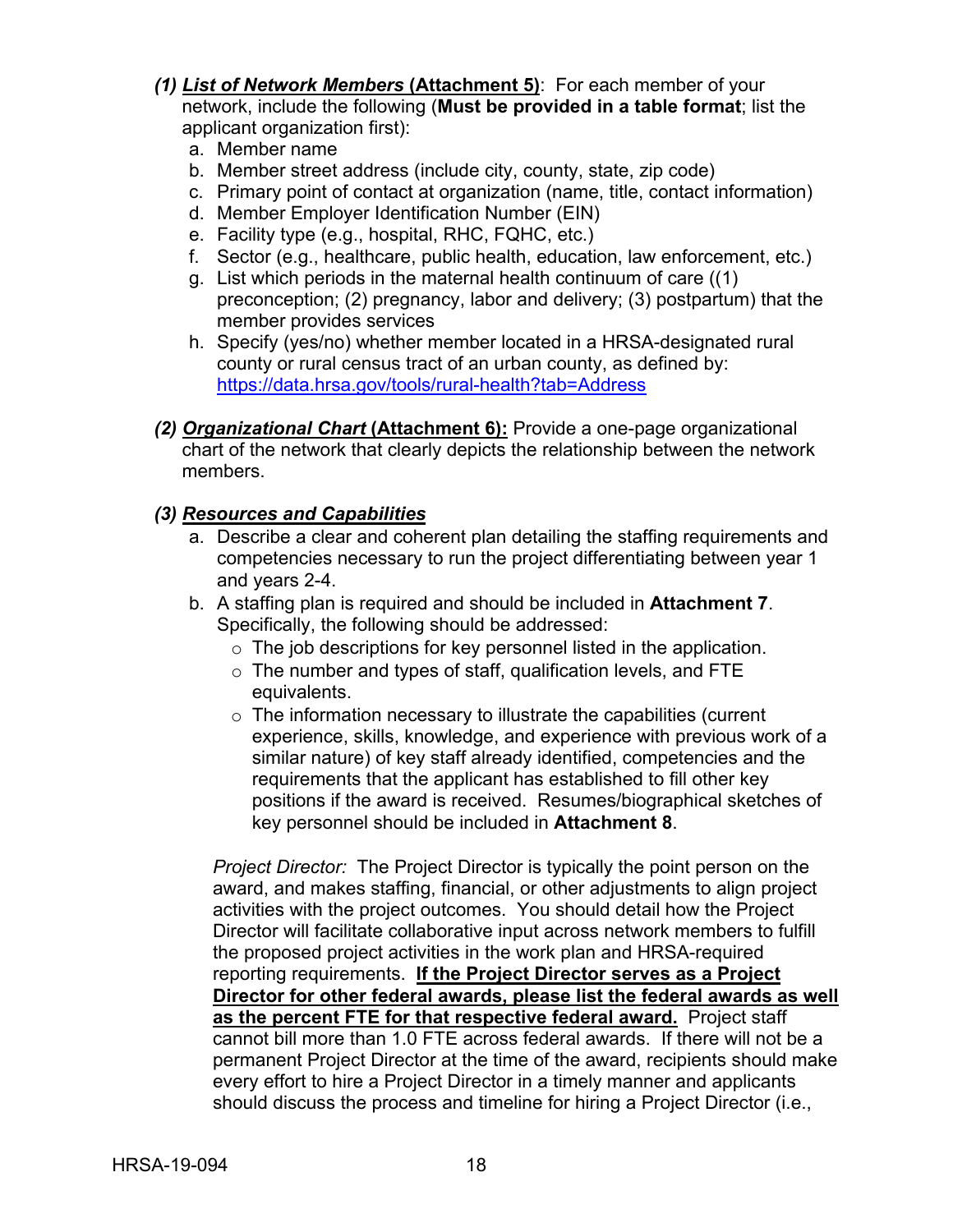the number of known candidates, the projected start date or the position, etc.).

- c. Staffing needs should have a direct link to the activities proposed in the project narrative and budget portion of the application. HRSA strongly encourages award recipients to:
	- $\circ$  devote at least 0.25 FTE to the project director position;
	- o have at least one permanent staff at the time an award is made; and
	- o have a minimum total equal to 2.0 FTE allocated for implementation of project activities, met across two or more staffing positions, including the project director position.

## *(4) Network Strength and Capacity*

- a. Describe strength, capacity and value of your network. Describe how your network has the capacity, and collective mission and vision to collaborate effectively to achieve the goals of the RMOMS program. Detail the history of collaboration among your network members and detail the strengths of your network (e.g., regional integration, ability to address gaps in the maternal health continuum of care; degree of referrals and coordinated care, etc.).
- b. Describe the extent of your network's relationship with a state Medicaid agency and/or the (proposed) methods for engaging with this office for the purposes of the RMOMS program. If there is an existing relationship, describe how the state Medicaid agency will assist in the development of innovative reimbursement strategies.

## **NARRATIVE GUIDANCE**

To ensure that you fully address the review criteria, this table provides a crosswalk between the narrative language and where each section falls within the review criteria.

| <b>Narrative Section</b>                      | <b>Review Criteria</b>                                                                                                                                                   |
|-----------------------------------------------|--------------------------------------------------------------------------------------------------------------------------------------------------------------------------|
| Introduction                                  | $(1)$ Need                                                                                                                                                               |
| Needs Assessment                              | $(1)$ Need                                                                                                                                                               |
| Methodology                                   | (2) Response                                                                                                                                                             |
| <b>Work Plan</b>                              | (2) Response and (4) Impact                                                                                                                                              |
| <b>Resolution of Challenges</b>               | (2) Response                                                                                                                                                             |
| <b>Evaluation and Technical Support</b>       | (3) Evaluative Measures and                                                                                                                                              |
| Capacity                                      | (5) Resources/Capabilities                                                                                                                                               |
| Organizational Information                    | (5) Resources/Capabilities                                                                                                                                               |
| <b>Budget and Budget Narrative</b><br>(below) | (6) Support Requested – the budget section<br>should include sufficient justification to allow<br>reviewers to determine the reasonableness<br>of the support requested. |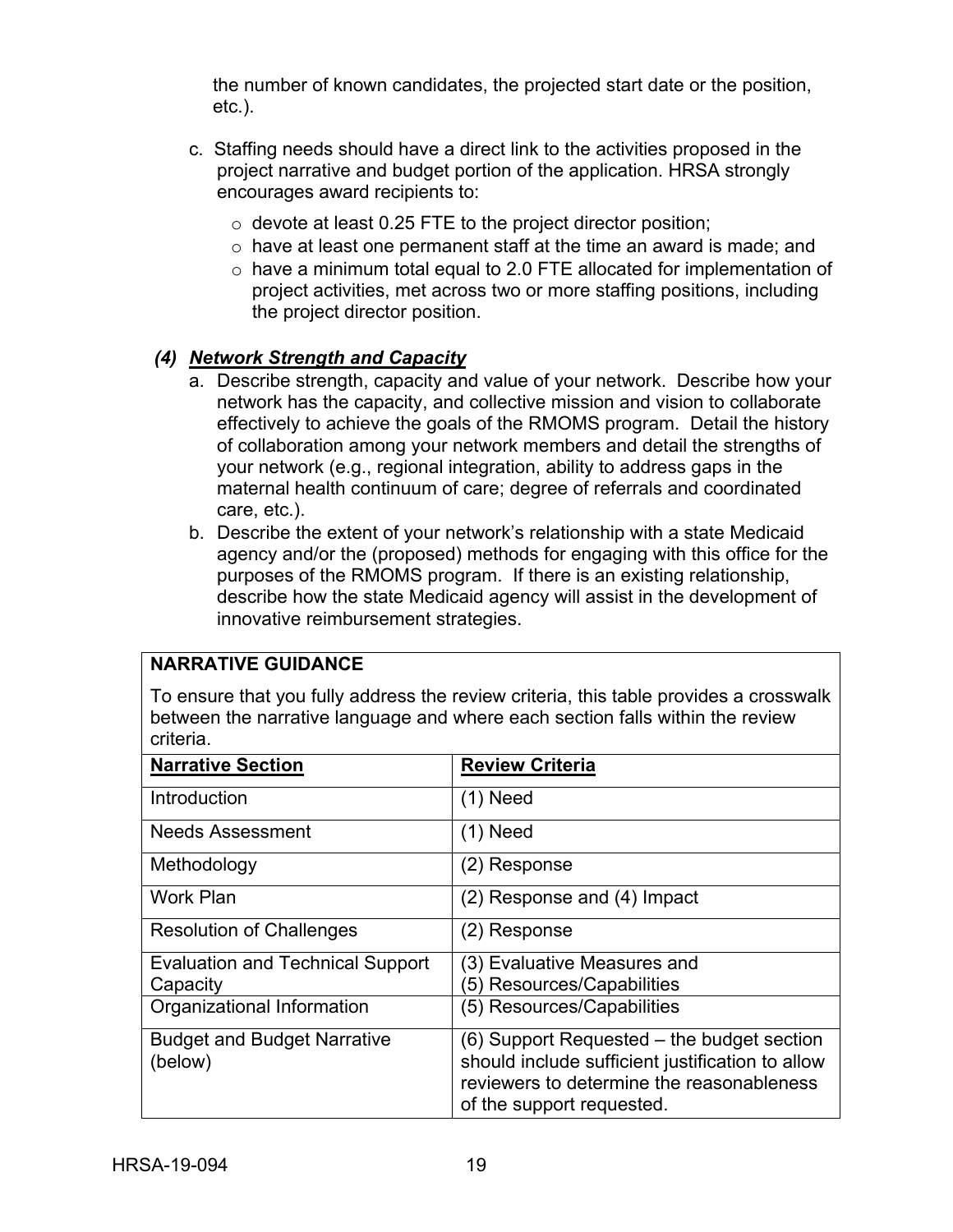### <span id="page-23-0"></span>*iii. Budget*

See Section 4.1.iv of HRSA's *SF-424 [Application Guide.](http://www.hrsa.gov/grants/apply/applicationguide/sf424guide.pdf)* Please note: the directions offered in the SF-424 Application Guide may differ from those offered by Grants.gov. Follow the instructions included in the Application Guide and the additional budget instructions provided below. A budget that follows the Application Guide will ensure that, if HRSA selects the application for funding, you will have a well-organized plan and by carefully following the approved plan can avoid audit issues during the implementation phase. The RMOMS program requires the following:

You must submit two separate budgets and budget justifications.

Use SF-424A Budget Form and budget justification for a maximum of \$450,000 in Year 1, and for a maximum of \$650,000 the Years 2 - 4.

For the Focus Area 3: Leveraging Telehealth and Specialty Care (Title V), submit a separate line item budget and budget justification for a maximum of \$150,000 for Years 1 - 4 as Attachment 10.

**Reminder:** The Total Project or Program Costs are the total allowable costs (inclusive of direct **and** indirect costs) incurred by the recipient to carry out a HRSAsupported project or activity. Total project or program costs include costs charged to the award and costs borne by the recipient to satisfy a matching or cost-sharing requirement, as applicable.

In addition, the RMOMS program requires the following:

**Travel:** HRSA may require award recipients to travel to conference(s) and/or technical assistance workshop(s). Please allocate travel funds for up to two program staff to attend an annual 2.5-day technical assistance workshop in Washington, DC and include the cost in this budget line item. Further information will be provided to award recipients during the period of performance and project officers will work with award recipients to make any budget adjustments if necessary.

#### **Funding Restrictions** – See Section IV.5.

The Department of Defense and Labor, Health and Human Services, and Education Appropriations Act, 2019 and Continuing Appropriations Act, 2019 (P.L. 115-245), Division B, § 202 states, "None of the funds appropriated in this title shall be used to pay the salary of an individual, through a grant or other extramural mechanism, at a rate in excess of Executive Level II." See Section 4.1.iv Budget – Salary Limitation of HRSA's *SF-424 [Application Guide](http://www.hrsa.gov/grants/apply/applicationguide/sf424guide.pdf)* for additional information. Note that these or other salary limitations may apply in the following FY, as required by law.

#### <span id="page-23-1"></span>*iv. Budget Narrative*

See Section 4.1.v. of HRSA's *SF-424 [Application Guide.](http://www.hrsa.gov/grants/apply/applicationguide/sf424guide.pdf)*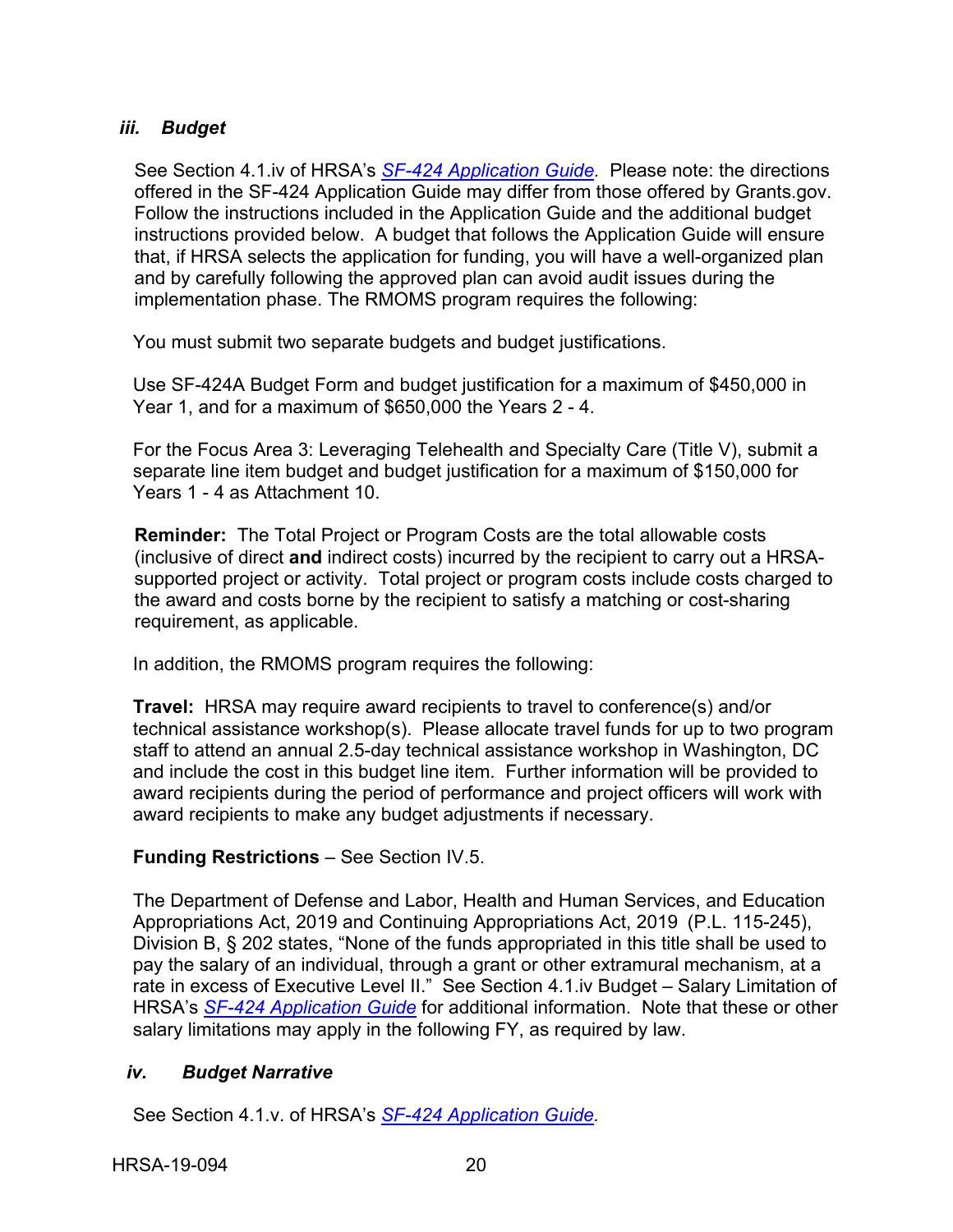In addition, the RMOMS program requires the following:

#### *Budget for Multi-Year Award*

This notice invites applications for periods of performance up to four years. Competitive FY 2019 awards will be for a 1-year budget period, although periods of performance may be for four years. Budget period renewal and release of subsequent year funds are based on the award recipient's submission and HRSA approval of Progress Report(s) and any other required submissions or reports. Funding beyond the 1-year budget period but within the multi-year period of performance is subject to availability of funds, satisfactory progress of the award recipient, and a determination that continued funding would be in the best interest of the Federal Government. You must submit 1-year budgets for each of the subsequent budget periods within the requested period of performance at the time of application.As outlined in [Section I.1 Purpose,](#page-4-1) \$150,000 in Years 1-4 is available for Focus Area 3: Leveraging Telehealth and Specialty Care focus area. Applications should include Attachment 10 *Budget and Justification Narrative for Focus Area 3 for funds requested under* Title V of the Social Security Act.

#### <span id="page-24-0"></span>*v. Attachments*

Provide the following items in the order specified below to complete the content of the application. **Unless otherwise noted, attachments count toward the application page limit.** Indirect cost rate agreements and proof of non-profit status (if applicable) will not count toward the page limit. You must clearly label **each attachment**.

- *Attachment 1: Memorandum of Agreement or Understanding (MOA/U)*  Submit a copy of your network's signed MOA/U, by-laws, governing structure, and the roles and responsibilities for each member.
- *Attachment 2: Established Network History (if applicable)*

In one page or less detail your network's history of working together; highlighting your network's products, services, and sources of sustainability.

#### *Attachment 3: Map of Target Rural Service Area*

Include a map that illustrates the geographic service area that will be served by your network. Also, detail the location of all network members within the map. *Attachment 4: Work Plan*

Attach the work plan for the first year of the period of performance that includes all information detailed in Section IV. ii. Project Narrative.

#### *Attachment 5: List of Network Members*

For each member of the existing network, include the following (**Must be provided in a table format; list the applicant organization first**):

- i. Member name
- ii. Member street address (include city, county, state, zip code)
- iii. Primary point of contact at organization (name, title, contact information)
- iv. Member Employer Identification Number (EIN)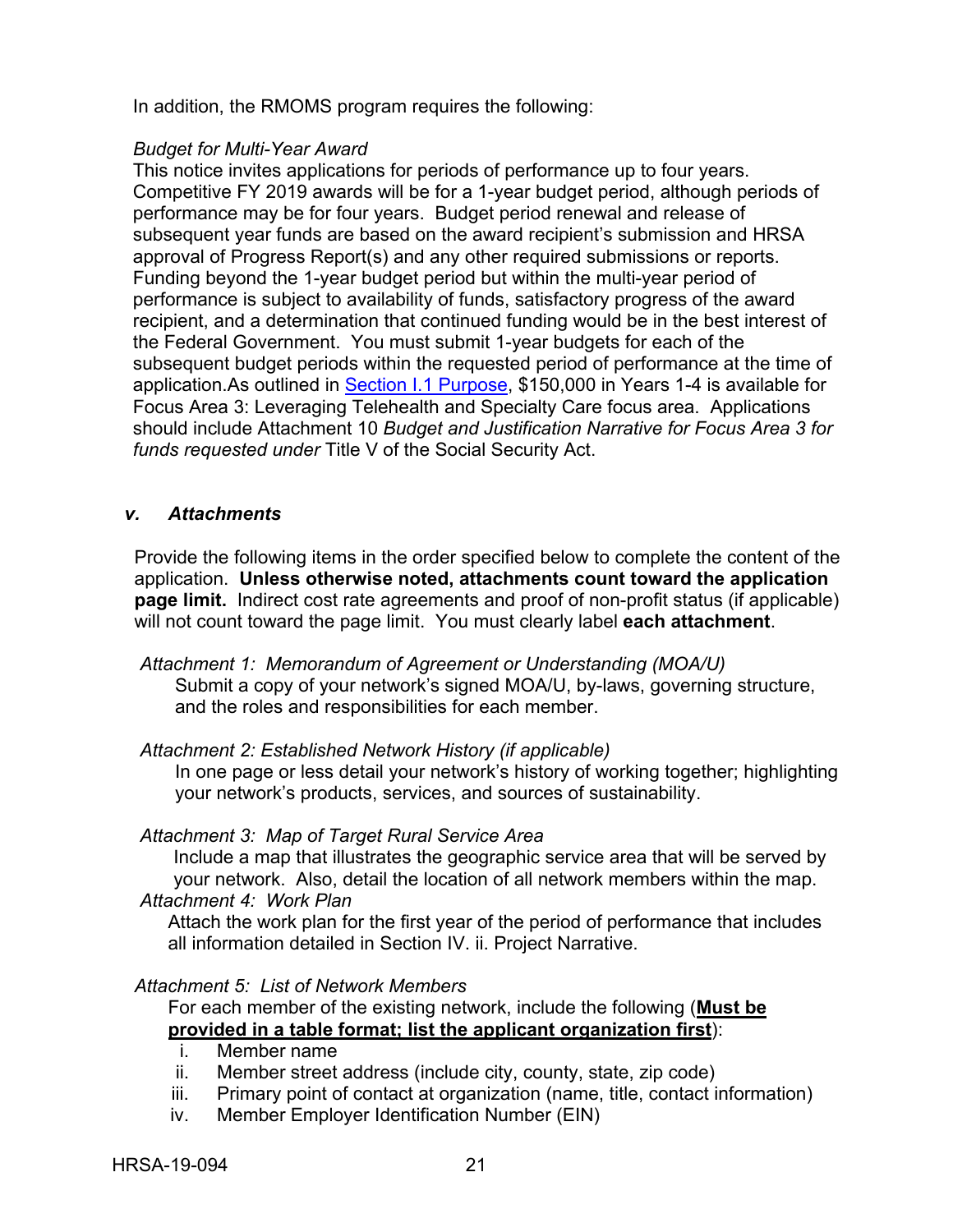- v. Facility type (e.g., hospital, RHC, FQHC, etc.)
- vi. Sector (e.g., healthcare, public health, education, transportation, etc.)
- vii. List which periods in the maternal health continuum of care ((1) preconception; (2) pregnancy, labor and delivery; (3) postpartum) that the member provides services.
- viii. Specify (yes/no) whether member located in a HRSA-designated rural county or rural census tract of an urban county, as defined by: <https://data.hrsa.gov/tools/rural-health?tab=Address>

#### *Attachment 6: Network Organizational Chart*

Provide a one-page organizational chart of your network that clearly depicts the relationship between the network members and includes your network's governing board.

#### *Attachment 7: Staffing Plan and Job Descriptions for Key Personnel (see Section 4.1. of* HRSA's *SF-424 [Application Guide\)](http://www.hrsa.gov/grants/apply/applicationguide/sf424guide.pdf)*

Keep each job description to one page in length as much as is possible. Include the role, responsibilities, and qualifications, and FTE allocations of proposed project staff. Note: staff cannot bill more than 1.0 FTE across federal awards.

#### *Attachment 8: Biographical Sketches of Key Personnel*

Include biographical sketches for persons occupying the key positions described in Attachment 6, not to exceed two pages in length per person. In the event that a biographical sketch is included for an identified individual not yet hired, include a letter of commitment from that person with the biographical sketch.

#### *Attachment 9: Other HHS Awards (if applicable)*

If the applicant organization has received any HHS funds within the last 5 years, include the name of the HHS awarding agency, award number, and award amount of the previous award. If the applicant is part of another network applying to the RMOMS program, please include the application abstract.

#### *Attachment 10: Budget and Justification Narrative for Focus Area 3 for funds requested under Title V:*

*Include a line item budget and justification narrative for \$150,000 for Years 1-4 for Focus Area 3: Leveraging Telehealth and Specialty Care (Title V).* 

## *Attachment 11-15: Other Relevant Documents (Optional)*

Include here any other documents that may be relevant to the application (e.g., indirect cost rate agreement; letters of support that are dated and specifically indicate a commitment to the project/program, such as in-kind services, dollars, staff, space, or equipment; etc.).

#### <span id="page-25-0"></span>**3. Dun and Bradstreet Data Universal Numbering System (DUNS) Number and System for Award Management**

You must obtain a valid DUNS number, also known as the Unique Entity Identifier, for your organization/agency and provide that number in the application. You must also register with the System for Award Management (SAM) and continue to maintain active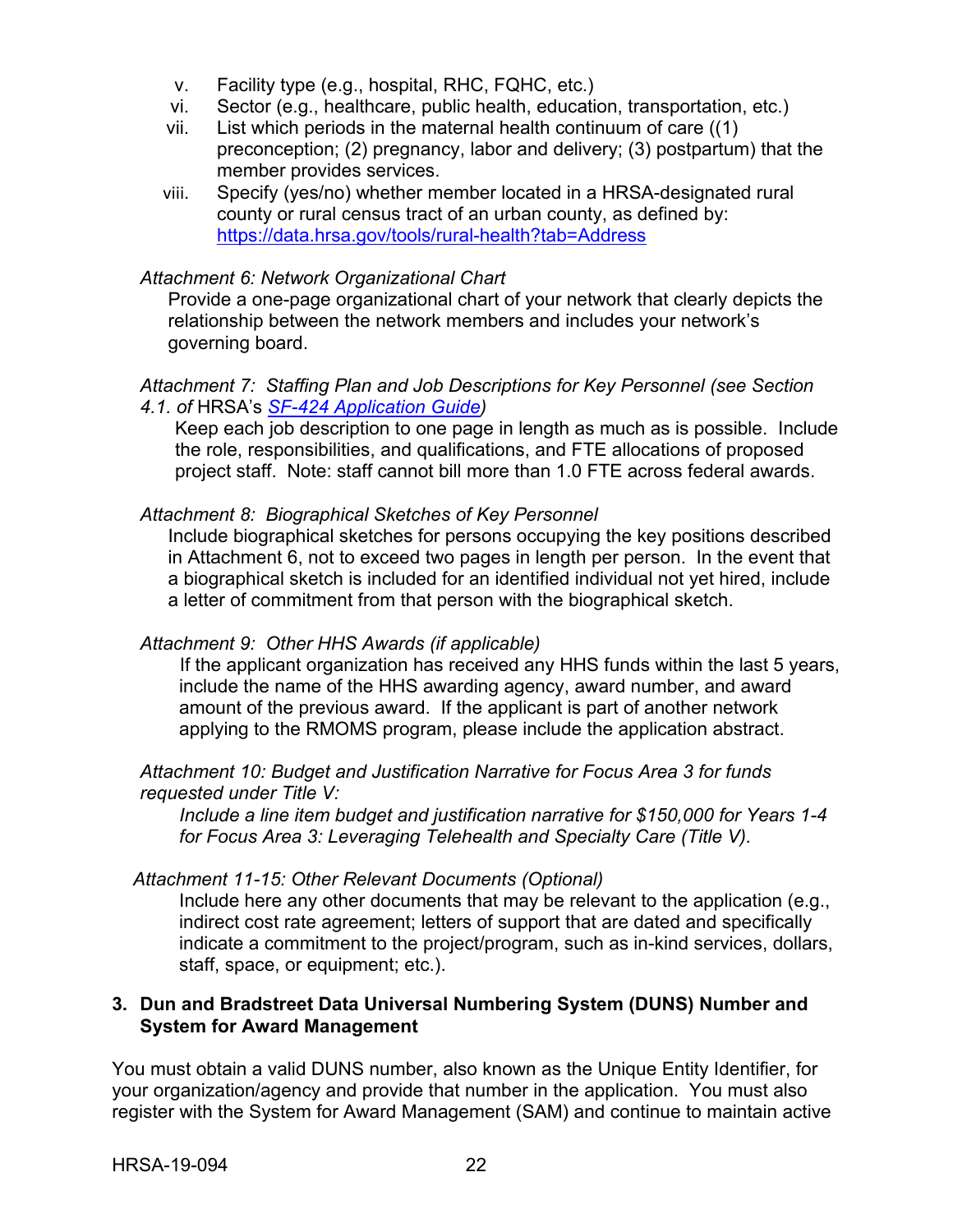SAM registration with current information at all times during which you have an active federal award or an application or plan under consideration by an agency (unless the applicant is an individual or federal agency that is exempted from those requirements under 2 CFR § 25.110(b) or (c), or has an exception approved by the agency under 2 CFR § 25.110(d))**.**

HRSA may not make an award to an applicant until the applicant has complied with all applicable DUNS and SAM requirements and, if an applicant has not fully complied with the requirements by the time HRSA is ready to make an award, HRSA may determine that the applicant is not qualified to receive an award and use that determination as the basis for making an award to another applicant.

If you have already completed Grants.gov registration for HRSA or another federal agency, confirm that the registration is still active and that the Authorized Organization Representative (AOR) has been approved.

The Grants.gov registration process requires information in three separate systems:

- Dun and Bradstreet [\(http://www.dnb.com/duns-number.html\)](http://www.dnb.com/duns-number.html)
- System for Award Management (SAM) [\(https://www.sam.gov\)](https://www.sam.gov/)
- Grants.gov [\(http://www.grants.gov/\)](http://www.grants.gov/)

For further details, see Section 3.1 of HRSA's *SF-424 [Application Guide.](http://www.hrsa.gov/grants/apply/applicationguide/sf424guide.pdf)*

**UPDATED [SAM.GOV](http://sam.gov/) ALERT:** For your SAM.gov registration, you must submit a [notarized letter](https://www.fsd.gov/fsd-gov/answer.do?sysparm_kbid=d2e67885db0d5f00b3257d321f96194b&sysparm_search=kb0013183) appointing the authorized Entity Administrator. The review process changed for the Federal Assistance community on June 11, 2018. Read the [updated](https://www.gsa.gov/about-us/organization/federal-acquisition-service/office-of-systems-management/integrated-award-environment-iae/sam-update)  [FAQs](https://www.gsa.gov/about-us/organization/federal-acquisition-service/office-of-systems-management/integrated-award-environment-iae/sam-update) to learn more.

**If you fail to allow ample time to complete registration with SAM or Grants.gov, you will not be eligible for a deadline extension or waiver of the electronic submission requirement.**

#### <span id="page-26-0"></span>**4. Submission Dates and Times**

#### **Application Due Date**

The due date for applications under this NOFO is *June 17, 2019 at 11:59 p.m. Eastern Time*. HRSA suggests submitting applications to Grants.gov at least **3 days before the deadline** to allow for any unforeseen circumstances.

See Section 8.2.5 – Summary of emails from Grants.gov of HRSA's *[SF-424 Application](http://www.hrsa.gov/grants/apply/applicationguide/sf424guide.pdf)  [Guide](http://www.hrsa.gov/grants/apply/applicationguide/sf424guide.pdf)* for additional information.

#### <span id="page-26-1"></span>**5. Intergovernmental Review**

The RMOMS program is subject to the provisions of Executive Order 12372, as implemented by 45 CFR part 100.

See Section 4.1 ii of HRSA's *SF-424 [Application Guide](http://www.hrsa.gov/grants/apply/applicationguide/sf424guide.pdf)* for additional information.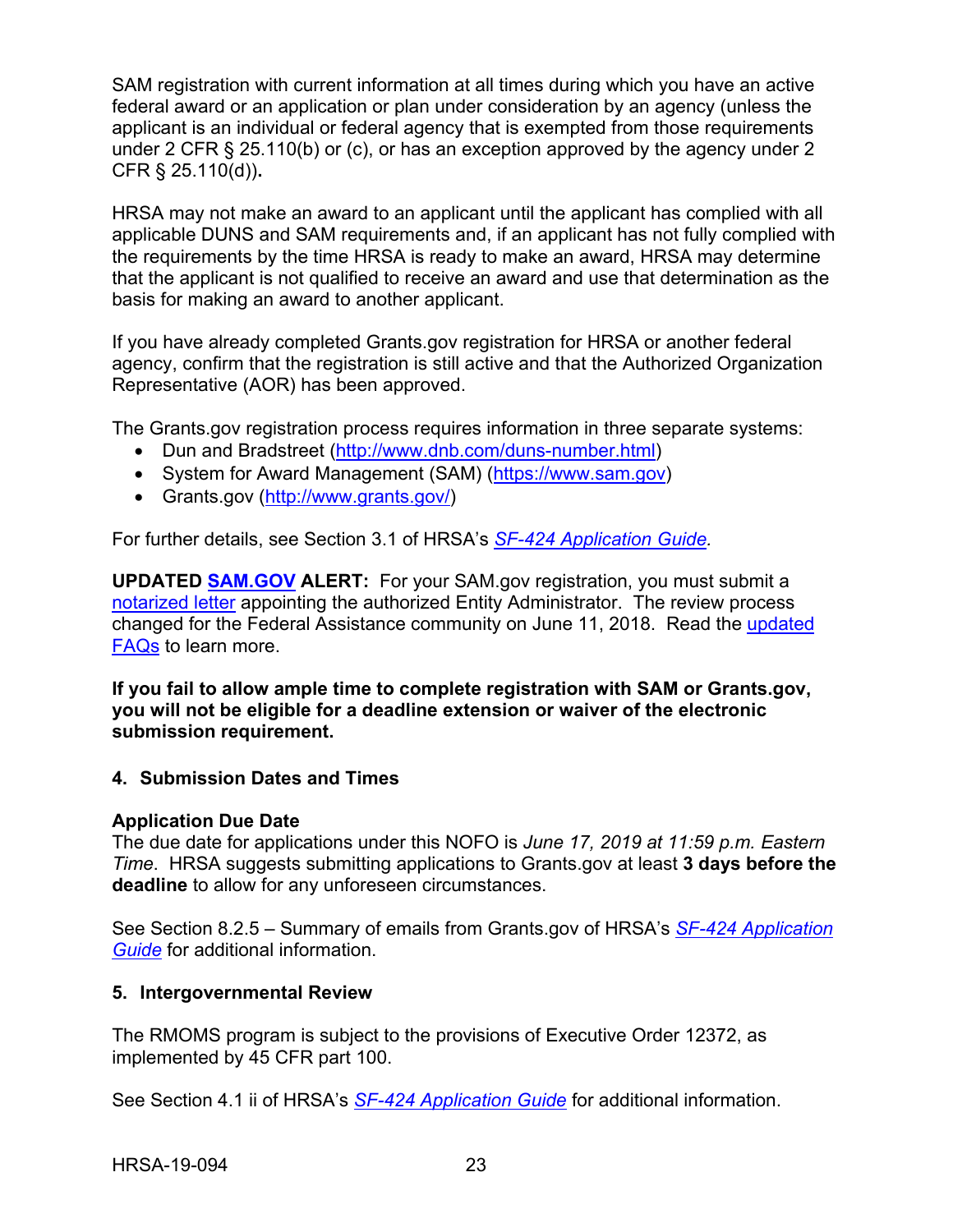## <span id="page-27-0"></span>**6. Funding Restrictions**

You may request funding for a period of performance of up to 4 years.

In year 1, you may request no more than \$600,000 in (inclusive of direct **and** indirect costs): up to \$150,000 (Title V) for activities related to focus area Leveraging Telehealth and Specialty Care and up to \$450,000 for activities related to focus areas of Rural Hospital Obstetric Service Aggregation, Network Approach to Coordinating a Continuum of Care, Leveraging Telehealth and Specialty Care, and Financial Sustainability Focus.

In years 2-4, you may request no more than \$800,000 (inclusive of direct and indirect costs): up to \$150,000 (Title V) for activities related to focus area Leveraging Telehealth and Specialty Care and up to \$650,000 for activities related to focus areas of Rural Hospital Obstetric Service Aggregation, Network Approach to Coordinating a Continuum of Care, Leveraging Telehealth and Specialty Care, and Financial Sustainability Focus.

Awards to support projects beyond the first budget year will be contingent upon Congressional appropriation, satisfactory progress in meeting the project's objectives, and a determination that continued funding would be in the best interest of the Federal Government.

The General Provisions in Division B of the Department of Defense and Labor, Health and Human Services, and Education Appropriations Act, 2019 and Continuing Appropriations Act, 2019 (P.L. 115-245) apply to this program. Please see Section 4.1 of HRSA's *SF-424 [Application Guide](http://www.hrsa.gov/grants/apply/applicationguide/sf424guide.pdf)* for additional information. Note that these or other restrictions will apply in the following FY, as required by law.

You cannot use funds under this notice for the following purposes:

- to build or acquire real property,
- construction, or
- major renovation/alteration of any space.

You are required to have the necessary policies, procedures and financial controls in place to ensure that your organization complies with all legal requirements and restrictions applicable to the receipt of federal funding including statutory restrictions on use of funds for lobbying, executive salaries, gun control, abortion, etc. Like those for all other applicable grants requirements, the effectiveness of these policies, procedures and controls is subject to audit.

All program income generated as a result of awarded funds must be used for approved project-related activities. The program income alternative applied to the award(s) under the program will be the addition/additive alternative. You can find post-award requirements for program income at [45 CFR § 75.307.](https://www.ecfr.gov/cgi-bin/retrieveECFR?gp=1&SID=4d52364ec83fab994c665943dadf9cf7&ty=HTML&h=L&r=PART&n=pt45.1.75)

## <span id="page-27-1"></span>**7. Other Submission Requirements**

## **Letter of Intent to Apply**

The letter should identify your organization and its intent to apply, and briefly describe the proposal. HRSA will *not* acknowledge receipt of letters of intent.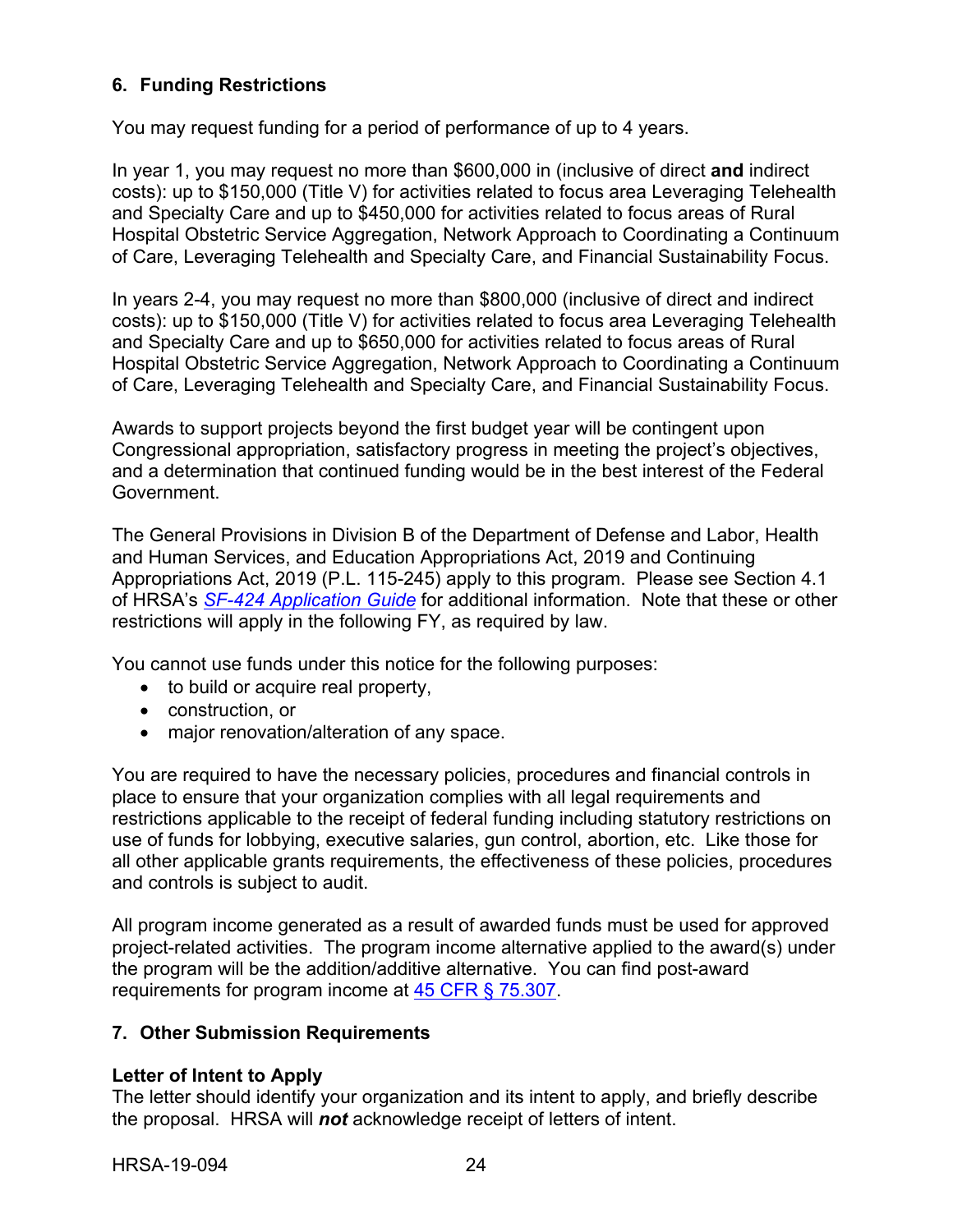Send the letter via email by *May 3, 2019* to:

HRSA Digital Services Operation (DSO) Please use the HRSA opportunity number as email subject (HRSA-19-094) [HRSADSO@hrsa.gov](mailto:HRSADSO@hrsa.gov)

Although HRSA encourages letters of intent to apply, they are not required. You are eligible to apply even if you do not submit a letter of intent.

## <span id="page-28-0"></span>**V. Application Review Information**

## <span id="page-28-1"></span>**1. Review Criteria**

HRSA has procedures for assessing the technical merit of applications to provide for an objective review of applications and to assist you in understanding the standards against which your application will be reviewed. HRSA has critical indicators for each review criterion to assist you in presenting pertinent information related to that criterion and to provide the reviewer with a standard for evaluation. See the review criteria outlined below with specific detail and scoring points.

These criteria are the basis upon which the reviewers will evaluate and score the merit of the application. The entire proposal will be considered during objective review.

Review criteria are used to review and rank applications. The RMOMS program has six review criteria:

## *Criterion 1: NEED (15 points) – Corresponds to Section IV's Introduction and Need*

- a. The clarity with which the proposed project thoroughly responds to the "Purpose" and each of the RMOMS Focus Areas included in the funding opportunity description and outlines the project goals, activities, and anticipated outcomes of the project.
- b. The extent to which the applicant identifies and documents the unmet health care needs of the target population as evidenced by:
	- i. The data provided regarding the incidence (e.g., maternal mortality, morbidity, neonatal outcomes, etc.) in the target population through demographic information and other specific health status indicators (e.g., social determinants of health, health disparities, etc.) relevant to the project.
	- ii. The thoroughness with which the applicant illustrates the demographics of the service area (outside of the target population). The applicant should compare local data versus state and national data to demonstrate disparity and need.
- c. The extent to which the applicant details both the range of regional stakeholders and their level of involvement, including the state Medicaid agency, in identifying the needs of the population and in planning the project activities.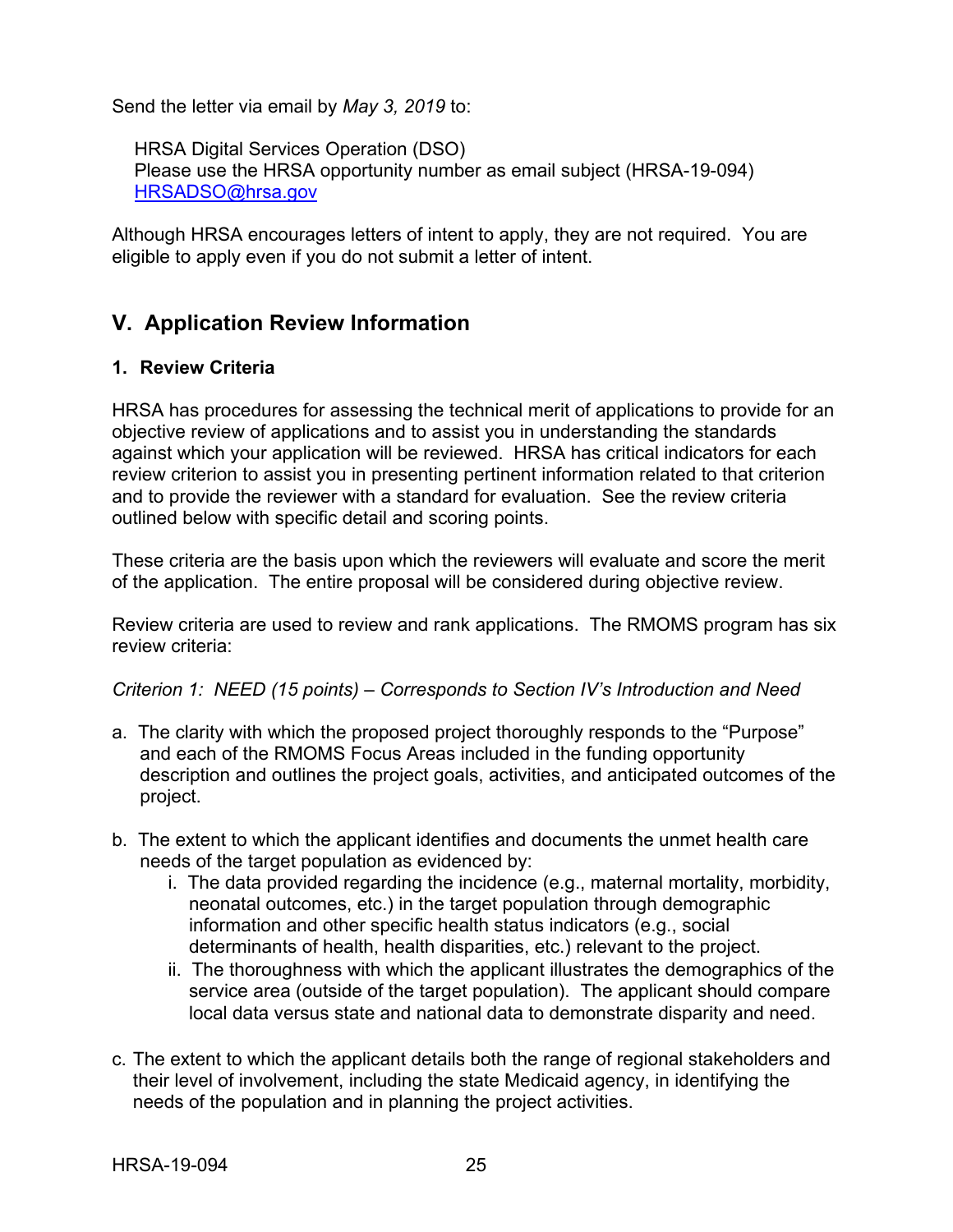- d. The extent to which the target service area is clearly defined and described as evidenced by a map detailing the location of all network members and important geographical considerations.
- e. The extent to which the applicant demonstrates a thorough understanding of the relevant obstetrics health services currently available in the targeted service area including:
	- i. How the project will effectively address a health gap in the regional continuum of maternal health care
	- ii. The potential impact of the project on current providers (especially those that are not included in the proposed project); specifically noting existing FQHCs.
	- iii. Other potential adverse effects (if any), as well as estimates of how the project might augment and enhance any existing capabilities in the service area, including ongoing activities around maternal and child health, specifically noting Healthy Start and/or Home Visiting Programs where applicable.

*Criterion 2: RESPONSE (25 points) – Corresponds to Section IV's Methodology, Work Plan and Resolution of Challenges*

#### *Sub-criterion one: Methodology 15 points*

- a. The quality and extent to which the applicant clearly details the strategies they will use to complete each of the outlined activities including:
	- i. Develop a model in alignment with RMOMS Focus Areas that support the coordinated maternal care and delivery needs of a region and the necessary workforce training, services, equipment, and reimbursement needs to sustain the model
	- ii. Coordinate with HRSA and the HRSA-funded program evaluator to establish baseline data during the planning period (year 1) and program data (years 2- 4). Describe the decision making process of how clinical sites will be evaluated and coordinated to aggregate services and coordinate a continuum of care.
	- iii. Develop a work plan to implement the model in the target region during years 2, 3 and 4.
	- iv. Engage in network capacity building and infrastructure development.
	- v. Implement and test model using the reviewed work plan.
	- vi. Provide case management and coordinated care for mothers and their infants across the continuum of care.
	- vii. Track data and adjust model based on evaluative measures.
- b. The strength and feasibility of the plan for sustainability after the period of federal funding ends.
- c. The quality and extent to which the applicant details:
	- i. How the network will maintain network members' commitment, including the state Medicaid agency, throughout the period of performance to fulfilling the proposed activities.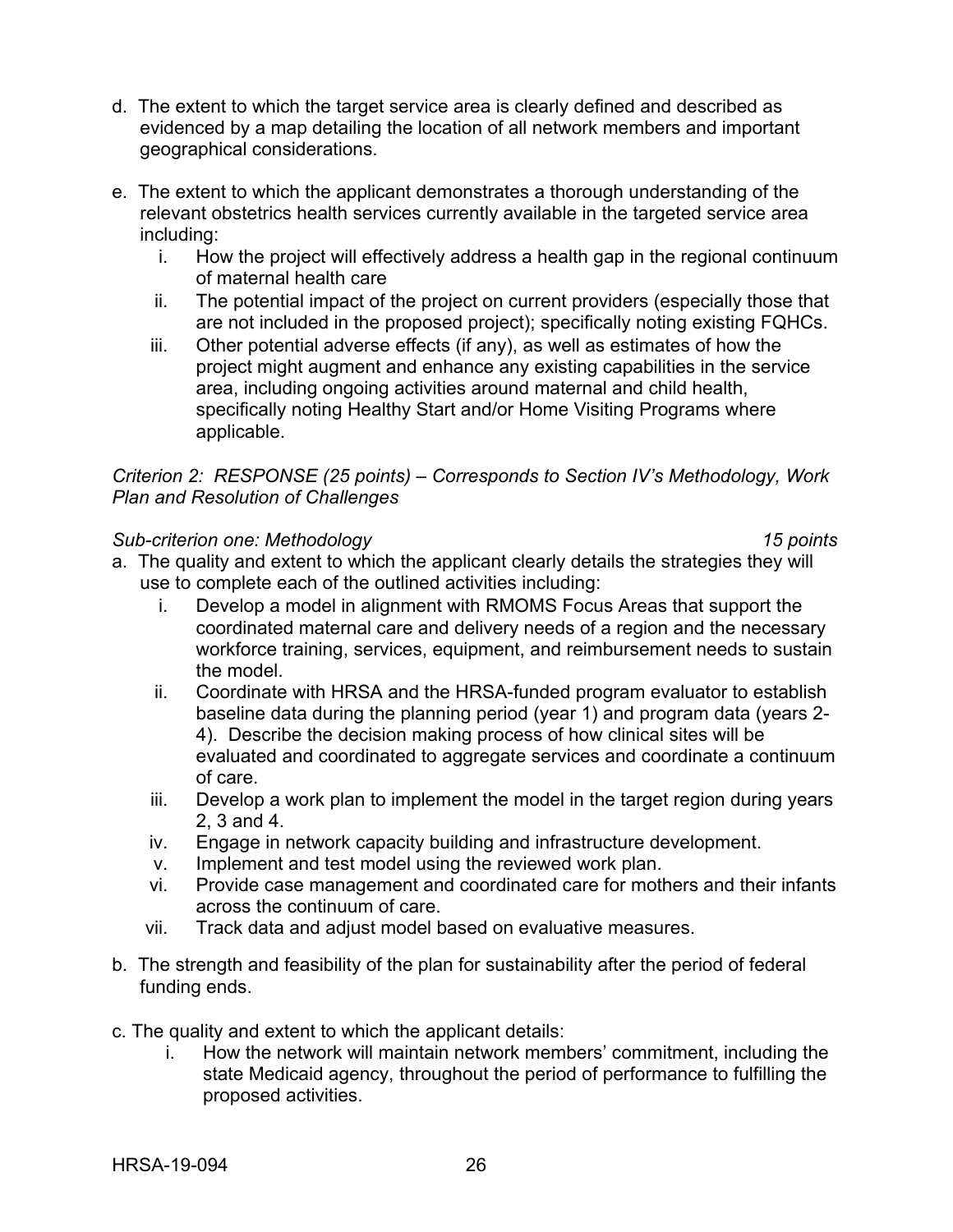ii. How the network will ensure that local control for the award remains vested in the target rural communities.

### *Sub-criterion two: Work Plan 5 points*

a. The strength and feasibility of:

- i. The work plan as a logical and effective approach for addressing regional obstetrics care and for completing the first year of project activities in alignment with the RMOMS Focus Areas.
- ii. The clarity with which the work plan addresses the project activities, responsible parties, the timeline of the proposed activities, anticipated outputs, and the necessary processes associated with achieving project goals.
- iii. The proposed work plan clearly demonstrates that the network will use a collaborative approach and that it has the capacity to implement the proposed activities.

## *Sub-criterion three: Resolution of Challenges 5 points*

- a. The extent to which the applicant clearly describe the relevant barriers that they hope to overcome including:
	- i. The extent to which the work plan addresses and resolves identified challenges and anticipated barriers.
	- ii. A plan to actively engage the network members throughout the period of performance.
	- iii. Any pertinent geographic, workforce, socio-economic, linguistic, cultural, and/or other barrier(s) that prohibit access to health care in the target community.

*Criterion 3: EVALUATIVE MEASURES (15 points) – Corresponds to Section IV's Evaluation and Technical Support Capacity*

The extent to which the applicant:

- a. Demonstrates the strength, quality, and extent to which the proposed network's capacity to collaborate with a HRSA-funded program evaluator, including the capacity to collect, validate, and report quantitative and qualitative data in the areas of:
	- Access
	- Workforce Proficiency
	- Cost and Cost-Effectiveness
	- Clinical Outcomes
	- Quality of Care
	- Healthy Behaviors
- b. Includes a strong quality assurance process to ensure the validity of data/information collected by the network that is evidenced in the budget, the work plan and clearly demonstrates an appropriate allocation of award resources to ensure data collection at all points of service.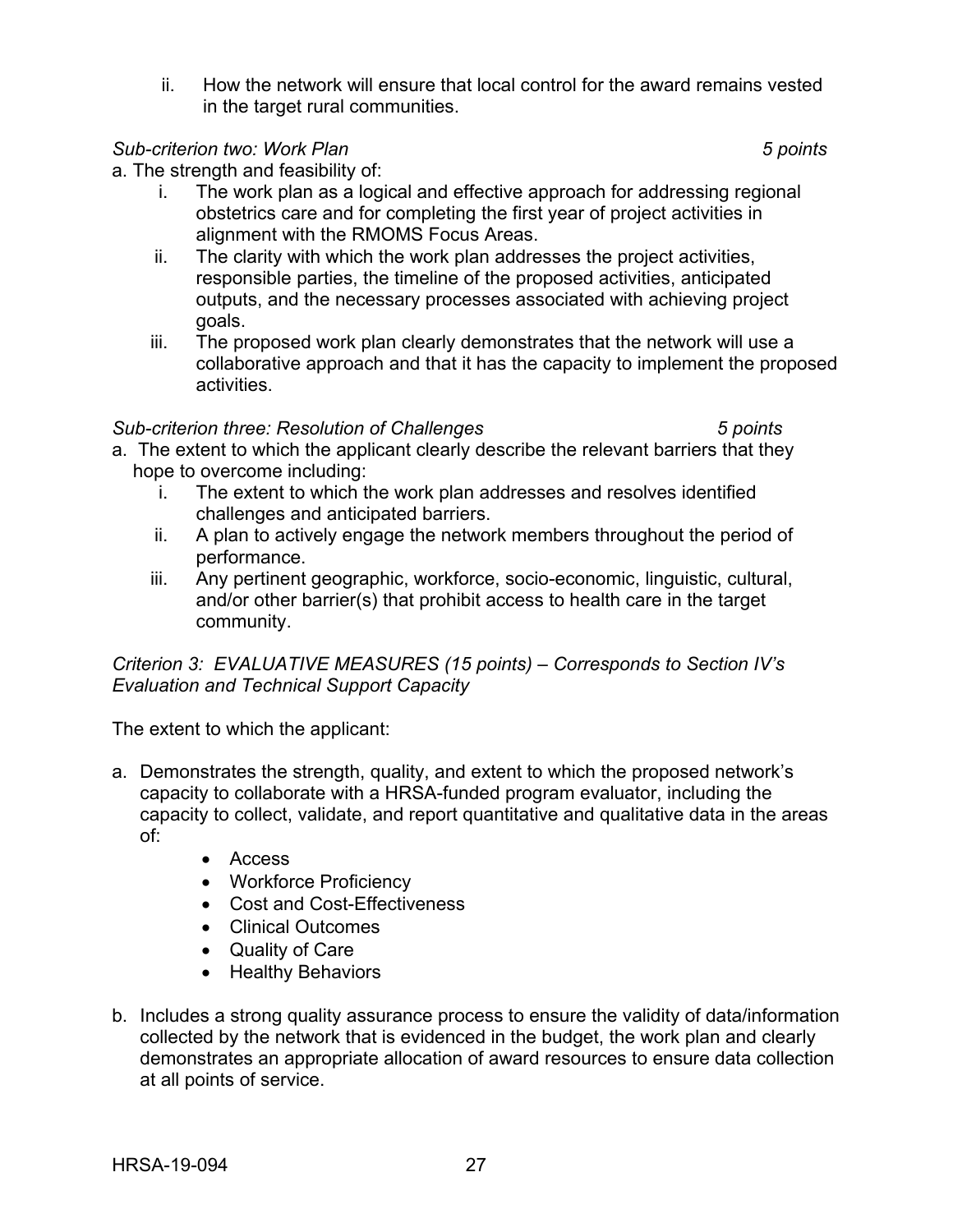c. Identifies process and outcome indicators to ensure that activities outlined in the work plan are implemented effectively.

*Criterion 4: IMPACT (15 points) – Corresponds to Section IV's Work Plan*

- a. The extent to which the proposed project will positively affect the target population and the extent to which the project may be replicable in other regions with similar needs.
- b. The extent to which you describe the potential impacts on the viability of the obstetrics health system and workforce recruitment and retention.
- c. The feasibility and effectiveness of the proposed approach for widely disseminating information regarding results of the project.

*Criterion 5: RESOURCES/CAPABILITIES (20 points) – Corresponds to Section IV's Evaluation and Technical Support Capacity and Organizational Information.*

The extent to which the application:

- a. Demonstrates the network's capacity to share data successfully among relevant network members and with the HRSA-funded program evaluator.
- b. Details the contributions, services and rurality of each network member.
- c. Clearly describes the organizational structure of the network and depicts the relationship between network members; illustrating the network's ability to implement the activities outlined in the work plan.
- d. Provides a clear and coherent staffing plan that includes all of the requested information for each proposed project staff and has a direct link to the activities proposed in the work plan.
- e. Details how the Project Director will serve as the lead on the award; make staffing, financial, or other adjustments to align project activities with the project outcomes; and facilitate collaborative input across network members to fulfill the proposed project activities in the work plan and HRSA-required reporting requirements.
	- i. If there will not be a permanent Project Director at the time of the award, the quality and extent to which the applicant details the process for hiring a Project Director in a timely manner (i.e., the number of known candidates, the projected start date or the position, etc.).
- f. Provides the resumes and/or biographical sketches that details the qualifications and relevant experience for each proposed project staff member.
	- i. If there will not be staff on board at the time of the award, the extent to which the applicant details the process and timeline for hiring staff (i.e., the number of known candidates, the projected start date or the position, etc.).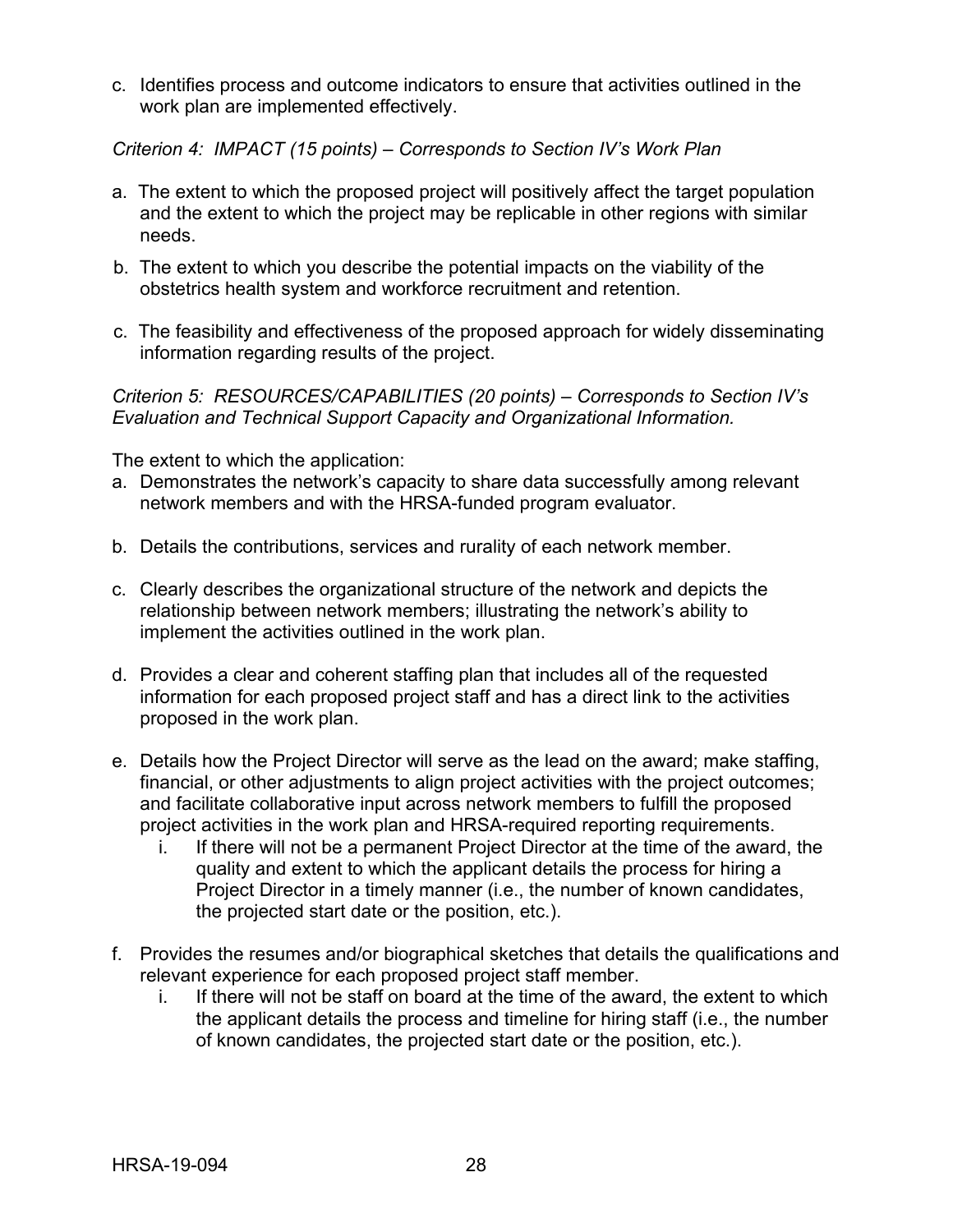g. Details the extent of the state Medicaid agency's partnership within the network; and clearly outlines the role and the extent that the state Medicaid agency will assist in the development of innovative reimbursement strategies.

*Criterion 6: SUPPORT REQUESTED (10 points) – Corresponds to Section IV's Budget and Budget Narrative*

- a. The extent to which the two budget narratives logically document how and why each line item request (such as personnel, travel, equipment, supplies, information technology, and contractual services) supports the goals and activities of the proposed award-funded activities over the length of the 4-year period of performance.
- b. The degree to which the estimated cost to the government for proposed awardfunded activities is reasonable.

#### <span id="page-32-0"></span>**2. Review and Selection Process**

The independent review process provides an objective evaluation to the individuals responsible for making award decisions. The highest ranked applications receive consideration for award within available funding ranges. HRSA may also consider assessment of risk and the other pre-award activities described in Section 3 below.

See Section 5.3 of HRSA's *SF-424 [Application Guide](http://www.hrsa.gov/grants/apply/applicationguide/sf424guide.pdf)* for more details.

#### <span id="page-32-1"></span>**3. Assessment of Risk and Other Pre-Award Activities**

HRSA may elect not to fund applicants with management or financial instability that directly relates to the organization's ability to implement statutory, regulatory, or other requirements [\(45 CFR § 75.205\)](https://www.ecfr.gov/cgi-bin/retrieveECFR?gp=1&SID=4d52364ec83fab994c665943dadf9cf7&ty=HTML&h=L&r=PART&n=pt45.1.75).

HRSA reviews applications receiving a favorable objective review for other considerations that include past performance, as applicable, cost analysis of the project/program budget, assessment of your management systems, ensuring continued applicant eligibility, and compliance with any public policy requirements, including those requiring just-in-time submissions. HRSA may ask you to submit additional programmatic or administrative information (such as an updated budget or "other support" information) or to undertake certain activities (such as negotiation of an indirect cost rate) in anticipation of an award. However, even at this point in the process, such requests do not guarantee that HRSA will make an award. Following review of all applicable information, HRSA's approving and business management officials will determine whether HRSA can make an award, if special conditions are required, and what level of funding is appropriate.

Award decisions are discretionary and are not subject to appeal to any HRSA or HHS official or board.

Effective January 1, 2016, HRSA is required to review and consider any information about your organization that is in the [Federal Awardee Performance and Integrity](https://www.fapiis.gov/)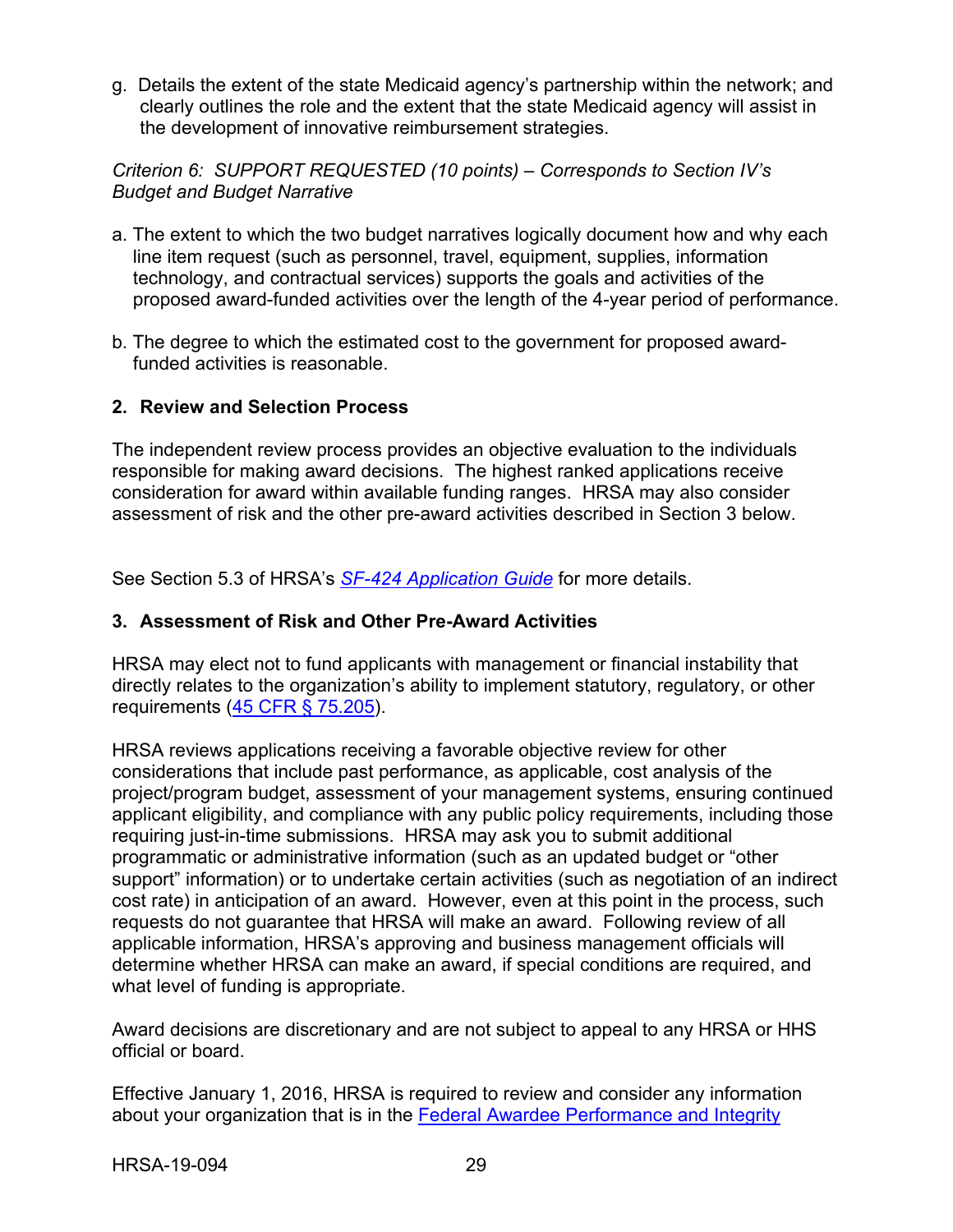[Information System \(FAPIIS\).](https://www.fapiis.gov/) You may review and comment on any information about your organization that a federal awarding agency previously entered. HRSA will consider any of your comments, in addition to other information in [FAPIIS](https://www.fapiis.gov/) in making a judgment about your organization's integrity, business ethics, and record of performance under federal awards when completing the review of risk posed as described in [45 CFR § 75.205 HHS Awarding Agency Review of Risk Posed by](https://www.ecfr.gov/cgi-bin/retrieveECFR?gp=1&SID=4d52364ec83fab994c665943dadf9cf7&ty=HTML&h=L&r=PART&n=pt45.1.75)  [Applicants.](https://www.ecfr.gov/cgi-bin/retrieveECFR?gp=1&SID=4d52364ec83fab994c665943dadf9cf7&ty=HTML&h=L&r=PART&n=pt45.1.75)

HRSA will report to FAPIIS a determination that an applicant is not qualified [\(45 CFR §](https://www.ecfr.gov/cgi-bin/retrieveECFR?gp=1&SID=4d52364ec83fab994c665943dadf9cf7&ty=HTML&h=L&r=PART&n=pt45.1.75)  [75.212\)](https://www.ecfr.gov/cgi-bin/retrieveECFR?gp=1&SID=4d52364ec83fab994c665943dadf9cf7&ty=HTML&h=L&r=PART&n=pt45.1.75).

## <span id="page-33-0"></span>**4. Anticipated Announcement and Award Dates**

HRSA anticipates issuing/announcing awards prior to the start date of September 1, 2019.

## <span id="page-33-1"></span>**VI. Award Administration Information**

## <span id="page-33-2"></span>**1. Award Notices**

HRSA will issue the Notice of Award prior to the start date of September 1, 2019. See Section 5.4 of HRSA's *SF-424 [Application Guide](http://www.hrsa.gov/grants/apply/applicationguide/sf424guide.pdf)* for additional information.

## <span id="page-33-3"></span>**2. Administrative and National Policy Requirements**

See Section 2.1 of HRSA's *SF-424 [Application Guide](http://www.hrsa.gov/grants/apply/applicationguide/sf424guide.pdf)*.

#### **Human Subjects Protection:**

Federal regulations (45 CFR Part 46) require that applications and proposals involving human subjects must be evaluated with reference to the risks to the subjects, the adequacy of protection against these risks, the potential benefits of the research to the subjects and others, and the importance of the knowledge gained or to be gained. If research involving human subjects is anticipated, recipients must meet the requirements of the HHS regulations to protect human subjects from research risks as specified in the Code of Federal Regulations, Title 45 – Public Welfare, Part 46 – Protection of Human Subjects (45 CFR Part 46), available online at http://www.hhs.gov/ohrp/humansubjects/guidance/45cfr46.html.

#### **Requirements of Subawards**

The terms and conditions in the Notice of Award (NOA) apply directly to the recipient of HRSA funds. The recipient is accountable for the performance of the project, program, or activity; the appropriate expenditure of funds under the award by all parties; and all other obligations of the recipient, as cited in the NOA. In general, the requirements that apply to the recipient, including public policy requirements, also apply to subrecipients under awards. See  $45$  CFR  $\S$  75.101 Applicability for more details.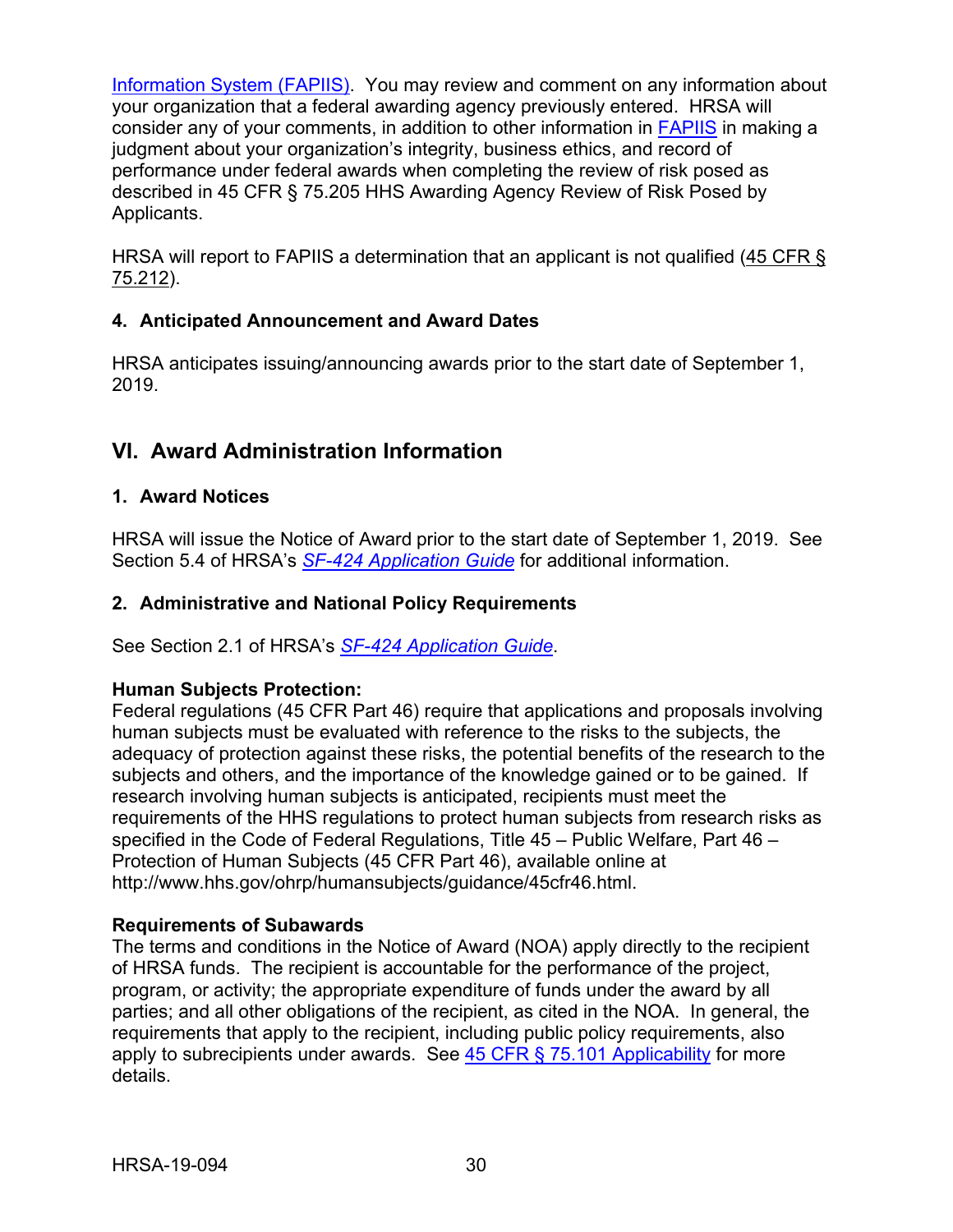## <span id="page-34-0"></span>**3. Reporting**

Award recipients must comply with Section 6 of HRSA's *SF-424 [Application Guide](http://www.hrsa.gov/grants/apply/applicationguide/sf424guide.pdf)* **and** the following reporting and review activities:

- 1) **Strategic Work Plan.** Award recipients are required to submit a three-year work plan during the first-year of the period of performance that implements and tests the proposed model in an iterative process using baseline data established in the first year. Elements of strategic planning tied to internal and external analysis and alignment of the model with the network vision should be integrated into the work plan. Additional instructions will be provided upon receipt of the award.
- 2) **Data Reporting.** Award recipients will be required to collaborate with HRSA and with the HRSA-funded program evaluator to assess the impact of their project and of the RMOMS program as a whole. During the first year of the period of performance, HRSA will provide additional information, including the specific measures/data elements that award recipients will need to collect in years two through four.

Required measures/data elements will include:

- a. Access
- b. Workforce Proficiency
- c. Cost and Cost-Effectiveness
- d. Clinical Outcomes
- e. Quality of Care
- f. Healthy Behaviors

Award recipients should also use process and outcome indicators to track/measure whether the individual activities outlined in the work plan are implemented effectively.

- 3) **Federal Financial Status Report (FFR).** A Federal Financial Report (FFR) is required at the end of each budget period. The report is an accounting of expenditures under the project that year. Financial reports must be submitted electronically through the EHBs. As part of this report, award recipients may be required to submit information that specifically accounts for expeditures related to Focus Area 3: Leveraging Telehealth and Specialty Care. More information will be included in the Notice of Award.
- 4) **Progress Report**. Award recipients must submit a progress report to HRSA on an annual basis. *Submission and HRSA approval of your Progress Report(s) triggers the budget period renewal and release of subsequent year funds.* This report demonstrates award recipient progress on program-specific goals. Further information will be provided in the Notice of Award. As part of this report, award recipients must submit information that specifically accounts for and describes progress on Leveraging Telehealth and Specialty Care with grant funds.
- 5) **Performance Measures Report**. A performance measures report is required after the end of each budget period. Award recipients will be notified of the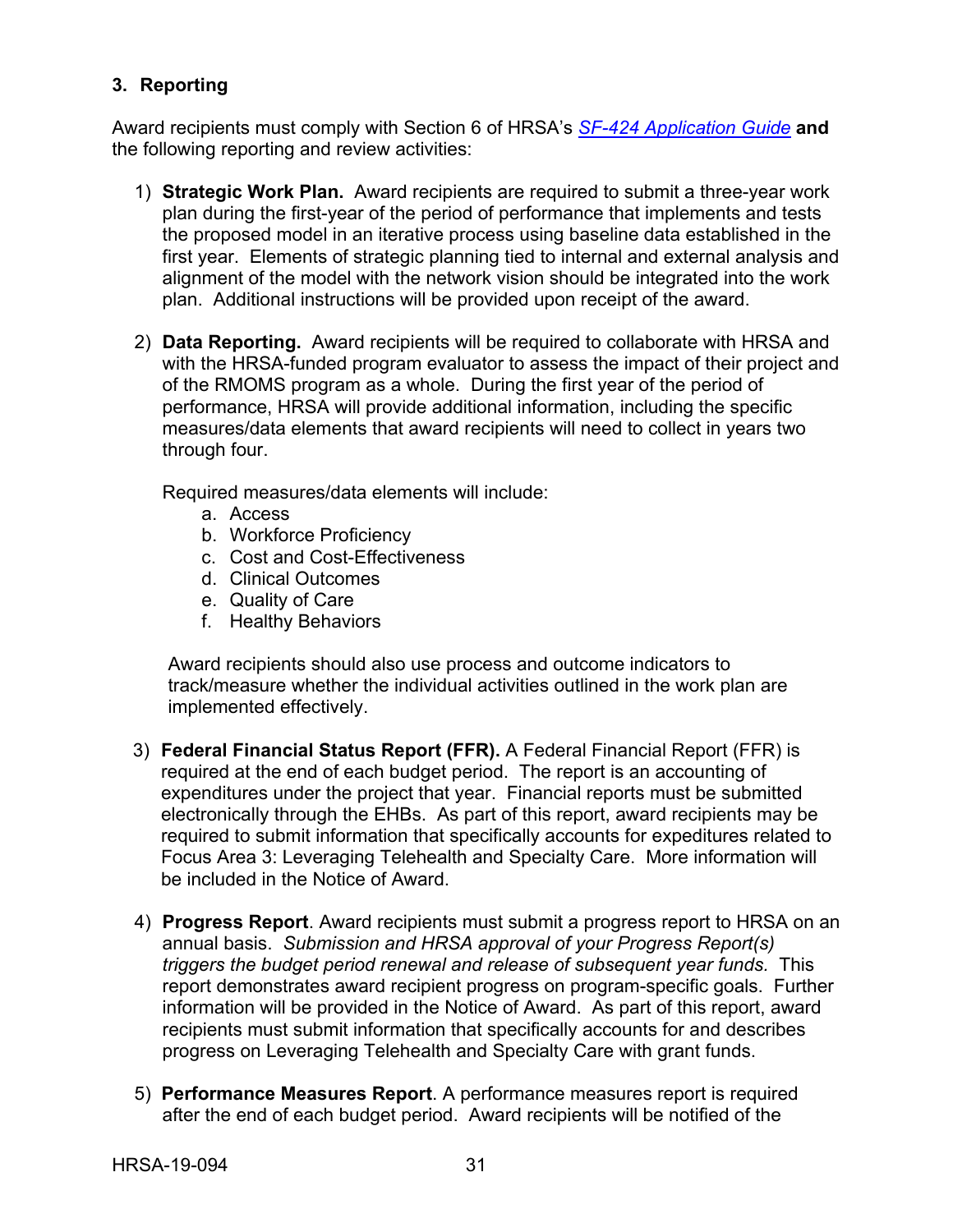specific performance measures required for reporting in the first year of the period of performance, and how these results will be reported to HRSA.

- 6) **Sustainability Plan**. As part of receiving the award, recipients are required to submit a final Sustainability Plan during the final year of the period of performance. Further information will be provided in the Notice of Award.
- 7) **Integrity and Performance Reporting.** The Notice of Award will contain a provision for integrity and performance reporting in [FAPIIS,](https://www.fapiis.gov/) as required in [45](https://www.ecfr.gov/cgi-bin/retrieveECFR?gp=1&SID=4d52364ec83fab994c665943dadf9cf7&ty=HTML&h=L&r=PART&n=pt45.1.75)  [CFR part 75 Appendix XII.](https://www.ecfr.gov/cgi-bin/retrieveECFR?gp=1&SID=4d52364ec83fab994c665943dadf9cf7&ty=HTML&h=L&r=PART&n=pt45.1.75)
- 8) **Final Closeout Report**. A final report is due within 90 days after the period of performance ends. The final report details the resulting model; core performance measurement data; impact of the overall project; the degree to which the award recipient achieved the mission, goal and strategies outlined in the program; award recipient objectives and accomplishments; barriers encountered; and responses to summary questions regarding the award recipient's overall experiences over the entire period of performance. Further information will be provided in the Notice of Award.

## <span id="page-35-0"></span>**VII. Agency Contacts**

You may request additional information and/or technical assistance regarding business, administrative, or fiscal issues related to this NOFO by contacting:

Potie Pettway Grants Management Specialist Division of Grants Management Operations, OFAM Health Resources and Services Administration 5600 Fishers Lane, Mailstop 10SWH03 Rockville, MD 20857 Phone (301) 443-1014 Fax (301) 443-9810 Email: [ppettway@hrsa.gov](mailto:ppettway@hrsa.gov)

You may request additional information regarding the overall program issues and/or technical assistance related to this NOFO by contacting:

Cassandra Phillips, MPH Public Health Analyst Attn: Rural Maternity and Obstetrics Management Strategies Program Federal Office of Rural Health Policy Health Resources and Services Administration 5600 Fishers Lane, Room 17W45C Rockville, MD 20857 Telephone: (301) 945-3940 Email: [RMOMS@hrsa.gov](mailto:RMOMS@hrsa.gov)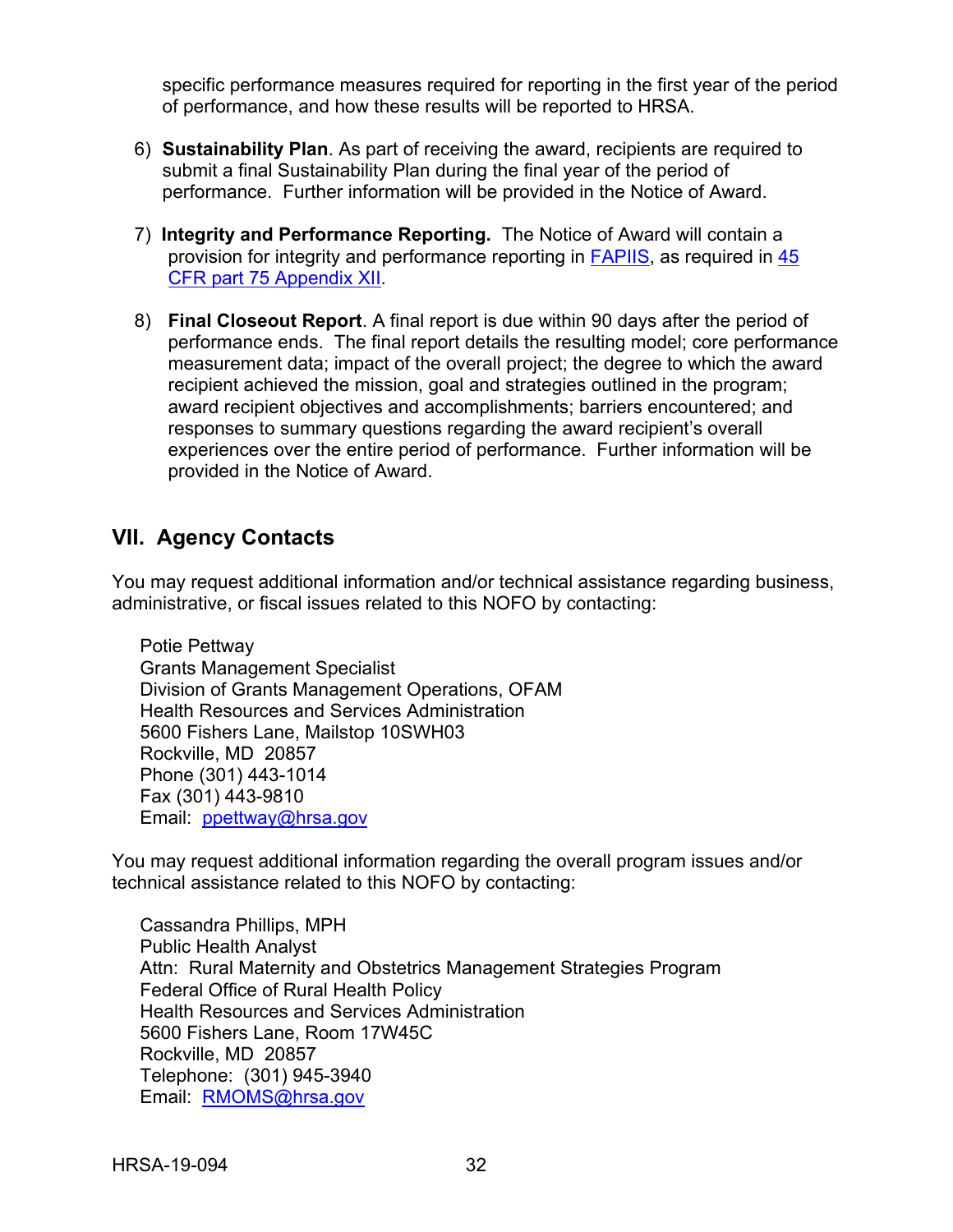You may need assistance when working online to submit your application forms electronically. Always obtain a case number when calling for support. For assistance with submitting the application in Grants.gov, contact Grants.gov 24 hours a day, 7 days a week, excluding federal holidays at:

Grants.gov Contact Center Telephone: 1-800-518-4726 (International Callers, please dial 606-545-5035) Email: [support@grants.gov](mailto:support@grants.gov) Self-Service Knowledge Base: <https://grants-portal.psc.gov/Welcome.aspx?pt=Grants>

Successful applicants/recipients may need assistance when working online to submit information and reports electronically through HRSA's Electronic Handbooks (EHBs). For assistance with submitting information in HRSA's EHBs, contact the HRSA Contact Center, Monday-Friday, 8 a.m. to 8 p.m. ET, excluding federal holidays at:

HRSA Contact Center Telephone: (877) 464-4772 TTY: (877) 897-9910 Web: <http://www.hrsa.gov/about/contact/ehbhelp.aspx>

## <span id="page-36-0"></span>**VIII. Other Information**

**Technical Assistance**

HRSA has scheduled the following technical assistance:

*Webinar 1*

Day and Date: Tuesday, April 30, 2019 Time: 2 - 3 p.m. ET Call-In Number: 1-888-603-9810 Participant Code: 9971486 Weblink: [https://hrsa.connectsolutions.com/rmoms\\_ta/](https://hrsa.connectsolutions.com/rmoms_ta/) Playback Number: 1-866-495-9344 Passcode: 67259

*Webinar 2*

Day and Date: Wednesday, May 29, 2019 Time: 3 - 4 p.m. ET Call-In Number: 1-877-779-7422 Participant Code: 1366806 Weblink: [https://hrsa.connectsolutions.com/rmoms\\_ta/](https://hrsa.connectsolutions.com/rmoms_ta/)

## **Tips for Writing a Strong Application**

See Section 4.7 of HRSA's *SF-424 [Application Guide](http://www.hrsa.gov/grants/apply/applicationguide/sf424guide.pdf)*.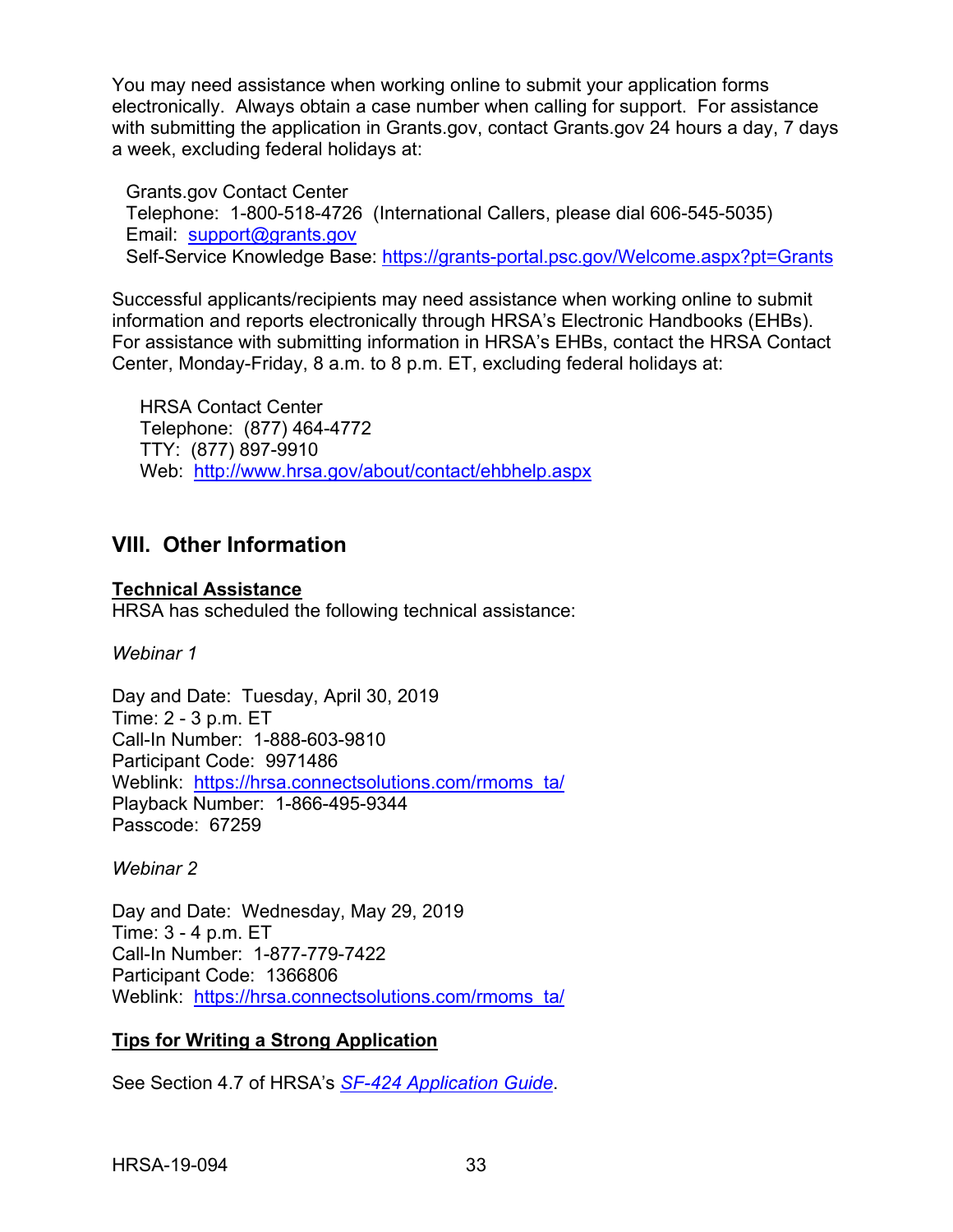# **Appendix A**

#### **Rural Maternity and Obstetrics Management Strategies Program Glossary**

#### <span id="page-37-0"></span>**Continuum of Care** spans the following periods:

#### • **Preconception**:

Spans all reproductive years, which are the years that a woman can have a child. Preconception care includes interventions that aim to identify and modify biomedical, behavioral and social risks to the woman's health or pregnancy outcome through prevention and management and the steps that should be taken before conception or early in pregnancy to maximize health outcomes. Source: <https://cdc.gov/preconception/index.html>

#### • **Pregnancy, Labor and Delivery**:

The period occurring from conception through birth. Including prenatal care or the medical supervision of the pregnant woman by a physician or other health care provider during the pregnancy.

#### • **Postpartum**:

Begins immediately after the birth of a child and has three distinct but continuous phases spanning acute period (first 6–12 hours postpartum), followed by the subacute postpartum period (2–6 weeks) and finally the delayed postpartum period (last up to 6 months). Source:

<https://www.ncbi.nlm.nih.gov/pmc/articles/PMC3279173/>

<span id="page-37-1"></span>**Model**: A set of strategies or approaches for addressing the RMOMS program Focus Areas: (1) rural hospital obstetric service aggregation, (2) network approach to coordinating a continuum of care, (3) leveraging telehealth and specialty care, and (4) financial sustainability approaches. Models should be tested and improved upon through the use of data and outcome measures spanning the continuum of care from the preconception period, through pregnancy, labor, delivery and the postpartum period.

#### **Networks**

- **RMOMS Health Network**: A network is defined as an organizational arrangement among three or more separately owned domestic public and/or private entities, including the applicant organization. For the purposes of this program, the applicant must have a network composition that includes: 1) at least two rural hospitals or CAHs; 2) at least one health center under section 330 of the Public Health Service Act (Federally Qualified Health Center (FQHC) or FQHC lookalike); 3) state Home Visiting and Healthy Start Programs if regionally available; and 4) the state Medicaid agency.
- **Formal Network**: A network organization is considered formal if the network has a signed Memorandum of Agreement (MOA), Memorandum of Understanding (MOU), or other formal collaborative agreements, including signed and dated bylaws. The network has a governing body that includes representation from all network member organizations and ensures that the governing body, rather than an individual network member, will make financial and programmatic decisions.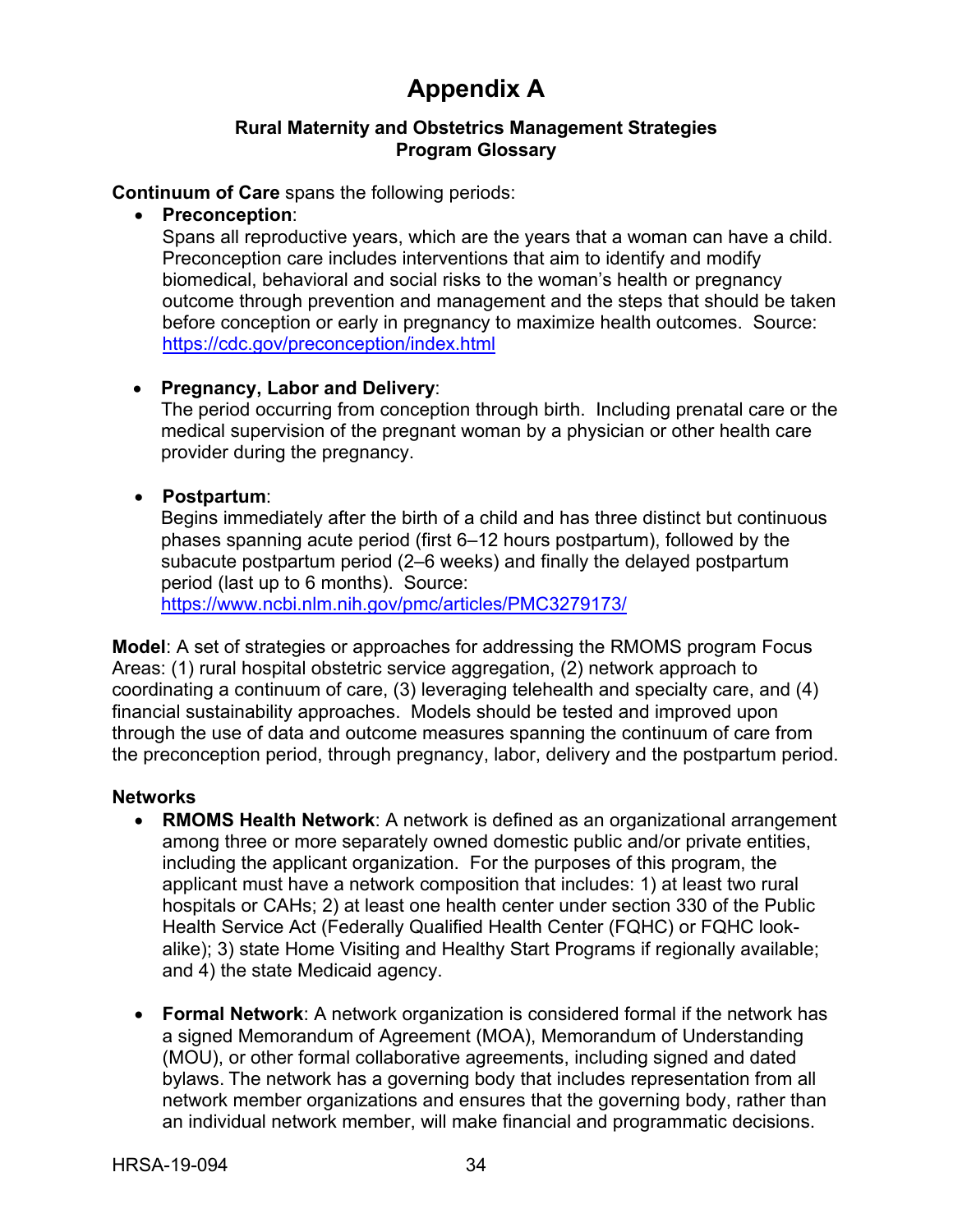An advisory board that merely provides advice is not considered a governing body. An already existing non-profit board of individuals convened for providing oversight to a single organization is not an appropriate board structure.

• **Established Network**: Meets the above definition of a **formal network** in addition to having a history of working together.

**Obstetrics**: field of study concentrated on pregnancy, childbirth and the postpartum period.

**Rural Area:** Project area determined rural as defined by HRSA Rural Health Grants Eligibility Advisor:<https://data.hrsa.gov/tools/rural-health?tab=Address>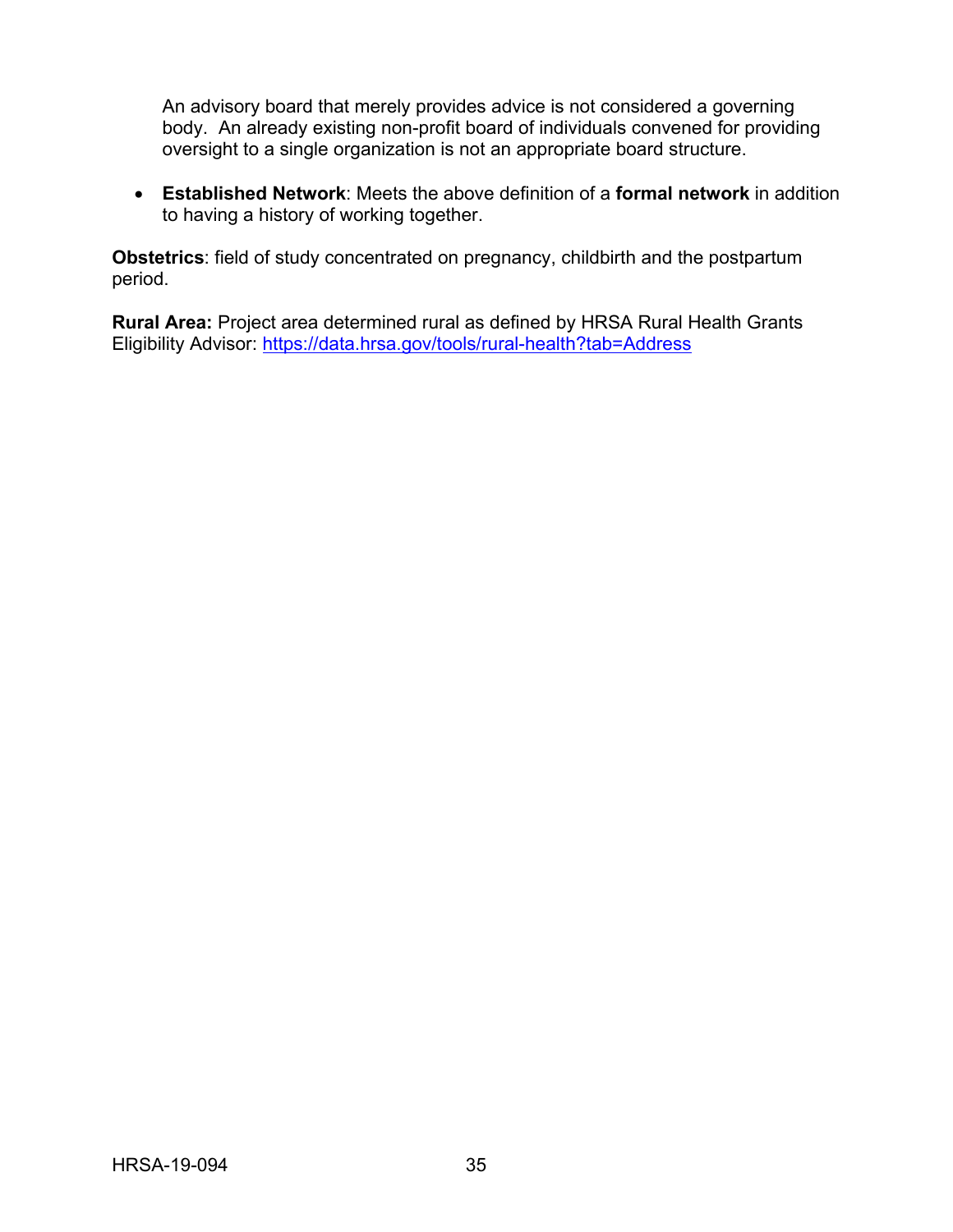# **Appendix B**

#### **Rural Maternity and Obstetrics Management Strategies Program Resources**

<span id="page-39-0"></span>Your local health department may be a valuable resource in acquiring data when responding to the Needs Assessment section.

The following entities can help applicants in identifying resources for their applications:

#### **Alliance for Innovation on Maternal Health**

Alliance for Innovation on Maternal Health (AIM) works through state teams and health systems to align national, state and hospital level quality improvement efforts to improve overall maternal health outcomes.

<https://safehealthcareforeverywoman.org/aim-program/>

#### **HRSA Resources**

Office of Regional Operations (ORO) <https://www.hrsa.gov/about/organization/bureaus/oro/index.html>

Bureau of Primary Health Care (BPHC) Health Center Program <https://bphc.hrsa.gov/>

• Find a Health Center (FQHC):<https://data.hrsa.gov/>

#### National Health Service Corps (NHSC)

<https://nhsc.hrsa.gov/sites/helpfullcontacts/drocontactlist.pdf>

#### Primary Care Offices (PCOs)

<https://nhsc.hrsa.gov/sites/helpfullcontacts/drocontactlist.pdf>

#### Maternal Child Health Glossary

<https://mchb.tvisdata.qa.hrsa.gov/Glossary/Glossary>

• Find Healthy Start and Home Visiting Program (at the bottom under Related Content, Query Data – "Awarded Grants"): [https://data.hrsa.gov/topics/maternal](https://data.hrsa.gov/topics/maternal-child-health)[child-health](https://data.hrsa.gov/topics/maternal-child-health)

## **National Organization for [State Offices of Rural Health \(NOSORH\)](https://nosorh.org/nosorh-members/nosorh-members-browse-by-state/)**

<https://nosorh.org/nosorh-members/nosorh-members-browse-by-state/>

*Note:* For information on how SORHs can be helpful in supporting rural community organizations, please visit the NOSORH website and check out the following resources:

- Community-Based Division Factsheet: <https://nosorh.org/wp-content/uploads/2018/01/SORH-CBD-Factsheet-Final.pdf>
- Community Organization Collaboration Video: <https://www.youtube.com/watch?v=Tk3hGs6Btpc>